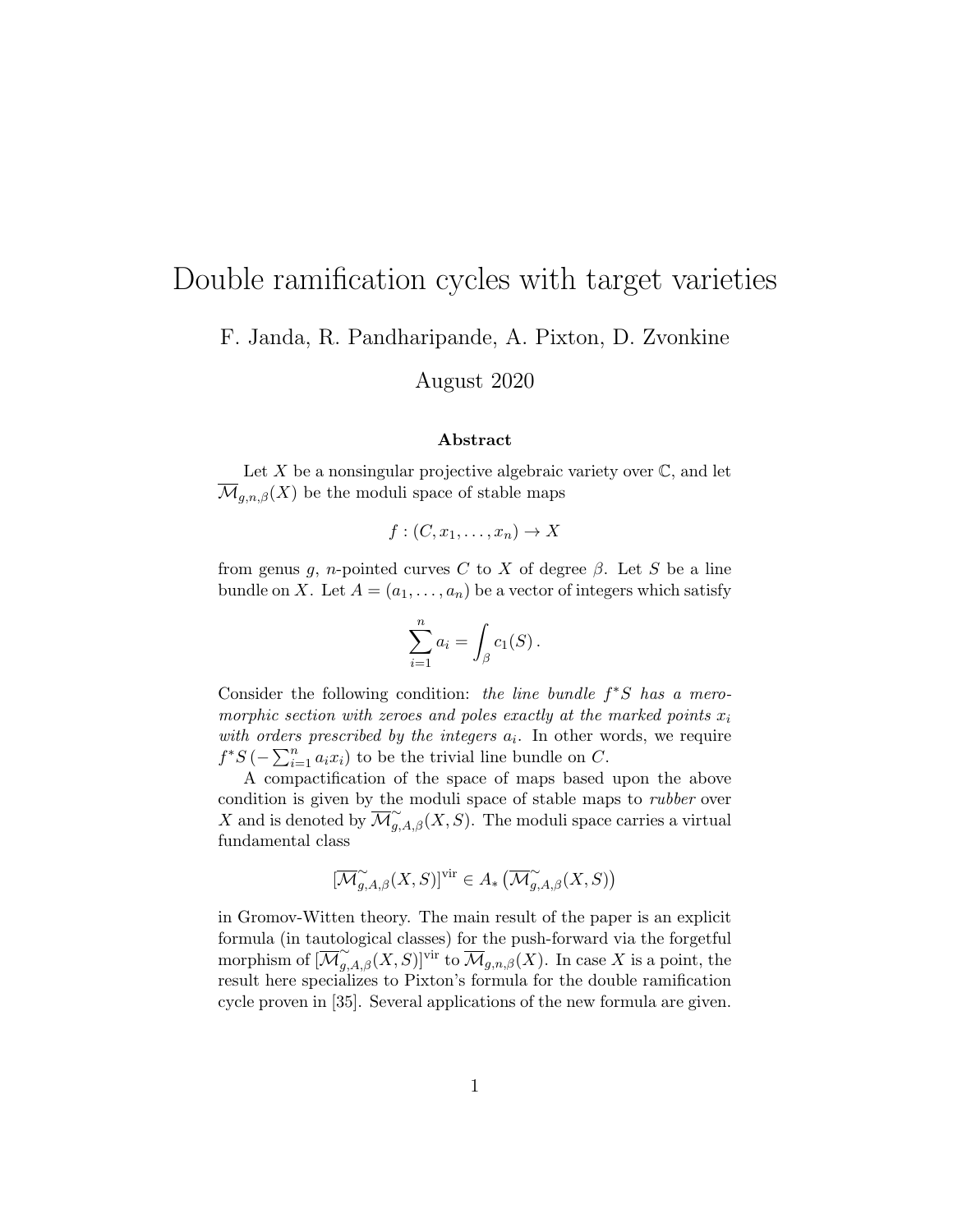# Contents

| 0 Introduction                      | $\bf{2}$ |
|-------------------------------------|----------|
| 1 Curves with an $r$ th root        | 15       |
| 2 GRR for the universal line bundle | 29       |
| 3 Localization analysis             | 38       |
| 4 Applications                      | 54       |

# 0 Introduction

### 0.1 Double ramification cycles

Let  $A = (a_1, \ldots, a_n)$  be a vector of n integers satisfying

$$
\sum_{i=1}^n a_i = 0.
$$

In the moduli space  $\mathcal{M}_{g,n}$  of nonsingular curves of genus g with n marked points, consider the substack defined by the following classical condition:

$$
\left\{ (C, x_1, \dots, x_n) \subset \mathcal{M}_{g,n} \, \middle| \, \mathcal{O}_C\Big(\sum_{i=1}^n a_i x_i\Big) \simeq \mathcal{O}_C \right\} \, . \tag{1}
$$

From the point of view of relative Gromov-Witten theory, the most natural compactification of the substack (1) is the space  $\overline{\mathcal{M}}_{g,A}^{\sim}$  of stable maps to rubber [27, 38]: stable maps to  $\mathbb{CP}^1$  relative to 0 and  $\infty$  modulo the  $\mathbb{C}^*$ action on  $\mathbb{CP}^1$ .

The rubber moduli space carries a natural virtual fundamental class  $\left[\overline{\mathcal{M}}_{g,A}^{\sim}\right]^{vir}$  of dimension  $2g-3+n$ . The push-forward via the canonical morphism

$$
\epsilon: \overline{\mathcal{M}}_{g, A}^{\sim} \to \overline{\mathcal{M}}_{g, n}
$$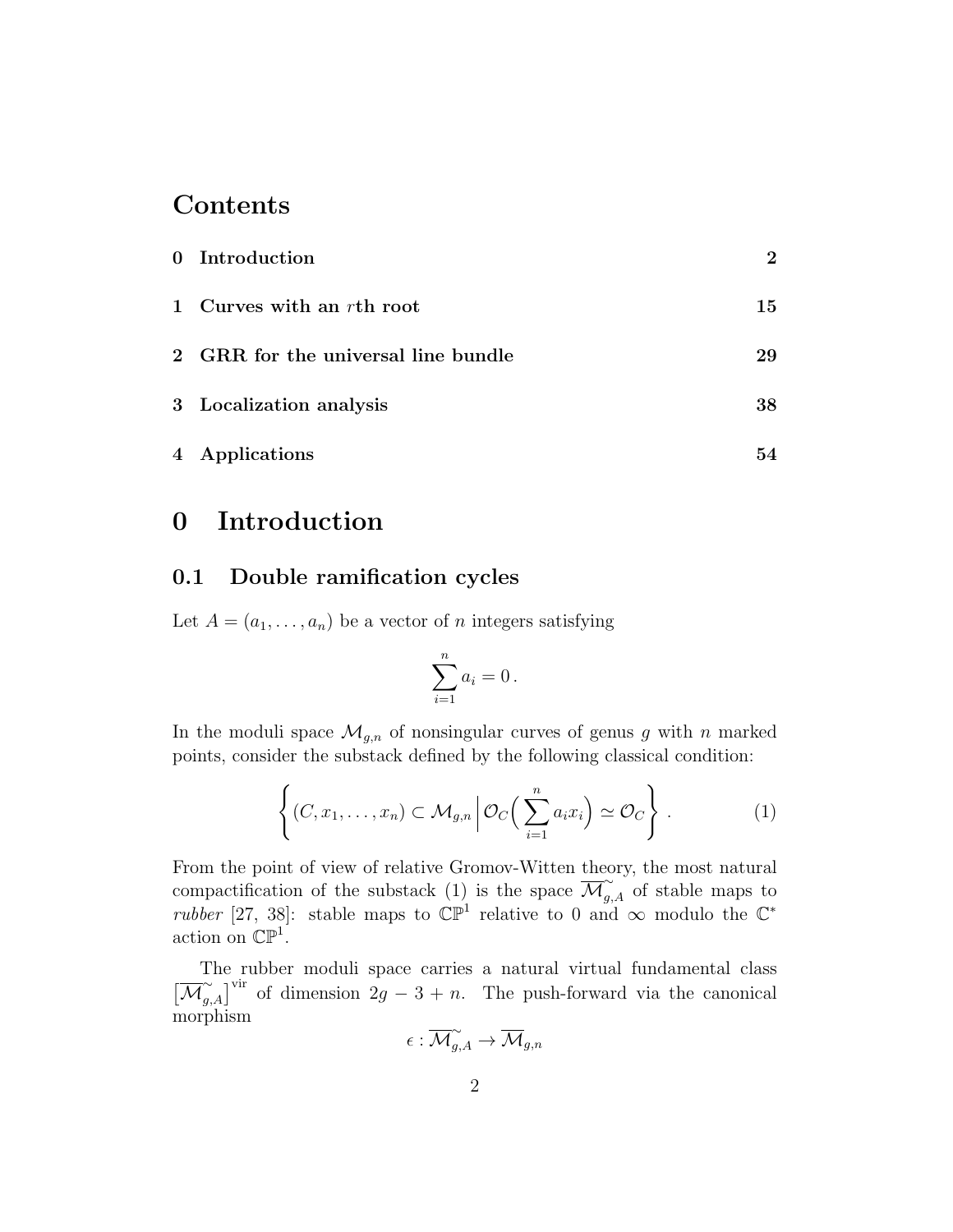is the double ramification cycle

$$
\epsilon_* \left[ \overline{\mathcal{M}}_{g,A}^{\sim} \right]^{vir} = \mathsf{DR}_{g,A} \ \in A_{2g-3+n}(\overline{\mathcal{M}}_{g,n}). \tag{2}
$$

The double ramfication cycle  $\textsf{DR}_{g,A}$  can also be defined via log stable maps (and was motivated in part by Symplectic Field Theory [18]).

The classical approach to the locus (1) is via Abel-Jacobi theory for the universal curve. However, extending the Abel-Jacobi map over the boundary  $\mathcal{M}_{q,n} \setminus \mathcal{M}_{q,n}$  of the moduli space of curves is not straightforward. Approaches by Marcus-Wise [40] and Holmes [30] (motivated by log geometry), nevertheless, provide a partial resolution of the Abel-Jacobi which is sufficient to define a double ramification cycle. The result also agrees with definition (2).

Eliashberg posed the question of computing  $\textsf{DR}_{g,n}$  in 2001. The hope for a possible formula was strengthened in [21] where the double ramification cycle was proven to lie in the tautogical ring of  $\overline{\mathcal{M}}_{q,n}$ . Calculations on the open set of compact type curves were given in [28, 29]. Integrals against the double ramification cycle<sup>1</sup> played a fundamental role in the solution of the Gromov-Witten theory for target curves [46, 47, 48].

A complete formula for  $\textsf{DR}_{g,A}$  in the tautological ring of  $\overline{\mathcal{M}}_{g,n}$  was conjectured by Pixton in 2014 and proven in [35] via Gromov-Witten theory. Pixton's formula expresses  $\textsf{DR}_{q,A}$  directly as a sum over stable graphs  $\Gamma$  indexing the boundary strata of  $\mathcal{M}_{g,n}$ . The contribution of each stable graph  $\Gamma$  is the constant term of a polynomial in  $r$  naturally associated to the combinatorics of  $\Gamma$  and A. The proof of [35] was obtained by studying the Gromov-Witten theory of the target  $\mathbb{P}^1$  with an orbifold  $B\mathbb{Z}_r$ -point at  $0 \in \mathbb{P}^1$  and a relative point at  $\infty \in \mathbb{P}^1$  in the  $r \to \infty$  limit.

Pixton's formula's opened new directions in the subject: new formulas for Hodge classes [35, Section 3], new relations in the tautological ring of  $\overline{\mathcal{M}}_{g,n}$ [16], new connections to the loci of meromorphic differentials [24, Appendix], and connections to new integrable hierarchies [9]. For a sampling of the subsequent study and applications, see [6, 7, 8, 10, 12, 17, 23, 31, 32, 45, 56, 57]. We refer the reader to [35, Section 0] and [50, Section 5] for more leisurely introductions to the subject.

The double ramification cycle study above concerns the Gromov-Witten

<sup>&</sup>lt;sup>1</sup>Termed *rubber integrals* in the papers [46, 47, 48].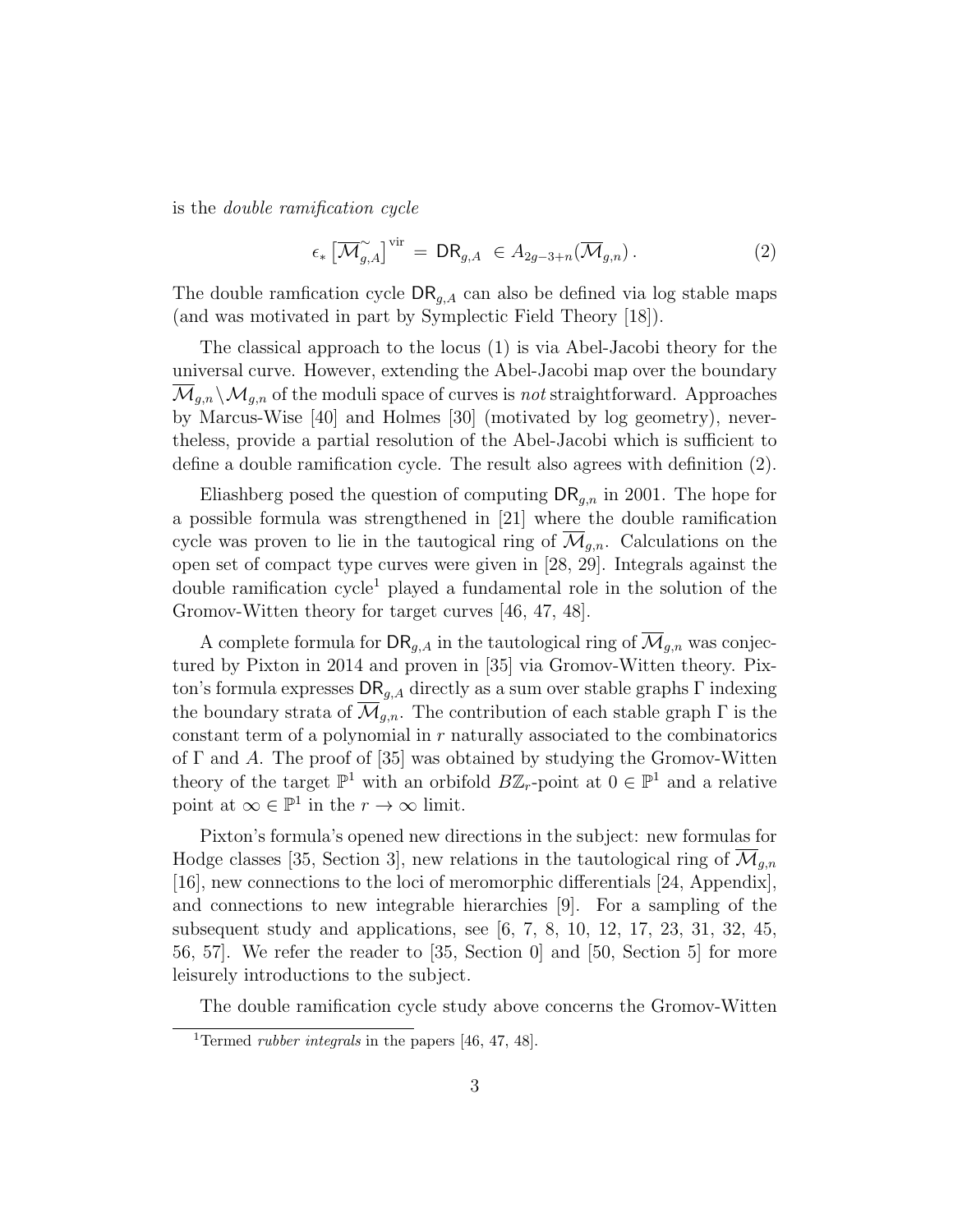theory of a *point*.<sup>2</sup> Our goal here is to develop a full theory of double ramification cycles for general nonsingular projective target varieties  $X$ .

Let  $\overline{\mathcal{M}}_{g,n,\beta}(X)$  be the moduli space of stable maps

$$
f:(C,x_1,\ldots,x_n)\to X
$$

from genus g, n-pointed curves C to X of degree  $\beta$ . Let S be a line bundle on X. Let  $A = (a_1, \ldots, a_n)$  be a vector of integers which satisfy

$$
\sum_{i=1}^n a_i = \int_{\beta} c_1(S) .
$$

Consider the following condition analogous to  $(1)$ : the line bundle  $f^*S$  has a meromorphic section with zeroes and poles exactly at the marked points  $x_i$  with orders prescribed by the integers  $a_i$ . In other words, we require  $f^*S(-\sum_{i=1}^n a_i x_i)$  to be the trivial line bundle on C. Rubber maps with target X provide a natural compactification of the locus of solutions and define an X-valued double ramification cycle in  $A_*(\overline{\mathcal{M}}_{q,n,\beta}(X))$ . Our main result is a complete formula for the  $X$ -valued double ramification cycle which generalizes the structure of Pixton's formula.

The formal definition of the  $X$ -valued double ramification cycle is given in Section 0.2. After a discussion of  $X$ -valued stable graphs and tautological classes in Sections 0.3 and 0.4, our formula for the  $X$ -valued double ramification cycles is presented in Section 0.6. In case X is a point, we recover our previous study [35].

The double ramification cycle construction for target varieties plays a crucial role in relative Gromov-Witten theory. Since the answer for the Xvalued double ramification cycles takes such a simple form, new directions are again opened in the subject:

- The study of the tautological ring of  $\overline{\mathcal{M}}_{q,n,\beta}(X)$  is suggested by a theory of relations [5] parallel to the case of point [16].
- For a pair  $(X, D)$  where D is nonsingular divisor, the relationship between the relative Gromov-Witten theory and the orbifold Gromov-Witten theory of the root stack is beautifully settled in [58, 59]. The

<sup>&</sup>lt;sup>2</sup>The moduli space of stable maps to a point is  $\overline{\mathcal{M}}_{q,n}$ .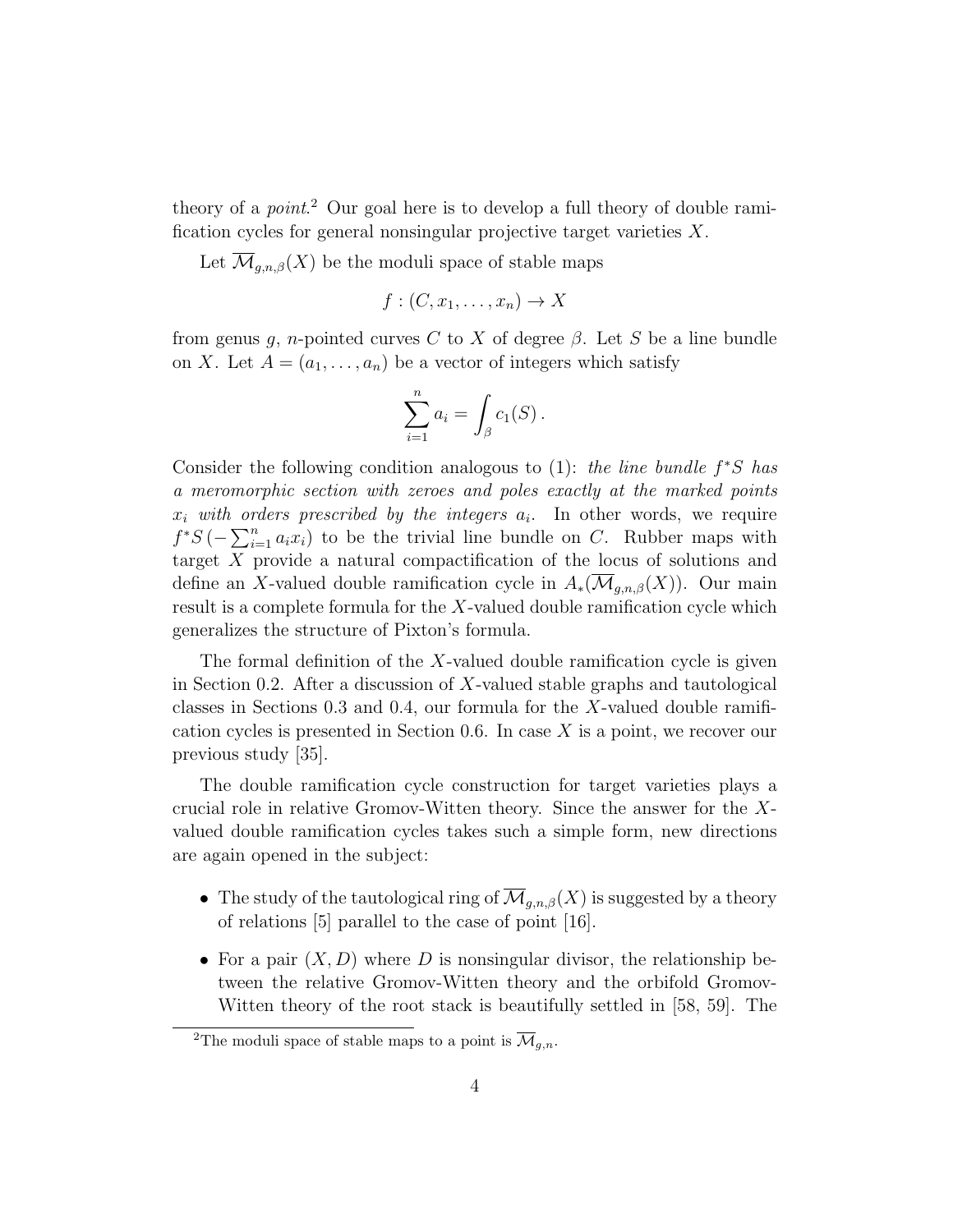study of the D-valued double ramification cycle here plays a crucial role.

• The  $\mathbb{CP}^N$ -valued DR-cycle in the limit  $N \to \infty$ , suitably interpreted, is a universal DR-cycle on the moduli space of line bundles on curves. The universal Abel-Jacobi theory on the Picard stack [6] is both motivated by and dependent upon our calculation of  $\mathbb{CP}^N$ -valued DR-cycles.

Of course, the X-valued formula also leads immediately to simple derivations of older results in Gromov-Witten theory. Applications are discussed at the end of the paper in Section 4.

### 0.2 Rubber maps with target X

Let X be a nonsingular projective variety over  $\mathbb{C}$ . Let  $S \to X$  be a line bundle, and let

$$
\mathbb{P}(\mathcal{O}_X \oplus S) \to X
$$

be the canonically associated  $\mathbb{CP}^1$ -bundle over X. Let

$$
D_0, D_{\infty} \subset \mathbb{P}(\mathcal{O}_X \oplus S)
$$

be the divisors defined by the projectivizations of the loci  $\mathcal{O}_X \oplus \{0\}$  and  ${0} \oplus S$  respectively. We will call  $D_0$  the 0-divisor and  $D_{\infty}$  the  $\infty$ -divisor.

Let C be a nonsingular curve with n marked points, and let

$$
f: C \to X
$$

be an algebraic map of degree  $\beta \in H_2(X, \mathbb{Z})$ . Furthermore, let s be a nonzero meromorphic section of  $f^*S$  over C, defined up to a multiplicative constant, with zeros and poles belonging to the set of marked points of C. We denote the orders of zeros and poles by

$$
A=(a_1,\ldots,a_n).
$$

If the *i*th marking is neither a zero nor a pole, we set  $a_i = 0$ . We have

$$
\sum_{i=1}^n a_i = \int_{\beta} c_1(S) .
$$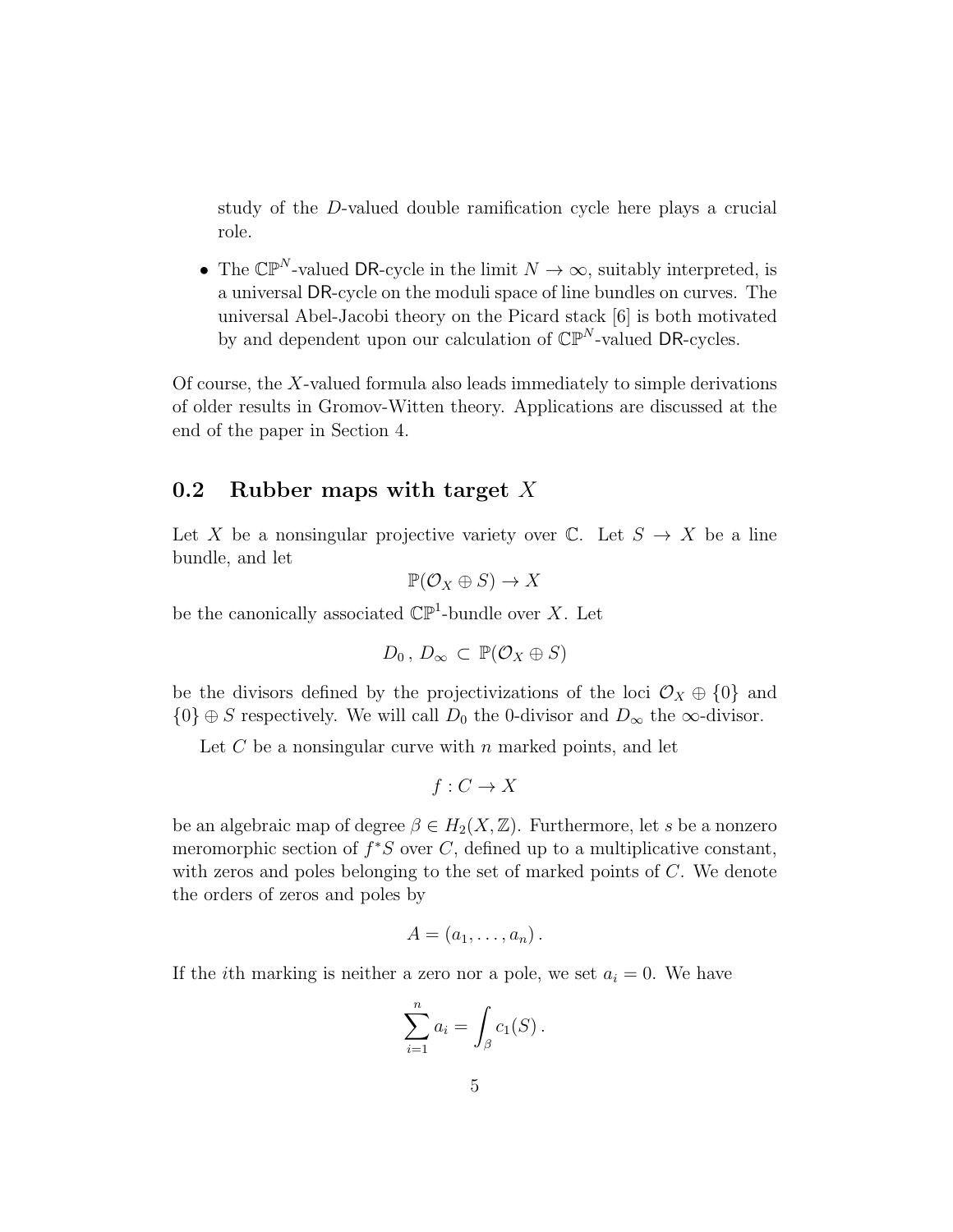The pair  $(f, s)$  defines a map to *rubber with target X*. Let

$$
\overline{\mathcal{M}}_{g,A,\beta}^{\sim}(X,S)
$$

be the compact moduli space of stable maps to rubber with target  $X$ . A general stable map to rubber with target  $X$  is a map to a rubber chain of  $\mathbb{CP}^1$ -bundles  $\mathbb{P}(\mathbb{C} \oplus S)$  over X attached along their 0- and  $\infty$ -divisors. The space of rubber maps with target  $X$  carries a perfect obstruction theory and a virtual fundamental class, see [38, 39, 43] for a detailed discussion. Let

$$
\epsilon: \overline{\mathcal{M}}_{g,A,\beta}^{\sim}(X,S)\rightarrow \overline{\mathcal{M}}_{g,n,\beta}(X)
$$

be the morphism obtained by the projection of the rubber map to  $X$  (and the contraction of the resulting unstable components).

**Definition 1** The X-valued double ramification cycle is the  $\epsilon$  push-forward of the virtual fundamental class of the moduli space of stable maps to rubber over  $X$ :

$$
\mathsf{DR}_{g,A,\beta}(X,S) = \epsilon_* \left[ \overline{\mathcal{M}}_{g,A,\beta}^{\sim}(X,S) \right]^{\text{vir}} \in A_{\text{vdim}(g,n,\beta)-g}(\overline{\mathcal{M}}_{g,n,\beta}(X)).
$$

The virtual dimension  $\text{vdim}(g, n, \beta)$  of  $\overline{\mathcal{M}}_{q,n,\beta}(X)$  is determined by

$$
vdim(g, n, \beta) = \int_{\beta} c_1(X) + (g - 1)(dim_{\mathbb{C}}(X) - 3) + n.
$$

### 0.3 X-valued stable graphs

We define the set  $\mathsf{G}_{g,n,\beta}(X)$  of X-valued stable graphs as follows. A graph  $\Gamma \in \mathsf{G}_{g,n,\beta}(X)$  consists of the data

$$
\Gamma=(V\,,\,\,H\,,\,\,L\,,\,\,g:V\rightarrow\mathbb{Z}_{\geq0}\,,\,\,v:H\rightarrow V\,,\,\,\iota:H\rightarrow H,\,\,\beta:V\rightarrow H_2(X,\mathbb{Z}))
$$

satisfying the properties:

- (i) V is a vertex set with a genus function  $g: V \to \mathbb{Z}_{\geq 0}$ ,
- (ii) H is a half-edge set equipped with a vertex assignment  $v : H \to V$  and an involution  $\iota$ ,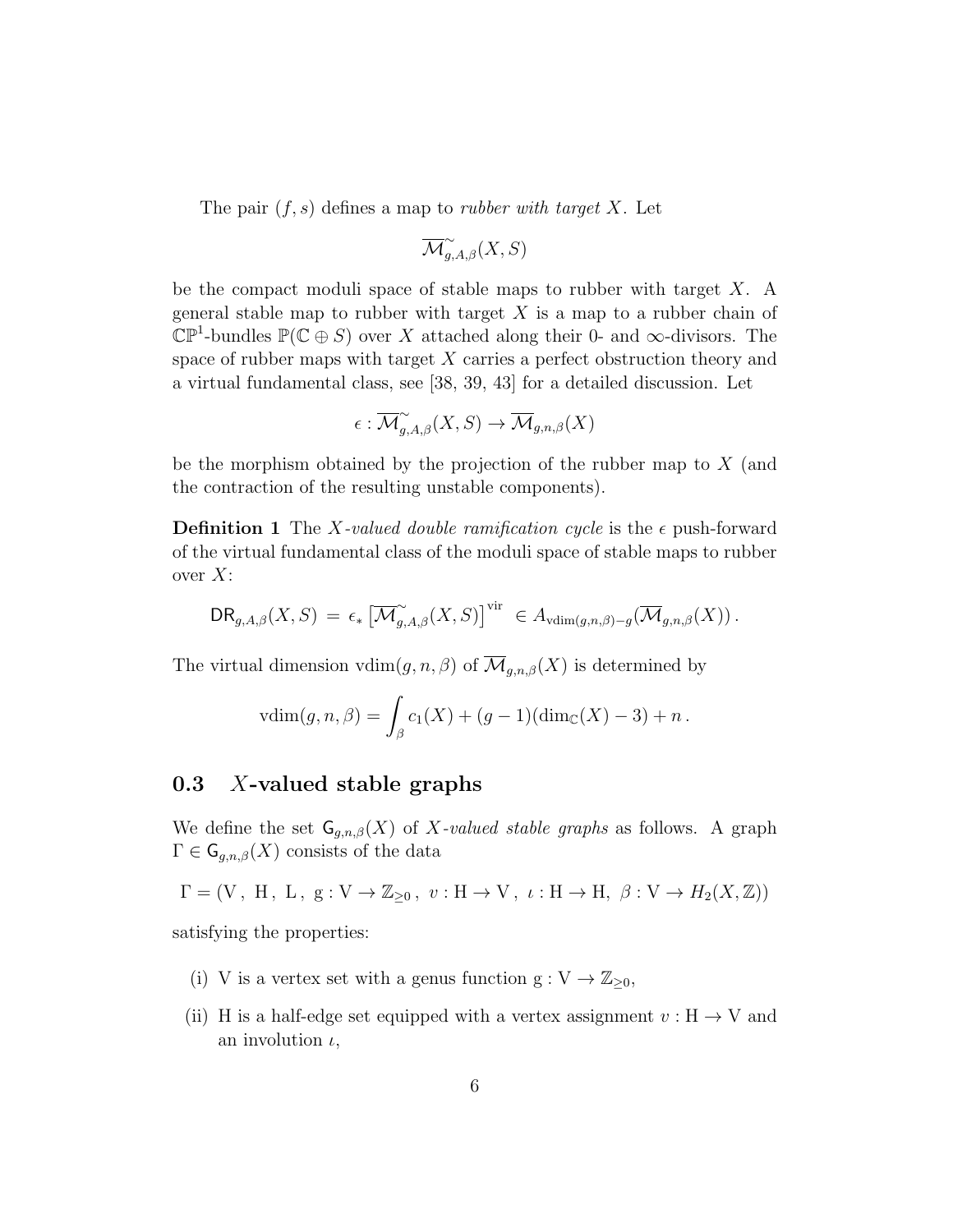- (iii) E, the edge set, is defined by the 2-cycles of  $\iota$  in H (self-edges at vertices are permitted),
- (iv) L, the set of legs, is defined by the fixed points of  $\iota$  and is placed in bijective correspondence with a set of  $n$  markings,
- (v) the pair  $(V, E)$  defines a *connected* graph satisfying the genus condition

$$
\sum_{v \in V} g(v) + h^{1}(\Gamma) = g,
$$

(vi) for each vertex v, the stability condition holds: if  $\beta(v) = 0$ , then

$$
2g(v) - 2 + n(v) > 0,
$$

where  $n(v)$  is the valence of  $\Gamma$  at v including both edges and legs,

(vii) the degree condition holds:

$$
\sum_{v \in V} \beta(v) = \beta.
$$

To emphasize  $\Gamma$ , the notation  $V(\Gamma)$ ,  $H(\Gamma)$ ,  $L(\Gamma)$ , and  $E(\Gamma)$  will also be to used for the vertex, half-edges, legs, and edges of Γ.

An automorphism of  $\Gamma \in \mathsf{G}_{g,n,\beta}(X)$  consists of automorphisms of the sets V and H which leave invariant the structures L, g, v,  $\iota$ , and  $\beta$ . Let Aut(Γ) denote the automorphism group of Γ.

An X-valued stable graph  $\Gamma$  determines a moduli space  $\overline{\mathcal{M}}_{\Gamma}$  of stable maps with the degenerations forced by the graph together with a canonical map,

$$
j_{\Gamma}: \overline{\mathcal{M}}_{\Gamma} \to \overline{\mathcal{M}}_{g,n,\beta}(X) .
$$

The moduli space  $\overline{\mathcal{M}}_{\Gamma}$  is the substack of the product

$$
\overline{\mathcal{M}}_{\Gamma} \subset \prod_{v \in V} \overline{\mathcal{M}}_{g(v),n(v),\beta(v)}(X)
$$

cut out by the inverse images of the diagonal  $\Delta \subset X \times X$  under the evaluations maps associated to the edges  $e = (h, h') \in E$ ,

$$
\prod_{v \in V} \overline{\mathcal{M}}_{g(v),n(v),\beta(v)}(X) \stackrel{\text{ev}_e}{\longrightarrow} X \times X.
$$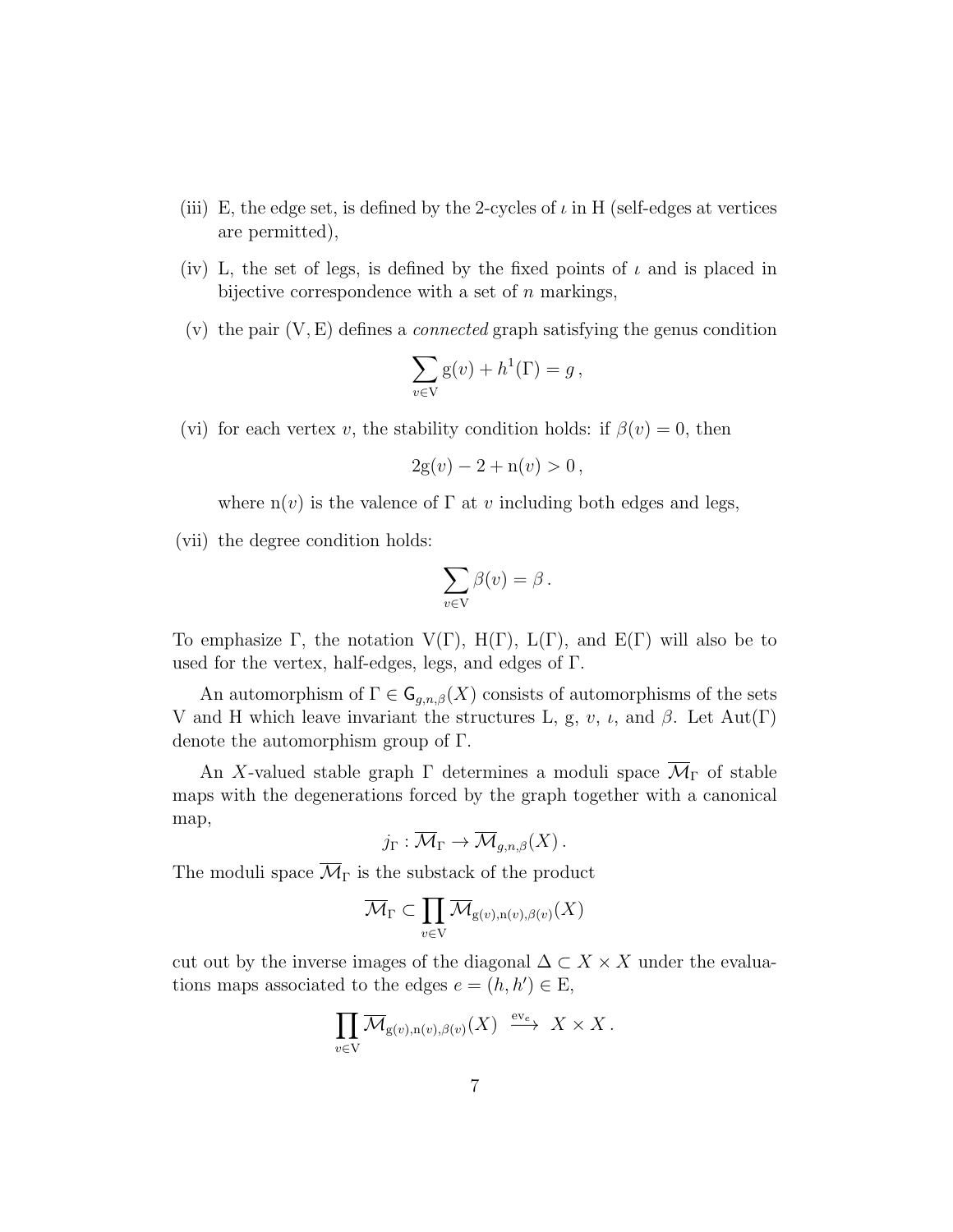The moduli space  $\overline{\mathcal{M}}_{\Gamma}$  carries a natural virtual fundamental class  $\left[\overline{\mathcal{M}}_{\Gamma}\right]^{\text{vir}}$ defined by the refined intersection,

$$
[\overline{\mathcal{M}}_{\Gamma}]^{\text{vir}} = \prod_{e \in E} \text{ev}_e^{-1}(\Delta) \cap \prod_{v \in V} [\overline{\mathcal{M}}_{g(v),n(v),\beta(v)}(X)]^{\text{vir}}.
$$
 (3)

### 0.4 Tautological  $\psi$ ,  $\xi$ , and  $\eta$  classes

The universal curve

$$
\pi: \mathcal{C}_{g,n,\beta}(X) \to \overline{\mathcal{M}}_{g,n,\beta}(X)
$$

carries two natural line bundles: the relative dualizing sheaf  $\omega_{\pi}$  and the pull-back  $f^*S$  of the line bundle S via the universal map,

$$
f: \mathcal{C}_{g,n,\beta}(X) \to X.
$$

Let  $s_i$  be the *i*th section of the universal curve, let

$$
D_i \subset \mathcal{C}_{g,n,\beta}(X)
$$

be the corresponding divisor, and let

$$
\omega_{\log} = \omega_{\pi} \left( \sum_{i=1}^{n} D_i \right)
$$

be the relative logarithmic line bundle with first Chern class  $c_1(\omega_{\text{log}})$ . Let

$$
\xi = c_1(f^*S)
$$

be the first Chern class of the pull-back of S.

**Definition 2** The following classes in  $\overline{\mathcal{M}}_{g,n,\beta}(X)$  are obtained from the universal curve  $\mathcal{C}_{g,n,\beta}(X)$ :

- $\psi_i = c_1(s_i^*\omega_\pi),$
- $\xi_i = c_1(s_i^* f^* S)$ ,
- $\eta_{a,b} = \pi_* \left( c_1(\omega_{\log})^a \xi^b \right).$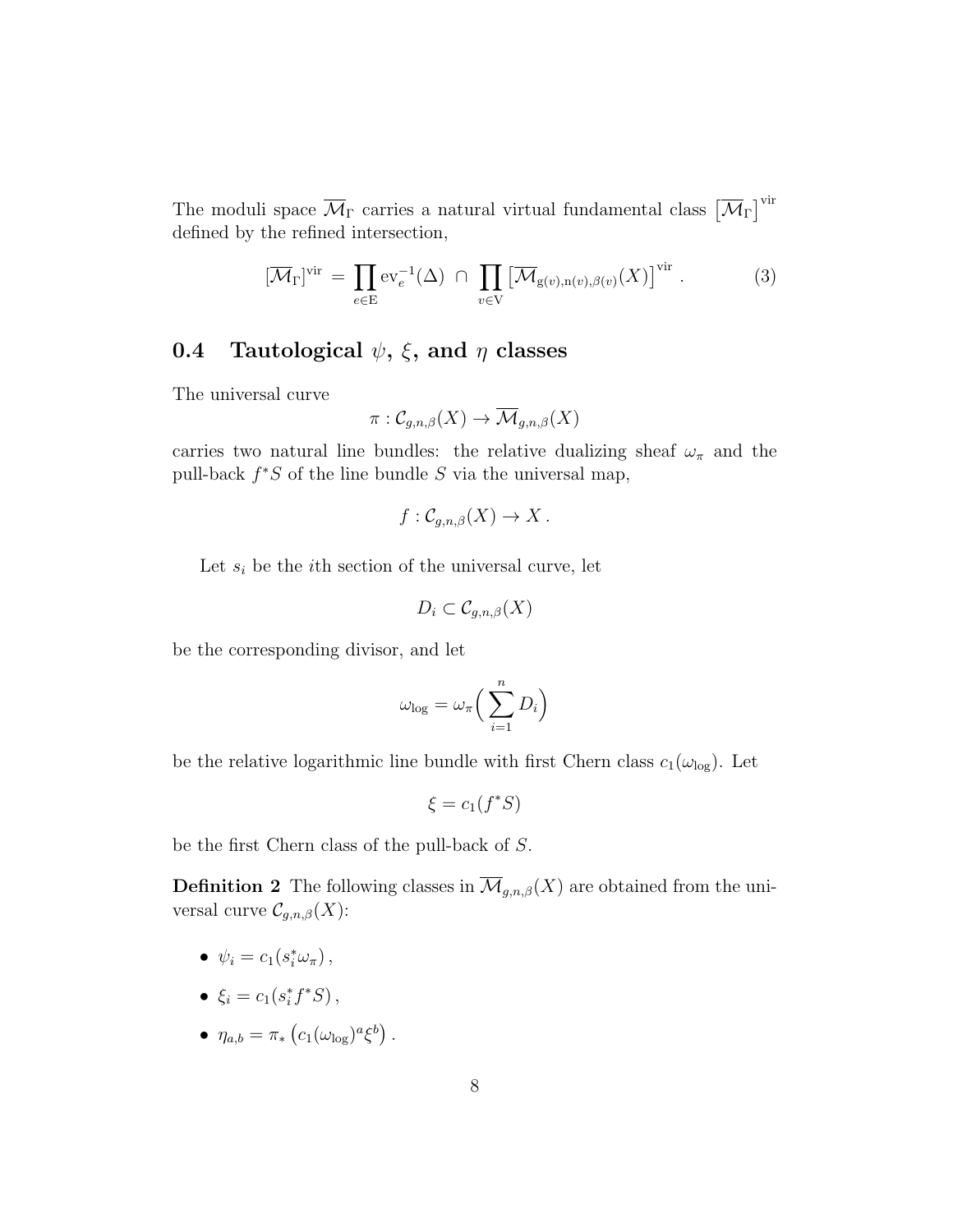All can be viewed as either cohomology classes or as operational Chow classes in  $A^*(\overline{\mathcal{M}}_{g,n,\beta}(X))$ . We will use the term *Chow cohomology* for operational Chow.

Since the class  $\eta_{0,2} = \pi_*(\xi^2)$  will play a prominent role in our formulas for the X-valued DR-cycle, we will use the notational convention

$$
\eta = \pi_*(\xi^2).
$$

The standard  $\kappa$  classes are defined by the  $\pi$  push-forwards of powers of  $c_1(\omega_{\text{log}})$ , so we have

$$
\eta_{a,0}=\kappa_{a-1}\,.
$$

Consider the moduli  $\overline{\mathcal{M}}_{\Gamma}$  of stable maps described by a stable graph  $\Gamma$ . Let e be an edge of the graph composed of two half-edges  $h_1$  and  $h_2$ . The space  $\mathcal{M}_{\Gamma}$  carries two natural cohomology classes  $\psi_{h_1}$  and  $\psi_{h_2}$  (associated to the two cotangent lines at the node corresponding to the edge  $e$ ) and a cohomology class  $\xi_e = c_1(s_e^*S)$ , where  $s_e$  is the section of the universal curve determined by the same node.

**Definition 3** A decorated X-valued stable graph  $[\Gamma, \gamma]$  is an X-valued stable graph  $\Gamma \in \mathsf{G}_{q,n,\beta}(X)$  together with the following decoration data  $\gamma$ :

- each leg  $i \in L$  is decorated with a monomial  $\psi_i^a \xi_i^b$ ,
- each half-edge  $h \in H \setminus L$  is decorated with a monomial  $\psi_h^a$ ,
- each edge  $e \in E$  is decorated with a monomial  $\xi_e^a$ ,
- each vertex in V is decorated with a monomial in the variables  $\{\eta_{a,b}\}_{a+b\geq 2}$ .

Let  $DG_{g,n,\beta}(X)$  be the set of decorated X-valued stable graphs. To each decorated graph

$$
[\Gamma, \gamma] \in \mathsf{DG}_{g,n,\beta}(X)\,,
$$

we assign the cycle class  $j_{\Gamma*}[\gamma]$  obtained via the push-forward via

$$
j_{\Gamma}: \overline{\mathcal{M}}_{\Gamma} \to \overline{\mathcal{M}}_{g,n,\beta}(X)
$$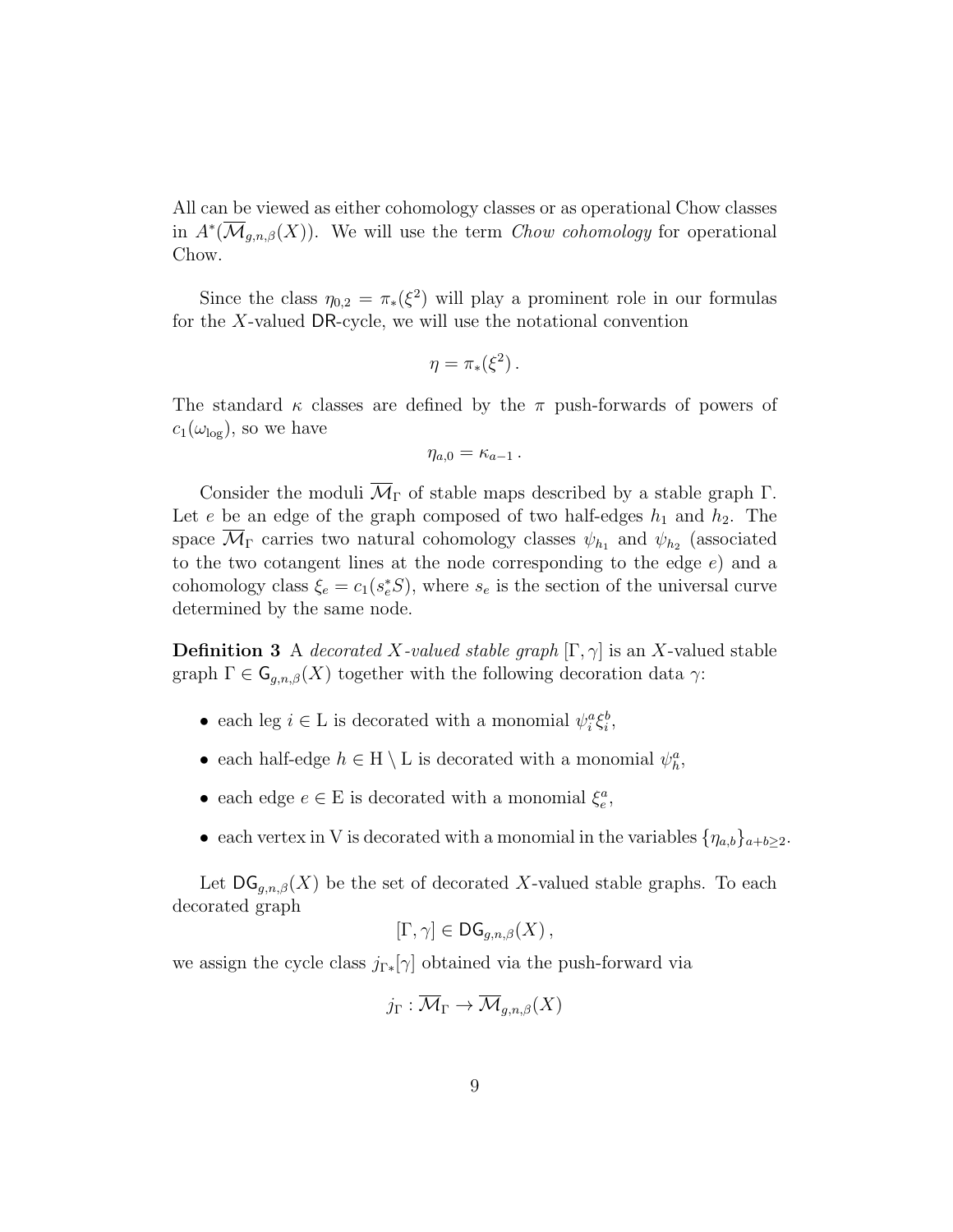of the action of the product of the  $\psi$ ,  $\xi$ , and  $\eta$  decorations on  $\left[\overline{\mathcal{M}}_{\Gamma}\right]^{\text{vir}}$ ,

$$
j_{\Gamma*}[\gamma] \stackrel{\text{def}}{=} j_{\Gamma*} \left( \gamma \cap [\overline{\mathcal{M}}_{\Gamma}]^{\text{vir}} \right) \in A_*(\overline{\mathcal{M}}_{g,n,\beta}(X)). \tag{4}
$$

Our formula for the X-valued DR-cycle is a sum of cycle classes  $(4)$  assigned to decorated X-valued stable graphs.

### 0.5 Weightings mod  $r$

Following the notation of Sections 0.2-0.4, let  $S \to X$  be a line bundle on a nonsingular projective variety  $X$ . Fix the data

$$
g\geq 0\,,\quad \beta\in H_2(X,\mathbb{Z})\,,\quad A=(a_1,\ldots,a_n)
$$

subject to the condition

$$
\sum_{i=1}^n a_i = \int_{\beta} c_1(S) .
$$

Let  $\Gamma \in \mathsf{G}_{g,n,\beta}(X)$  be an X-valued stable graph, and let r be a positive integer.

**Definition 4** A weighting mod r of  $\Gamma$  is a function on the set of half-edges,

$$
w: H(\Gamma) \to \{0, 1, \ldots, r-1\},\,
$$

which satisfies the following three properties:

(i)  $\forall i \in L(\Gamma)$ , corresponding to the marking  $i \in \{1, \ldots, n\}$ ,

$$
w(i) = a_i \mod r,
$$

(ii)  $\forall e \in E(\Gamma)$ , corresponding to two half-edges  $h, h' \in H(\Gamma)$ ,

$$
w(h) + w(h') = 0 \mod r,
$$

(iii)  $\forall v \in V(\Gamma)$ ,

$$
\sum_{v(h)=v} w(h) = \int_{\beta(v)} c_1(S) \mod r,
$$

where the sum is taken over all  $n(v)$  half-edges incident to v.

We denote by  $W_{\Gamma,r}$  the finite set of all possible weightings mod r of  $\Gamma$ . The set  $W_{\Gamma,r}$  has cardinality  $r^{h^1(\Gamma)}$ . We view r as a regularization parameter.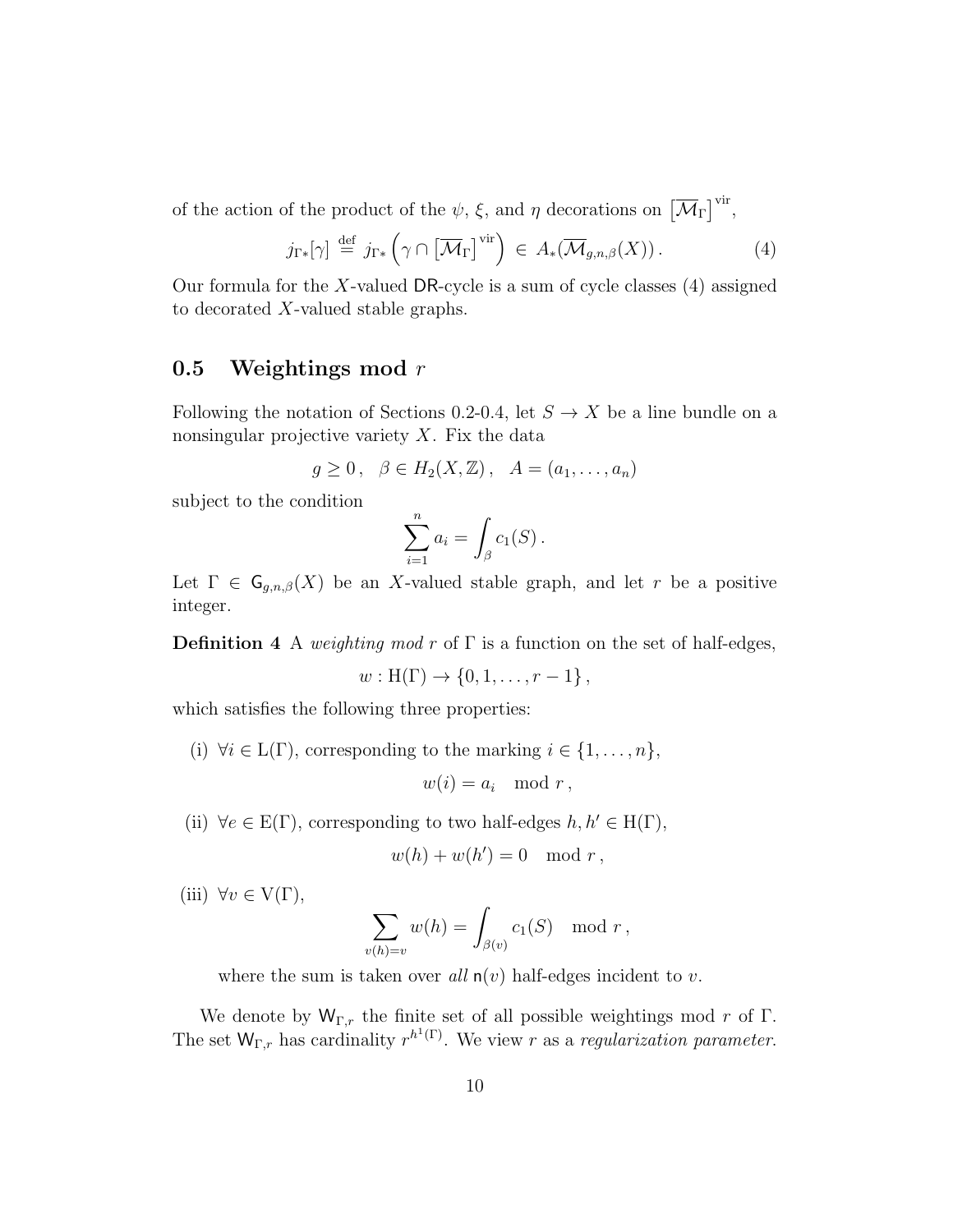### 0.6 The double ramification formula

We denote by  $P_{g,A,\beta}^{d,r}(X, S) \in A_{\text{vdim}(g,n,\beta)-d}(\overline{\mathcal{M}}_{g,n,\beta}(X))$  the degree d component of the tautological class

$$
\sum_{\substack{\Gamma \in \mathsf{G}_{g,n,\beta}(X) \\ w \in \mathsf{W}_{\Gamma,r}}} \frac{r^{-h^1(\Gamma)}}{|\mathrm{Aut}(\Gamma)|} j_{\Gamma*} \left[ \prod_{i=1}^n \exp\left(\frac{1}{2} a_i^2 \psi_i + a_i \xi_i\right) \prod_{v \in \mathrm{V}(\Gamma)} \exp\left(-\frac{1}{2} \eta(v)\right) \right] \prod_{\substack{w \in \mathrm{W}_{\Gamma,r}}} \frac{1 - \exp\left(-\frac{w(h)w(h')}{2} (\psi_h + \psi_{h'})\right)}{\psi_h + \psi_{h'}} \right].
$$

Inside the push-forward in the above formula, the first product

$$
\prod_{i=1}^n \exp\left(\frac{1}{2}a_i^2 \psi_{h_i} + a_i \xi_{h_i}\right)
$$

is over  $h \in L(\Gamma)$  via the correspondence of legs and markings. The class  $\eta(v)$ is the  $\eta_{0,2}$  class of Definition 2 associated to the vertex. The third product is over all  $e \in E(\Gamma)$ . The factor

$$
\frac{1 - \exp\left(-\frac{w(h)w(h')}{2}(\psi_h + \psi_{h'})\right)}{\psi_h + \psi_{h'}}
$$

is well-defined since

- the denominator formally divides the numerator,
- the factor is symmetric in  $h$  and  $h'$ .

No edge orientation is necessary.

The following fundamental polynomiality property of  $P_{g,A,\beta}^{d,r}(X, S)$  is parallel to Pixton's polynomiality in [35, Appendix] and is a consequence of [35, Proposition  $3^{\prime\prime}$ .

**Proposition 1** For fixed g, A,  $\beta$ , and d, the class

$$
\mathsf{P}^{d,r}_{g,A,\beta}(X,S) \in A_*(\overline{\mathcal{M}}_{g,n,\beta}(X))
$$

is polynomial in  $r$  (for all sufficiently large  $r$ ).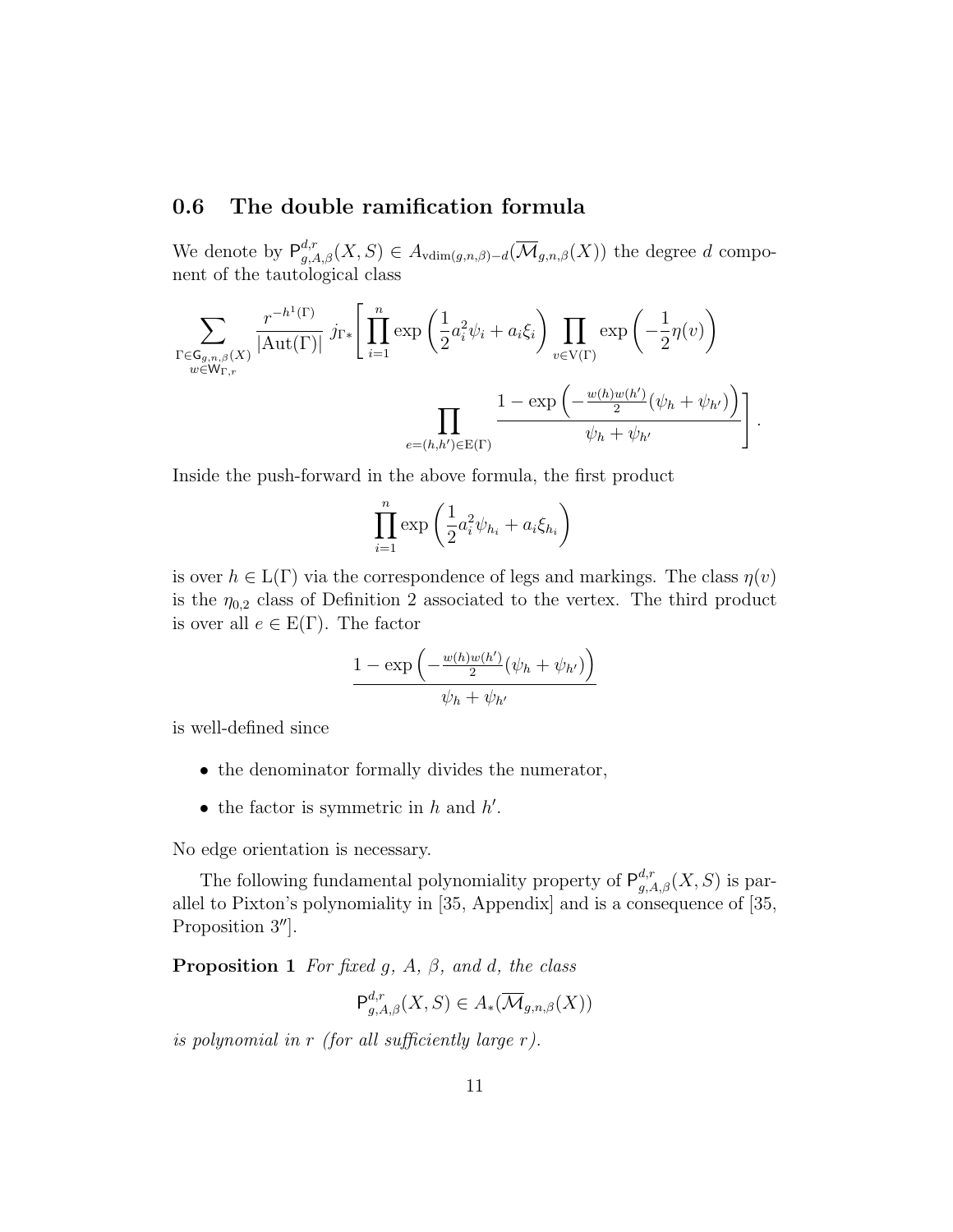We denote by  $P_{g,A,\beta}^d(X, S)$  the value at  $r = 0$  of the polynomial associated to  $P_{g,A,\beta}^{d,r}(X, S)$  by Proposition 1. In other words,  $P_{g,A,\beta}^{d}(X, S)$  is the *constant* term of the associated polynomial in r.

The main result of the paper is a formula for the  $X$ -valued double ramification cycle parallel<sup>3</sup> to Pixton's proposal in case  $X$  is a point.

**Theorem 2** Let  $X$  be a nonsingular projective variety with line bundle

 $S \to X$ .

For  $g \geq 0$ , double ramification data A, and  $\beta \in H_2(X, \mathbb{Z})$ , we have

$$
\mathsf{DR}_{g,A,\beta}(X,S) = \mathsf{P}^g_{g,A,\beta}(X,S) \in A_{\text{vdim}(g,n,\beta)-g}(\overline{\mathcal{M}}_{g,n,\beta}(X)).
$$

### 0.7 Strategy of proof

Consider the projective bundle  $\mathbb{P}(\mathcal{O}_X \oplus S) \to X$ . By applying Cadman's rth root construction [11] to the 0-divisor  $D_0$ , we obtain a bundle

$$
\mathbb{P}(X, S)[r] \to X \tag{5}
$$

where every fiber is a projective line with a single stacky point of stabilizer  $\mathbb{Z}/r\mathbb{Z}$ .

Our proof of Theorem 2 is obtained by studying the Gromov-Witten theory of the bundle (5) relative to the  $\infty$ -divisor  $D_{\infty}$ . The virtual localization formula for the orbifold/relative geometry

$$
\mathbb{P}(X,S)[r]/D_{\infty}
$$

yields relations for every r which depend polynomially on  $r$  (for all sufficiently large r). After setting  $r = 0$ , we obtain the equality of Theorem 2. The argument has two main parts.

(i) Let  $\overline{\mathcal{M}}_{g,A,\beta}^r(X, S)$  be the moduli space of stable maps

$$
f:C\to X
$$

<sup>&</sup>lt;sup>3</sup>Our handling of the prefactor  $2^{-g}$  in [35, Theorem 1] differs here. The factors of 2 are now placed in the definition of  $P_{g,A,\beta}^{d,r}$ .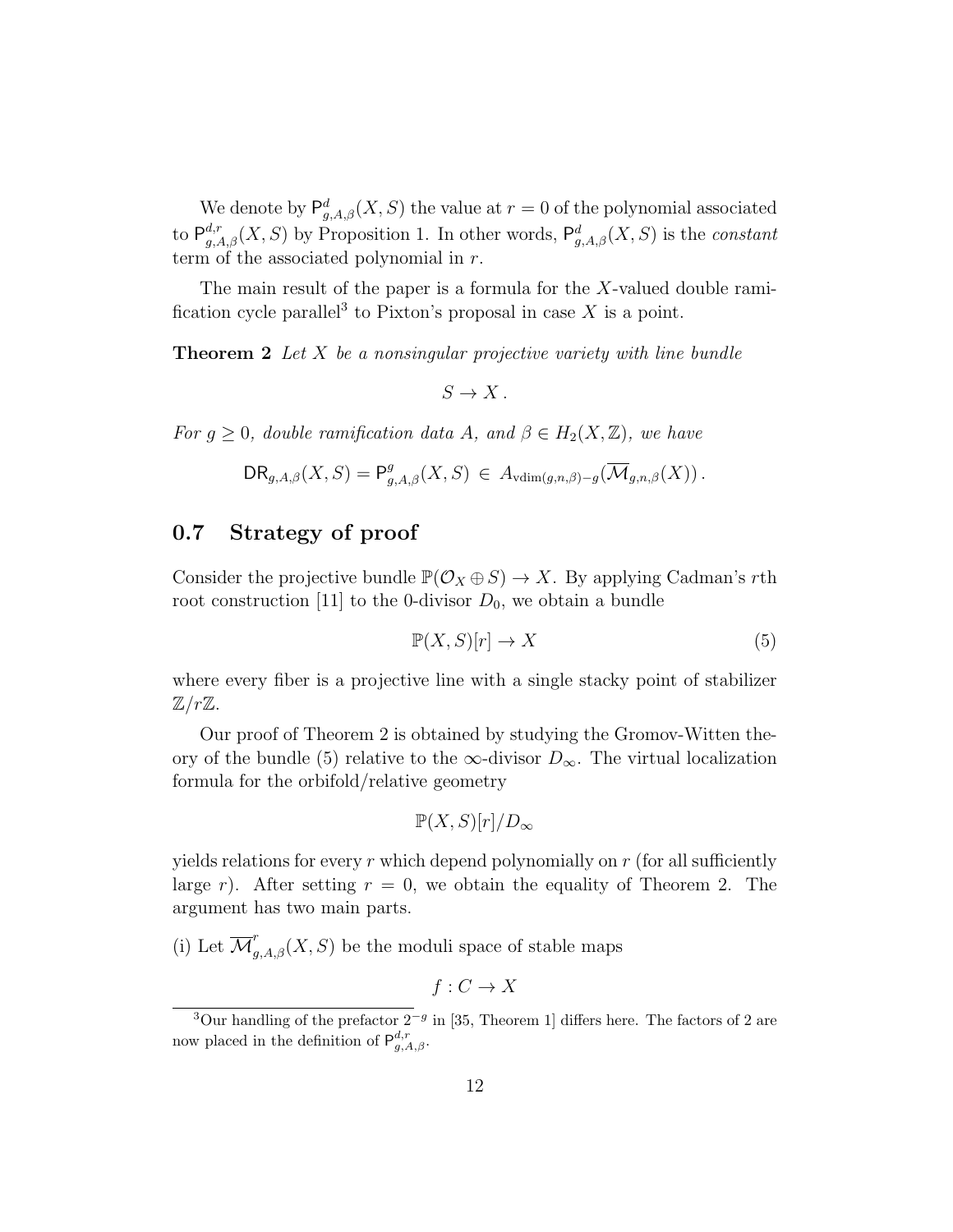endowed with an rth tensor root L of the line bundle  $f^*S(-\sum_{i=1}^n a_i x_i)$ . Furthermore, let

$$
\pi: \mathcal{C}_{g,A,\beta}^r(S) \to \overline{\mathcal{M}}_{g,A,\beta}^r(X,S)
$$

be the universal curve, and let  $\mathcal L$  be the universal rth root over the universal curve. A crucial step is to prove that the push-forward of

$$
r\cdot c_g(-R\pi_*\mathcal{L})
$$

to  $\overline{\mathcal{M}}_{g,n,\beta}(X)$  is a polynomial in r (for all sufficiently large r) and that the polynomial has the *same* constant term as the polynomial  $P_{g,A,\beta}^{g,r}(X, S)$ . Our formula for the X-valued DR-cycle therefore has a geometric interpretation in terms of the top Chern class  $c_q(-R\pi_*\mathcal{L})$ .

Contrary to the case of ordinary DR-cycles studied in [35], for the case of X-valued DR-cycles, we cannot use Chiodo's formulas [14] to deduce polynomiality. Instead, we adapt Chiodo's computations to our geometric setting in Sections 2.3 and 2.4.

(ii) We use the localization formula [25] for the virtual fundamental class of the moduli space of stable maps to the orbifold/relative geometry

 $\mathbb{P}(X, S)[r]/D_{\infty}$ .

The positive (respectively, negative) coefficients  $a_i$  specify the monodromy conditions over the 0-divisor (respectively, the tangency conditions along the  $\infty$ -divisor).

The moduli space  $\overline{\mathcal{M}}_{g,A,\beta}^r(X, S)$  appears in the localization formula. Indeed, the space of stable maps to the  $\mathbb{C}^*$ -invariant locus corresponding to the stacky 0-divisor  $D_0$  is precisely  $\overline{\mathcal{M}}_{g,A,\beta}^r(X, S)$ . The push-forward of the localization formula to  $\overline{\mathcal{M}}_{q,n,\beta}(X)$  is a Laurent series in the equivariant parameter t and in r. The coefficient of  $t^{-1}r^0$  must vanish by geometric considerations. We prove that the relation obtained from the coefficient of  $t^{-1}r^0$  has only two terms:

- The first is the constant term in r of the push-forward of  $r \cdot c_g(-R\pi_*\mathcal{L})$ to  $\mathcal{M}_{q,n,\beta}(X)$ .
- The second term is the X-valued double ramification cycle  $\text{DR}_{q,A,\beta}(X, S)$ with a minus sign.

The vanishing of the sum of the two terms yields Theorem 2.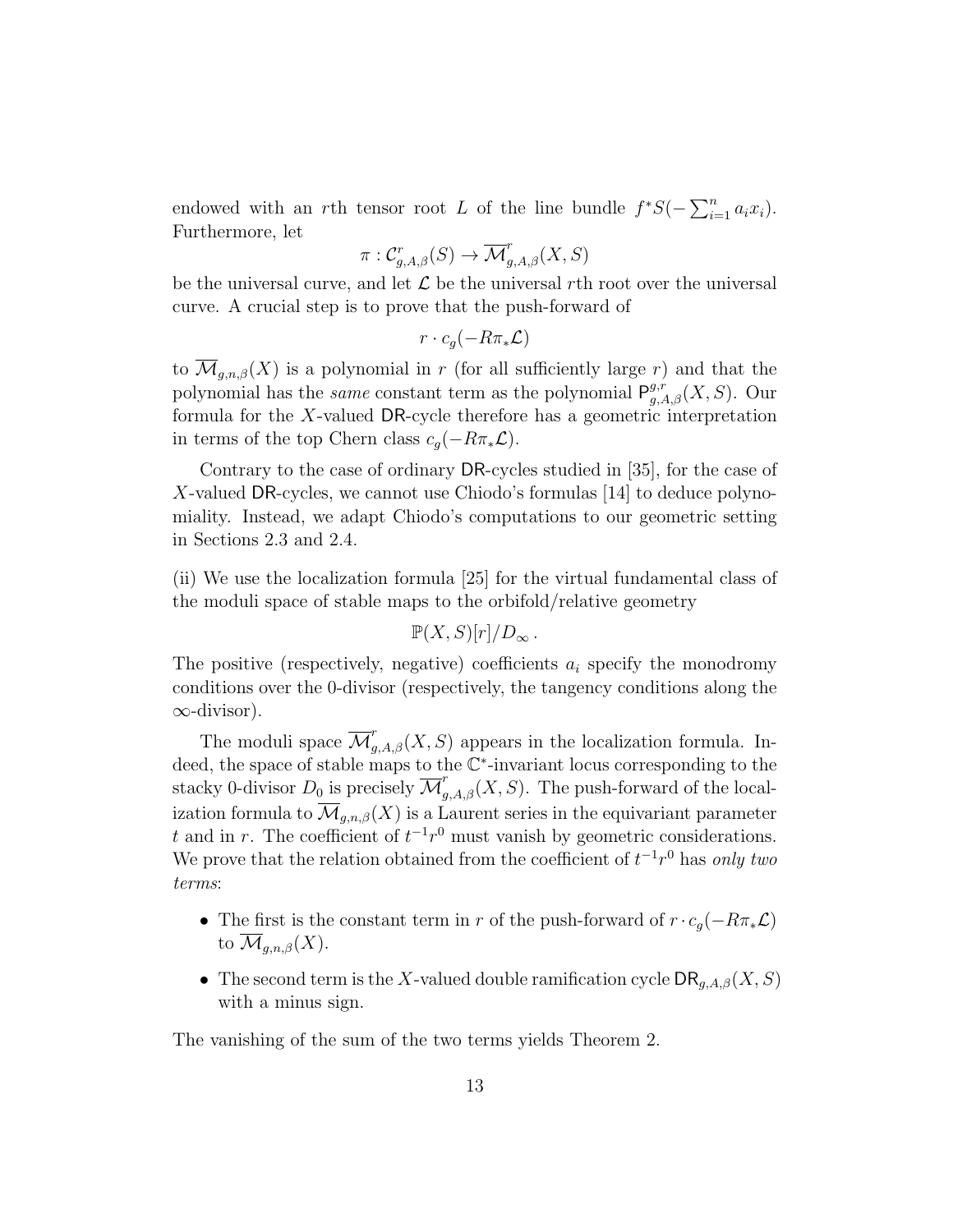### 0.8 Notation table

To help the reader, we list here the symbols used for the various spaces which arise in the paper:

- $\mathbb{P}(X, S)$  the  $\mathbb{CP}^1$ -bundle  $\mathbb{P}(\mathcal{O}_X \oplus S)$  over X,
- $\mathbb{P}(X, S)[r]$  is the outcome of applying Cadman's rth root construction to the 0-divisor  $D_0 \subset \mathbb{P}(X, S)$ ,
- $\overline{\mathcal{M}}_{g,n,\beta}(X)$  is the space of stable maps  $f : (C, x_1, \ldots, x_n) \to X$ ,
- $\overline{\mathcal{M}}_{g,A,\beta}^r(X, S)$  is the space of stable maps  $f : (C, x_1, \ldots, x_n) \to X$  together with an rth root of  $f^*S(-\sum_{i=1}^n a_i x_i)$ ,
- $\mathfrak{M}_{q,n}$  is the stack of prestable curves,
- $\mathfrak{M}_{g,n}^r$  is the stack of twisted prestable curves,
- $\mathfrak{M}_{g,n}^Z$  is the stack of prestable curves together with a degree 0 line bundle Z,
- $\mathfrak{M}_{g,n}^{r,Z,\text{triv}}$  is the stack of prestable twisted curves together with a degree 0 line bundle Z where the stabilizer of every point of the twisted curve acts trivially in the fibers of the line bundle,
- $\mathfrak{M}_{g,n}^{r,L}$  is the stack of prestable twisted curves together with a degree 0 line bundle L with no conditions on the stabilizers.

#### 0.9 Acknowledgments

We are grateful to Y. Bae, A. Buryak, R. Cavalieri, A. Chiodo, E. Clader, H. Fan, G. Farkas, J. Guéré, A. Kresch, G. Oberdieck, D. Oprea, J. Schmitt, H.-H. Tseng, and L. Wu for discussions about double ramification cycles and related topics. The *Workshop on Pixton's conjectures* at ETH Zürich in October 2014 played in an important role in our collaboration. F. J., A. P., and D. Z. have been frequent guests of the Forschungsinstitut für Mathematik (FIM) at ETHZ.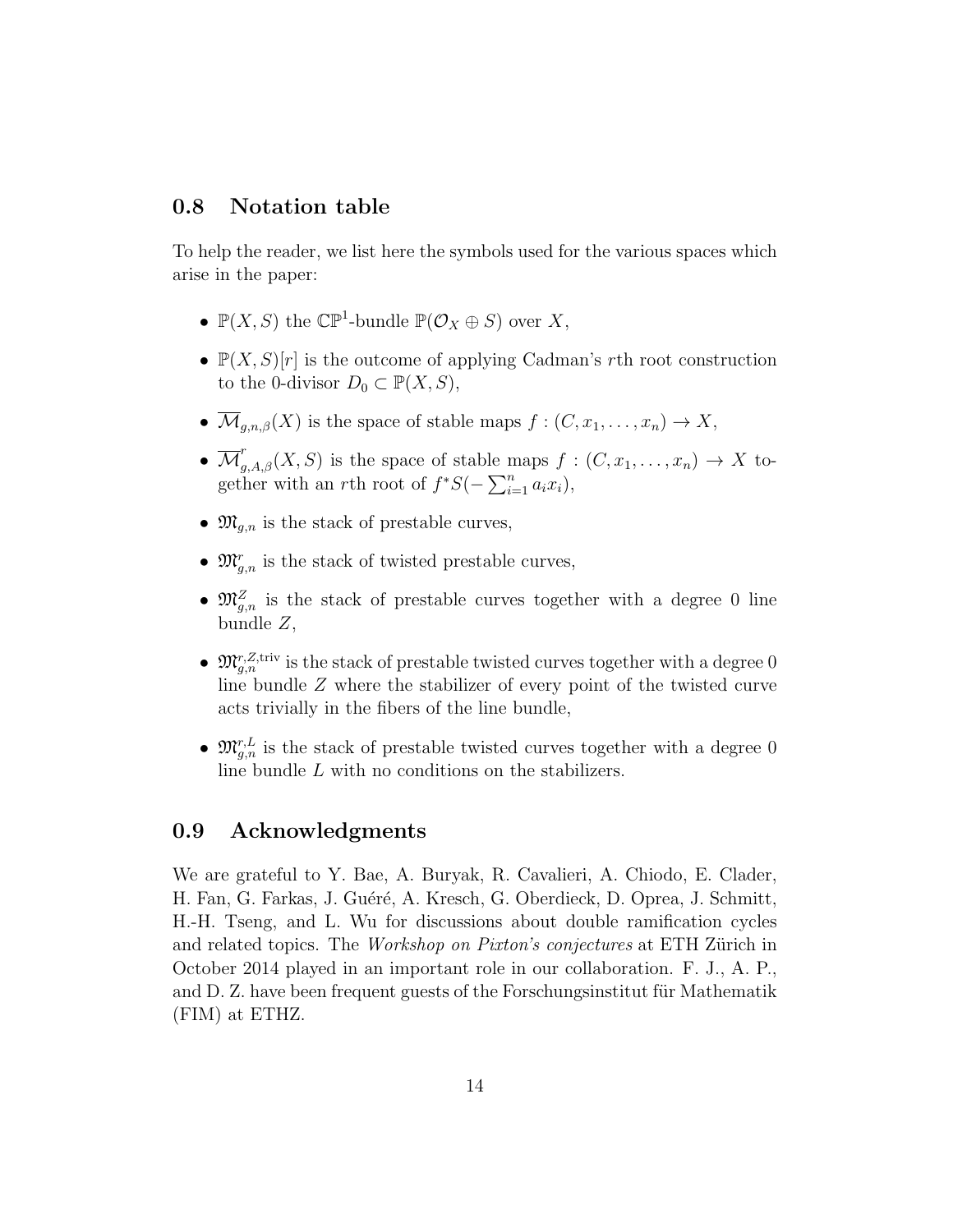R. P. was partially supported by SNF-200020-162928, SNF-200020-182181, ERC-2017-AdG-786580-MACI, SwissMap, and the Einstein Stiftung. A. P. was supported by a fellowship from the Clay Mathematics Foundation.

This project has received funding from the European Research Council (ERC) under the European Union's Horizon 2020 research and innovation program (grant agreement No. 786580).

## 1 Curves with an rth root

#### 1.1 Artin stacks and Chow cohomology

Let  $\mathfrak{M}_{g,n}$  denote the smooth Artin stack of prestable curves. The Artin stack  $\mathfrak{M}_{g,n}^Z$  of prestable curves with a line bundle Z of total degree 0 is obtained from the Picard stack of the universal curve

$$
\pi: \mathfrak{C}_{g,n} \to \mathfrak{M}_{g,n}
$$

and is also smooth. The Artin stack  $\mathfrak{M}^Z_{g,n}$  has a universal curve

$$
\pi: \mathfrak{C}^Z_{g,n} \to \mathfrak{M}^Z_{g,n}
$$

which carries a universal line bundle  $\mathcal Z$  with sections  $s_1, \ldots, s_n$ .

Kresch [37] has developed a theory of Chow cohomology classes on Artin stacks. A basic property is that given a morphism from a scheme to the stack, Kresch's Chow cohomology class on the stack determines a Chow cohomology class on the scheme (comptatible with further pull-backs). We describe here a family of Chow cohomology classes on  $\mathfrak{M}_{g,n}^Z$ .

We first define the set  $\mathsf{G}^Z_{g,n}$  of prestable graphs as follows. A prestable graph  $\Gamma \in \mathsf{G}_{g,n}^Z$  consists of the data

 $\Gamma = (V, H, L, g: V \to \mathbb{Z}_{\geq 0}, v: H \to V, \iota: H \to H, d: V \to \mathbb{Z})$ 

satisfying the properties:

(i) V is a vertex set with a genus function  $g: V \to \mathbb{Z}_{\geq 0}$ ,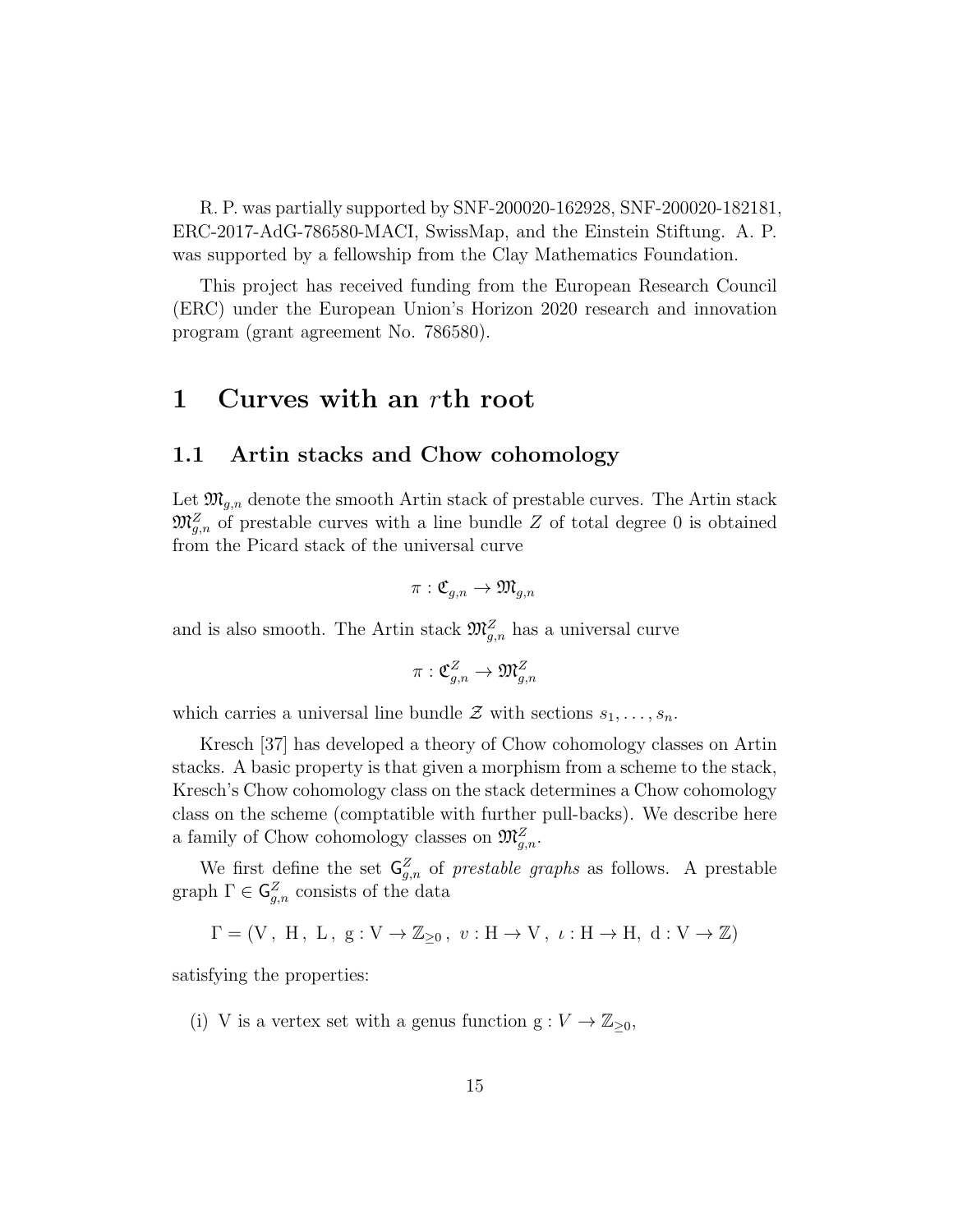- (ii) H is a half-edge set equipped with a vertex assignment  $v : H \to V$  and an involution  $\iota$ ,
- (iii) E, the edge set, is defined by the 2-cycles of  $\iota$  in H (self-edges at vertices are permitted),
- (iv) L, the set of legs, is defined by the fixed points of  $\iota$  and is placed in bijective correspondence with a set of  $n$  markings,
- $(v)$  the pair  $(V, E)$  defines a *connected* graph satisfying the genus condition

$$
\sum_{v \in V} g(v) + h^{1}(\Gamma) = g,
$$

(vi) the degree condition holds:

$$
\sum_{v \in V} d(v) = 0.
$$

An automorphism of  $\Gamma \in \mathsf{G}_{g,n}^Z(X)$  consists of automorphisms of the sets V and H which leave invariant the structures L, g, v,  $\iota$ , and d. Let Aut(Γ) denote the automorphism group of Γ.

**Definition 5** A decorated prestable graph  $[\Gamma, \gamma]$  is a prestable graph  $\Gamma \in \mathsf{G}^Z_{g,n}$ together with the following decoration data  $\gamma$ :

- each leg  $i \in L$  is decorated with a monomial  $\psi_i^a \xi_i^b$ .
- each half-edge  $h \in H \setminus L$  is decorated with a monomial  $\psi_h^a$ ,
- each edge  $e \in E$  is decorated with a monomial  $\xi_e^a$ ,
- each vertex in V is decorated with a monomial in the variables  $\{\eta_{a,b}\}_{a+b\geq 2}$ .

Let  $\mathsf{DG}_{g,n}^Z$  be the set of decorated prestable graphs. Every

$$
[\Gamma,\gamma]\in \mathsf{DG}_{g,n}^Z
$$

determines a class in the Chow cohomology of  $\mathfrak{M}^Z_{g,n}$ :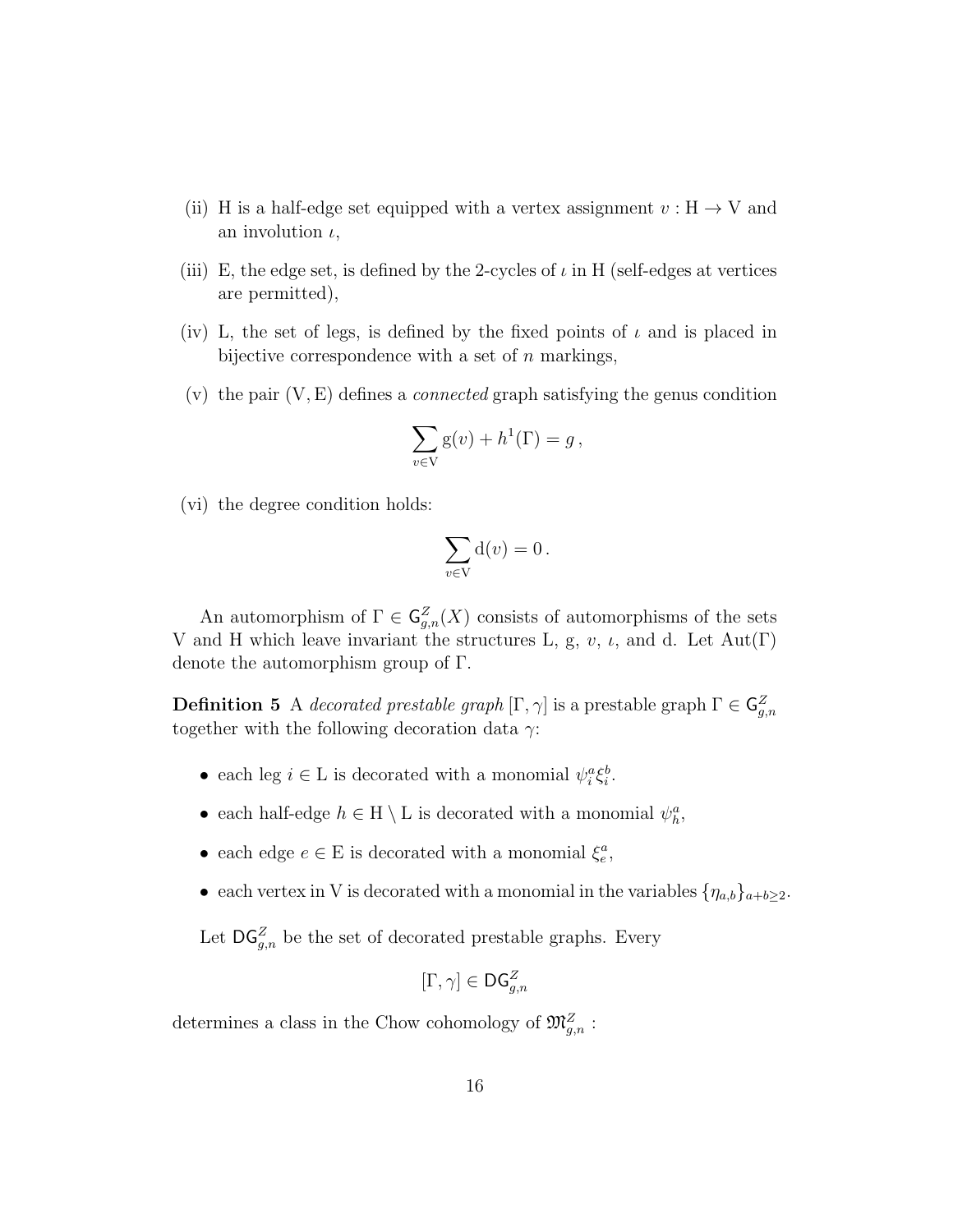- Γ specifies the degeneration of the curve,
- d specifies the degree distribution of  $Z$ ,
- $\psi_i$  corresponds to the cotangent line class,
- $\xi_i = c_1(s_i^* \mathcal{Z}),$
- $\xi_e = c_1(s_e^* \mathcal{Z})$  where  $s_e$  is the node associated to  $e$ ,
- $\eta_{a,b} = \pi_* (c_1(\omega_{\log})^a c_1(\mathcal{Z})^b).$

We have followed here the pattern of Definition 2.

More generally, every possibly infinite linear combination of decorated prestable graphs determines a class in the Chow cohomology of  $\mathfrak{M}^Z_{g,n}$ . Indeed, for any morphism

$$
B\to \mathfrak{M}_{g,n}^Z
$$

from a scheme  $B$  of finite type, only a finite number of terms in the linear combination will contribute. We refer the reader to the Appendix of [26] for the construction of the product in the Chow cohomology algebra (see also the discussion in Section 1.7 below).

#### 1.2 Twisted curves

Let  $r \geq 1$  be an integer. The analog of  $\mathfrak{M}_{q,n}$  in the context of rth roots is moduli space of  $\mathfrak{M}^r_{g,n}$  of twisted prestable curves constructed in [49], see also [2, 3]. We give a short summary here.

A *twisted curve* is a prestable curve with stacky structure at the nodes<sup>4</sup>. Denote by  $\mu_r \subset \mathbb{C}^*$  the group of rth roots of unity in the complex plane. The neighborhood of a node in a family of twisted curves is obtained from the family

$$
(x, y) \mapsto z = xy
$$

<sup>&</sup>lt;sup>4</sup>A more complete name is *balanced twisted curve*, but we omit the word *balanced*, since these are the only twisted curves that we consider. While stacky structure can also be imposed at the markings of the curve, our twisted curves have stacky structure only at the nodes.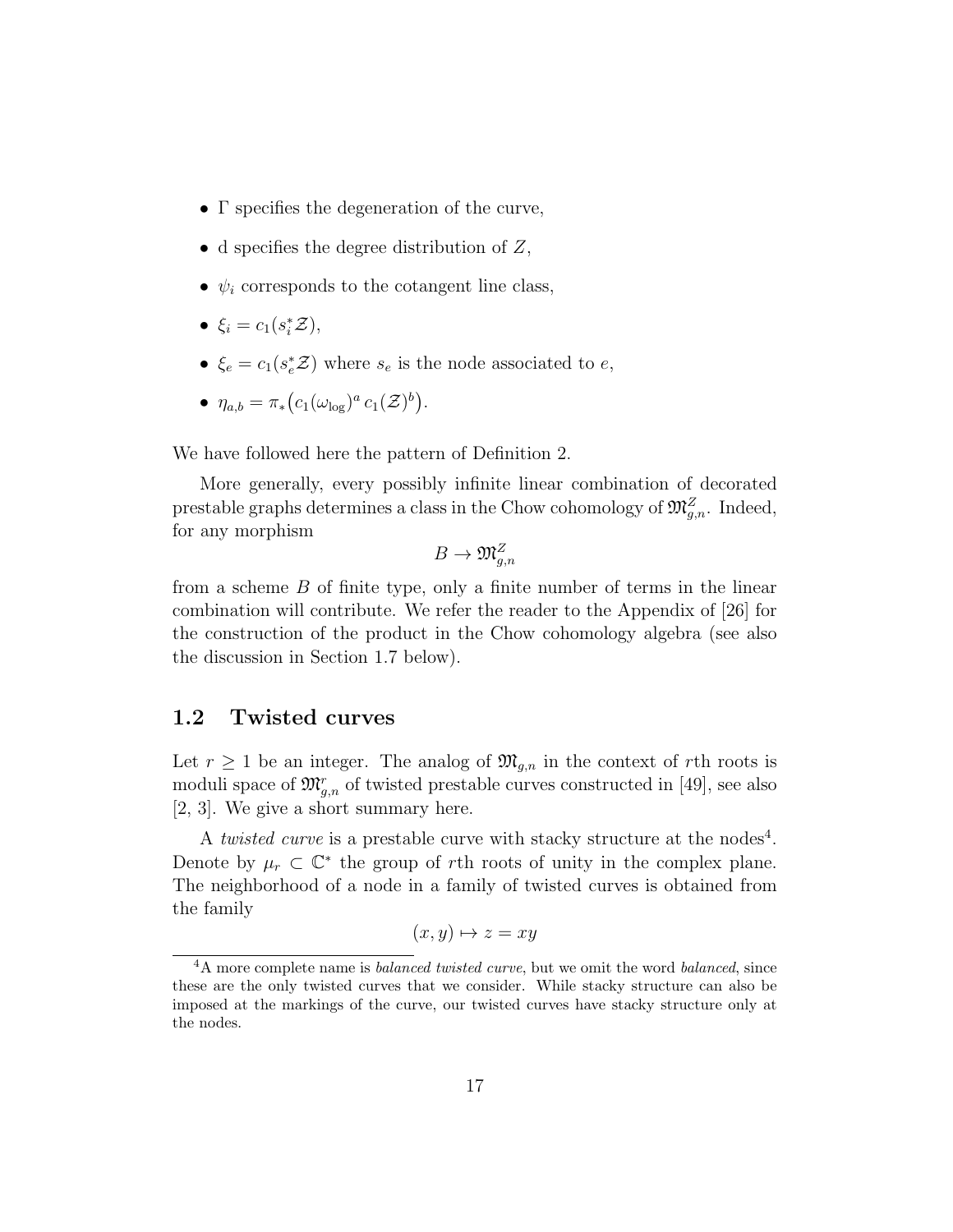by taking a  $\mu_r \times \mu_r$  quotient in the source and a  $\mu_r$  quotient in the target.

To construct the versal deformation of the node of twisted curve, we start with the versal deformation

$$
\mathbb{C}^2 \to \mathbb{C} \;, \quad (x, y) \mapsto z = xy \tag{6}
$$

of the node of a prestable curve. Let  $(a, b) \in \mu_r \times \mu_r$  act on  $\mathbb{C}^2$  by

$$
(x, y) \mapsto (ax, by)
$$

and let  $c \in \mu_r$  act on  $\mathbb C$  by  $z \mapsto cz$ . These actions commute with (6) via the group morphism

$$
\phi: \mu_r \times \mu_r \to \mu_r, \quad (a, b) \mapsto c = ab.
$$

After taking the stack quotient of both sides of (6), we obtain a family of twisted curves over  $[\mathbb{C}/\mu_r]$  with one stacky  $\mu_r$ -point at the origin. The fibers of the family over  $t \neq 0$  are nonsingular curves isomorphic to  $\mathbb{C}^*$ . The fiber over the origin  $t = 0$  is the union of the coordinate axes  $xy = 0$  factored by the kernel of the morphism  $\phi$ . As soon as a twisted curve acquires a node, the twisted curve simultaneously acquires an extra  $\mu_r$  group of symmetries (given by the image of  $\phi$ ).

In a family of prestable curves, the neighborhood of a node is modeled by the versal deformation

$$
(x, y) \mapsto z = xy.
$$

Given two line bundles  $T_x$  and  $T_y$  over a base B, consider the tensor product

$$
T_z = T_x \otimes T_y.
$$

We construct a family of curves over the total space of  $T_z$  over B by

$$
T_x \oplus_B T_y \to T_z, \quad (b, x, y) \mapsto (b, xy).
$$

Here, B is the boundary divisor and  $T_z$  is the normal line bundle to B. We can construct a family of twisted curves over the total space of  $T<sub>z</sub>$  by applying Cadman's rth root construction to the zero section  $B \subset T_z$ . In particular, the normal bundle to the locus of nodal twisted curves is now  $(T_x \otimes T_y)^{\otimes (1/r)}$ .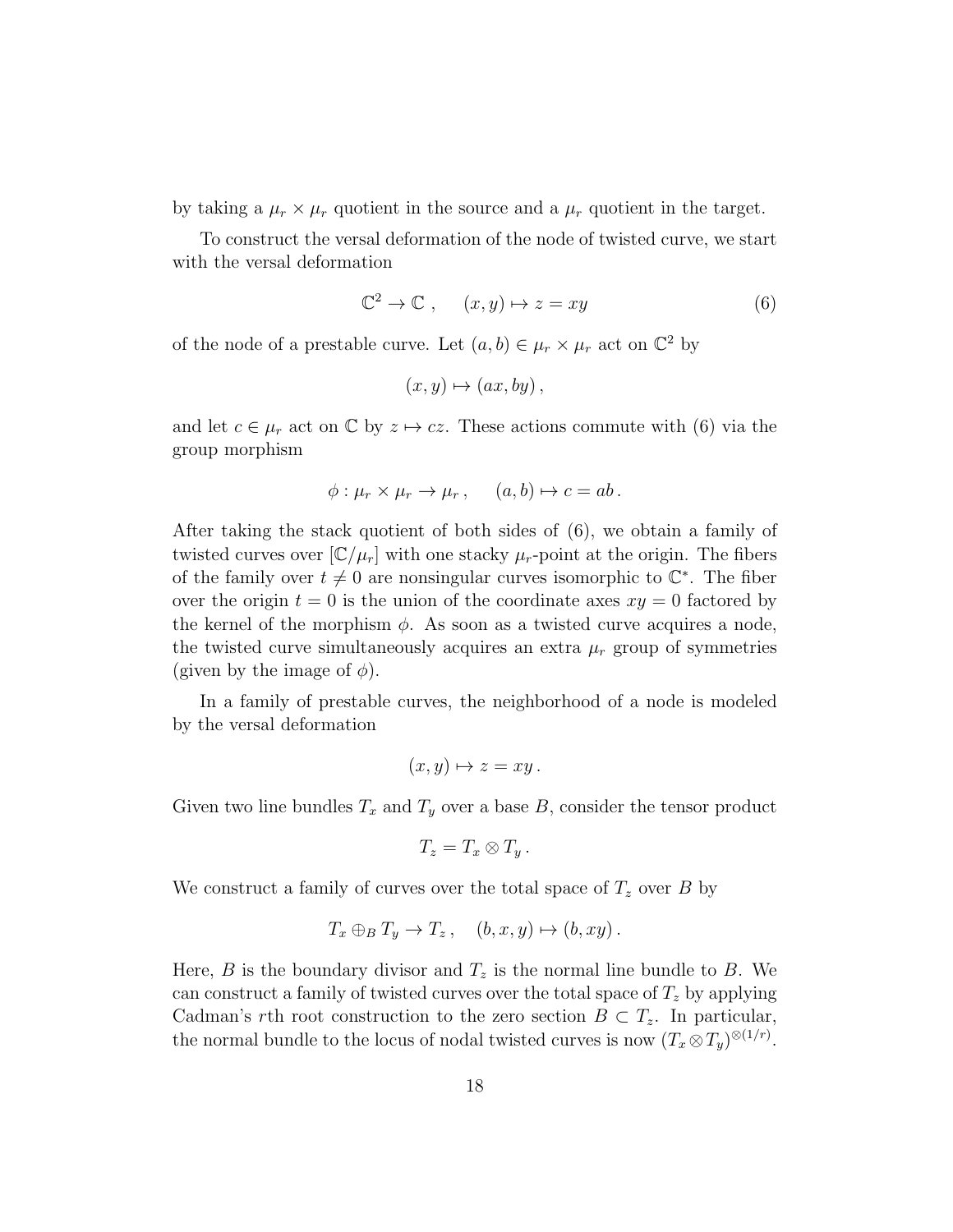A prestable twisted curve is a twisted curve with a prestable coarsification. Let  $\mathfrak{M}_{g,n}^r$  be the moduli space of prestable twisted curves of genus g with n marked points. Since  $\mathfrak{M}_{g,n}^r$  is obtained from the smooth Artin stack  $\mathfrak{M}_{g,n}$ of ordinary prestable curves by applying Cadman's rth root construction to the boundary divisor,  $\mathfrak{M}_{g,n}^r$  is also a smooth Artin stack. The moduli space  $\mathfrak{M}^r_{g,n}$  carries three universal curves, see [14]:

(i) There is the universal twisted prestable curve

$$
\mathfrak{C}_{g,n}^r\to \mathfrak{M}_{g,n}^r\,.
$$

(ii) There is the fiberwise coarsification  $C_{g,n}^r$  of  $C_{g,n}^r$ . The local model of  $C_{g,n}^r$  is given by the quotient of the map

$$
(x, y) \mapsto z = xy
$$

by the kernel of the group morphism  $\phi$ . An  $A_{r-1}$  singularity at the origin is obtained, so the universal curve  $C_{g,n}^r$  is singular.

(iii) There is the universal curve  $C_{g,n}^r$  obtained by resolving the singularities of  $C_{g,n}^r$  by a series of blow-ups. The resolution of the  $A_{r-1}$  singularity yields a chain of  $r - 1$  rational exceptional curves over the origin. The rational curves correspond to the vertices of the  $A_{r-1}$  Dynkin diagram, and their intersection points correspond to the edges. We call  $\tilde{C}_{g,n}^r$  the bubbly universal curve.

#### 1.3 Twisted curves with a line bundle

We introduce two more Artin stacks denoted by  $\mathfrak{M}^{r,Z,\text{triv}}_{g,n}$  and  $\mathfrak{M}^{r,L}_{g,n}$ :

• The stack  $\mathfrak{M}_{g,n}^{r,\mathbb{Z},\text{triv}}$  is obtained from the stack  $\mathfrak{M}_{g,n}^{\mathbb{Z}}$  of prestable curves with a line bundle by applying Cadman's rth root construction to the boundary divisors. It is the stack of twisted prestable curves endowed with a degree 0 line bundle Z with one extra condition: the stabilizer of every point of the twisted curve acts trivially in the fibers of the line bundle. A Chow cohomology class on  $\mathfrak{M}^Z_{g,n}$  determines a Chow cohomology class on  $\mathfrak{M}^{r,Z,\text{triv}}_{g,n}$ by pull-back.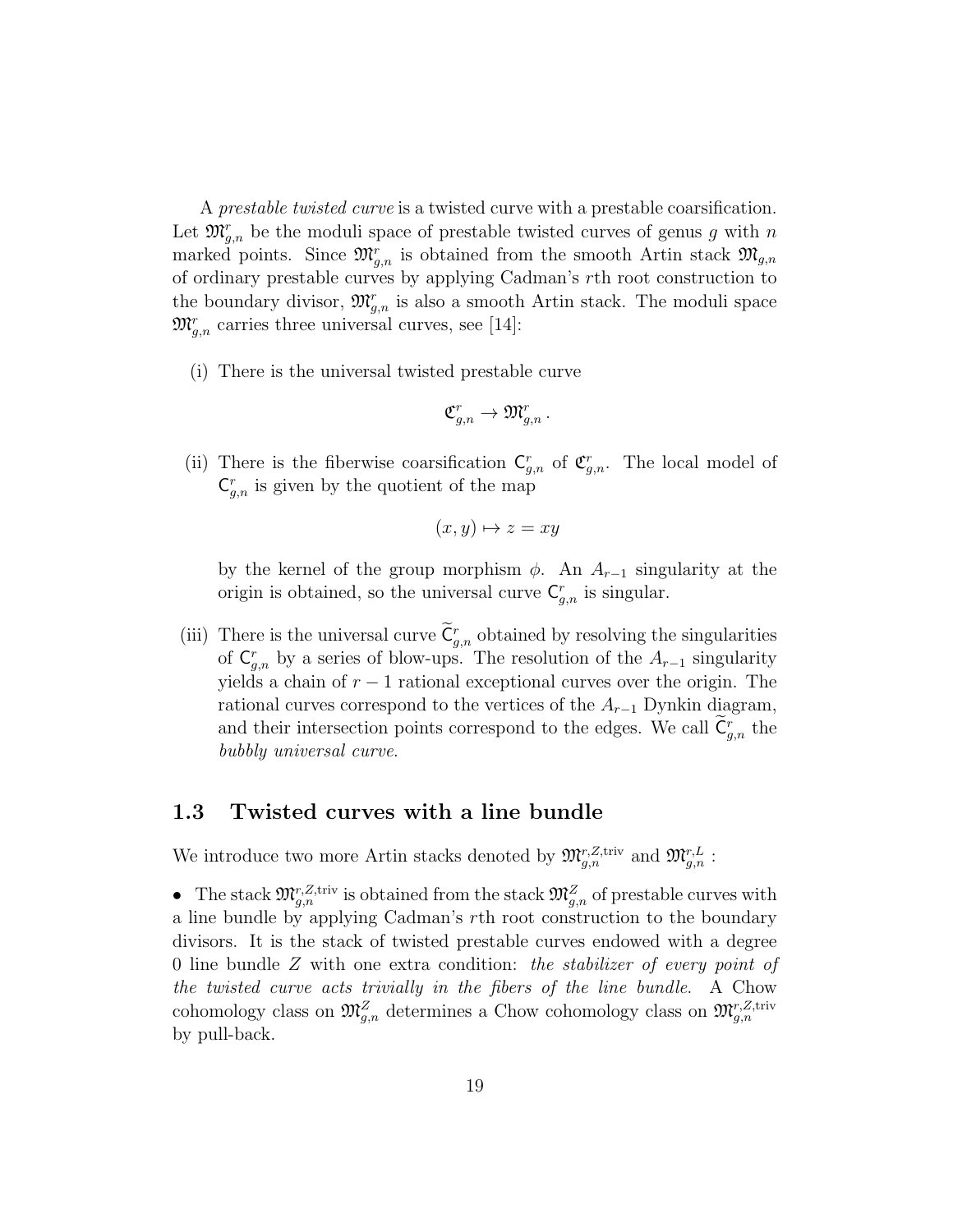• The stack  $\mathfrak{M}_{g,n}^{r,L}$  is the stack of twisted prestable curves with a degree 0 line bundle (with no stabilizer conditions).

These stacks are related by three natural morphisms:

$$
\mathfrak{M}_{g,n}^{r,L} \xrightarrow{p_1} \mathfrak{M}_{g,n}^{r,Z,\text{triv}} \xrightarrow{p_2} \mathfrak{M}_{g,n}^Z \xrightarrow{p_3} \mathfrak{M}_{g,n}.
$$
 (7)

The morphism  $p_1$  assigns to a pair  $(C, L)$  the pair  $(C, Z = L^{\otimes r})$ , where C is a twisted prestable curve and  $L$  a line bundle. The morphism  $p_1$  is étale of degree  $r^{2g-1}$ . The morphism  $p_2$  comes from Cadman's rth root construction. The morphism  $p_3$  assigns to a pair  $(C, S)$  the curve C.

While we have taken both  $Z$  and  $L$  to be of degree 0 in the definitions, all of the constructions and results of Sections 1 and 2 will be valid in case

$$
\deg(Z) = r \deg(L).
$$

### 1.4 Commutative diagram

Let X be a nonsingular projective variety with line bundle  $S \to X$ . Let  $A = (a_1, \ldots, a_n)$  be a vector of integers which satisfy

$$
\sum_{i=1}^{n} a_i = \int_{\beta} c_1(S)
$$

for  $\beta \in H_2(X, \mathbb{Z})$ .

The moduli space  $\overline{\mathcal{M}}_{g,A,\beta}^r(X, S)$  of stable maps

$$
f:(C,x_1,\ldots,x_n)\to X
$$

endowed with an rth root of the degree 0 line bundle

$$
f^*S\Big(-\sum_{i=1}^n a_i x_i\Big)
$$

plays a central role in the proof of Theorem 2. The moduli space  $\overline{\mathcal M}_{g,A,\beta}^r(X, S)$ is defined as the fiber product of the following two maps: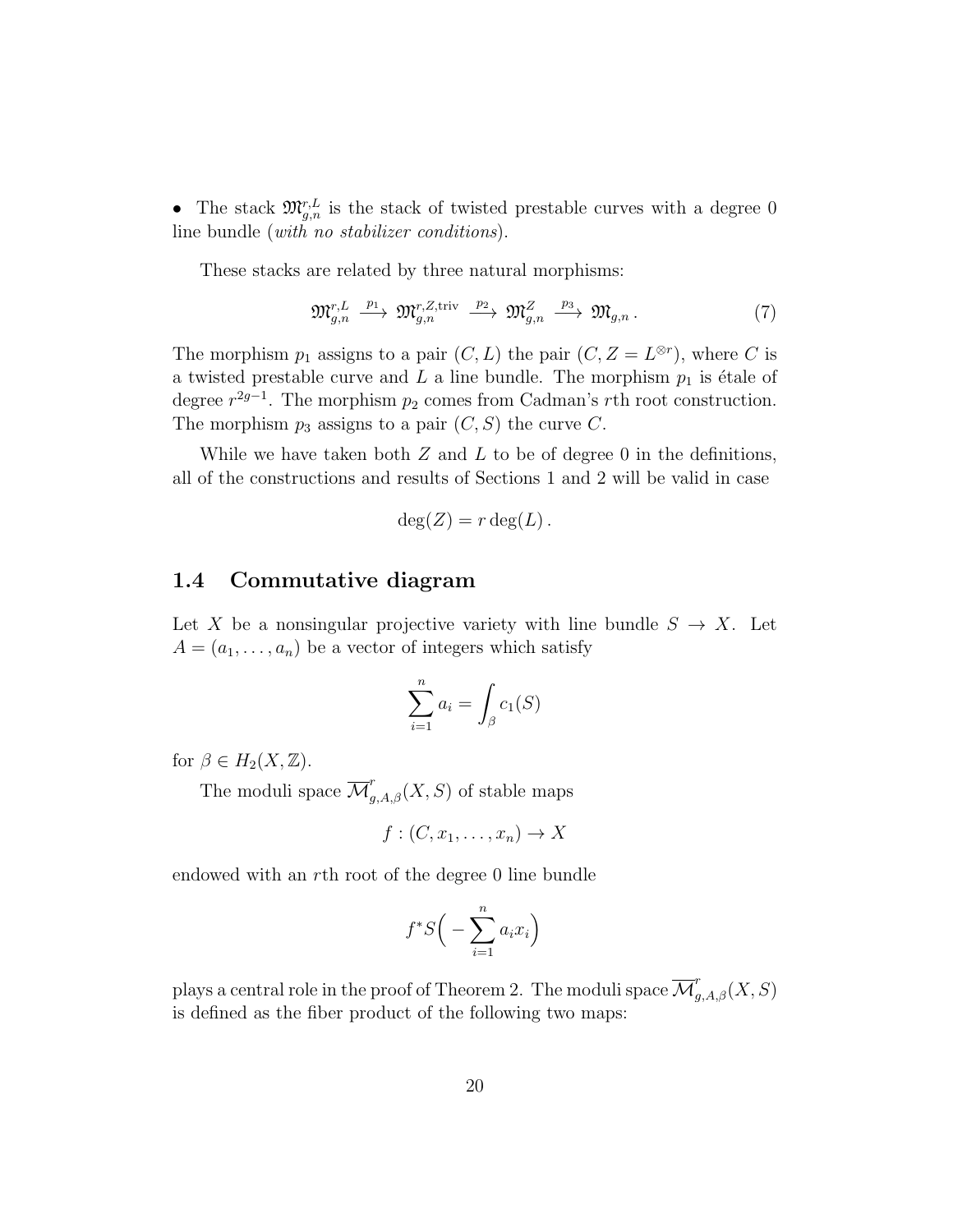(i)  $\pi_Z : \overline{\mathcal{M}}_{g,n,\beta}(X) \to \mathfrak{M}_{g,n}^Z$  assigns to a stable map  $f : C \to X$  the pair

$$
\left(C, f^*S\Big(-\sum_{i=1}^n a_i x_i\Big)\right).
$$

(ii)  $\epsilon : \mathfrak{M}_{g,n}^{r,L} \to \mathfrak{M}_{g,n}^Z$  is the composition  $\epsilon = p_2 \circ p_1$ .

The moduli space  $\overline{\mathcal{M}}_{g,A,\beta}^r(X, S)$  is the fiber product of  $\pi_Z$  and  $\epsilon$ :

$$
\overline{\mathcal{M}}_{g,A,\beta}^{r}(X,S) \xrightarrow{\epsilon} \overline{\mathcal{M}}_{g,n,\beta}(X)
$$
\n
$$
\pi_{L} \downarrow \qquad \pi_{Z} \downarrow \qquad (8)
$$
\n
$$
\mathfrak{M}_{g,n}^{r,L} \xrightarrow{\epsilon} \mathfrak{M}_{g,n}^{Z},
$$

where we denote top arrow also by  $\epsilon$ .

#### 1.5 The pull-back map  $\pi^*_{\mathbb{Z}}$ Z

We describe here the pull-back map  $\pi_Z^*$  for Chow cohomology classes defined by decorated graphs. Let

$$
[\Gamma,\gamma]\in \mathsf{DG}_{g,n}^Z
$$

be a decorated prestable graph representing a Chow cohomology class in  $\mathfrak{M}_{g,n}^Z$  following the conventions of Section 1.1.

**Lemma 3** The pull-back  $\pi_Z^*[\Gamma, \gamma]$  is obtained in terms of Chow cohomology classes of decorated X-valued stable graphs by applying the following procedure:

• Replace the degree  $d(v) \in \mathbb{Z}$  of each vertex with effective classes

$$
\beta(v) \in H_2(X, \mathbb{Z})
$$

satisfying

$$
\int_{\beta(v)} c_1(S) - \sum_{i \vdash v} a_i = \mathrm{d}(v) ,
$$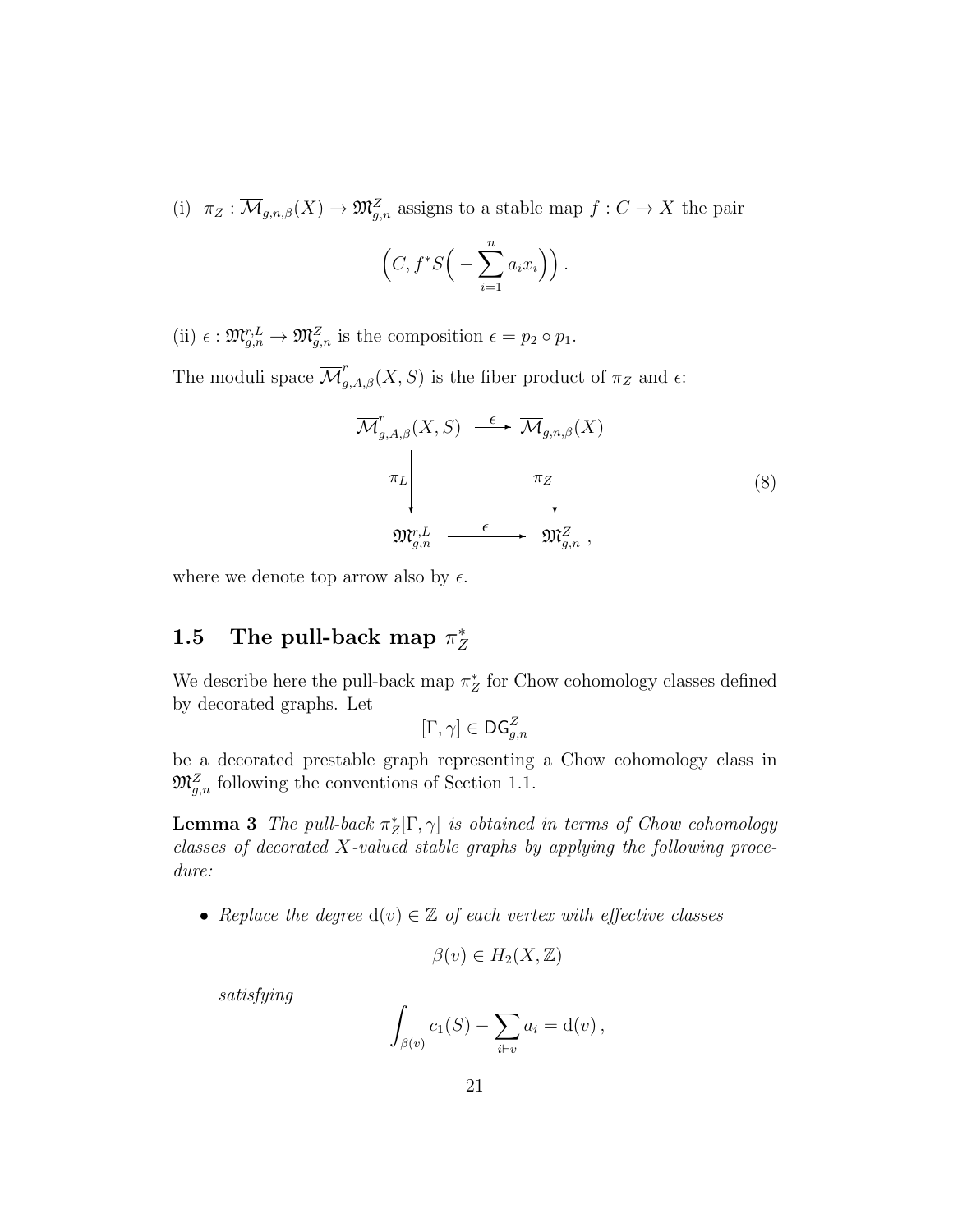where the sum is over the legs i incident to v. Sum over all choices of  $\beta(v)$ .

- Replace each  $\xi_i$  with  $\xi_i + a_i \psi_i$ .
- Replace each class  $\eta_{0,b}$  at each vertex v with

$$
\eta_{0,b} - \sum_{i \vdash v} \sum_{k=1}^{b} \binom{b}{k} a_i^k \psi_i^{k-1} \xi_i^{b-k},
$$

where the first sum is again over the legs  $i$  incident to  $v$ .

All other decorations are kept the same.

**Proof.** Given a stable map  $f: C \to X$ , the degree of  $f^*S(-\sum_{i=1}^n a_i x_i)$  on the component of the curve  $C$  corresponding a vertex  $v$  of the dual graph equals

$$
\int_{\beta(v)} c_1(S) - \sum_{i \vdash v} a_i \,,
$$

which justifies the first operation.

Recall the divisor  $D_i$  corresponds to the *i*th section,

$$
D_i\subset \mathfrak{C}^Z_{g,n}\stackrel{\pi}{\to} \mathfrak{M}^Z_{g,n}\,,
$$

and  $\omega_{\text{log}} = \omega_{\pi}(\sum_{i=1}^{n} D_i)$ . The first Chern class of  $f^*S(-\sum_{i=1}^{n} a_i x_i)$  on the universal curve equals

$$
c_1(S) - \sum_{i=1}^n a_i D_i.
$$

The pull-back  $\pi_Z^*(\eta_{a,b})$  is the push-forward from the universal curve of the product

$$
K^{a}\left(c_{1}(S) - \sum_{i=1}^{n} a_{i}D_{i}\right)^{b}, \qquad (9)
$$

where  $K = c_1(\omega_{\text{log}})$ . Since  $KD_i = 0$ , the product (9) is equal to  $K^a \xi^b$  if  $a > 0$ . Hence, for  $a > 0$ ,

$$
\pi_Z^*(\eta_{a,b})=\eta_{a,b}\,,
$$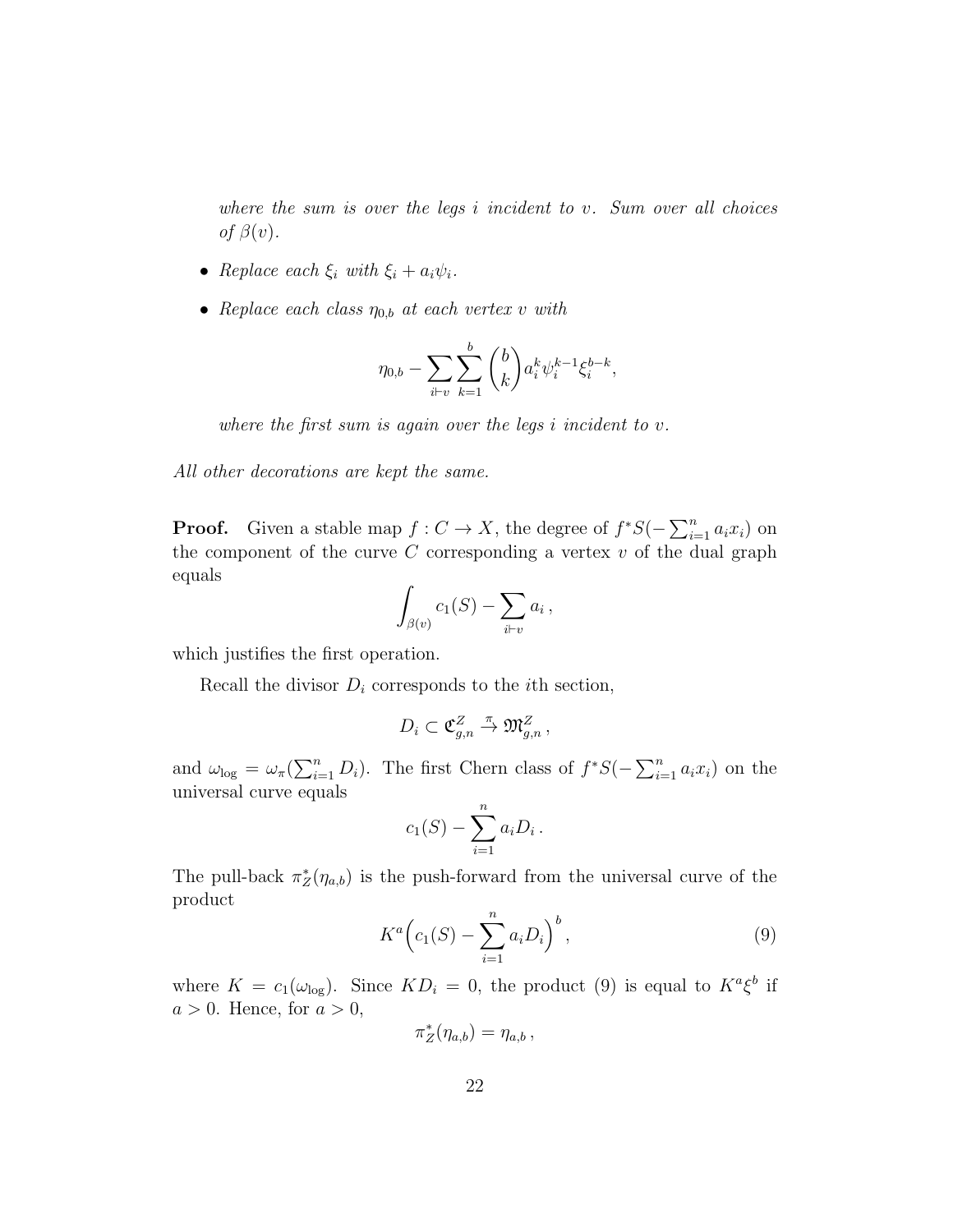In case  $a = 0$ , we expand  $(c_1(S) - \sum_{i=1}^n a_i D_i)^b$  and take the push-forward from the universal curve to the moduli space. We find

$$
\eta_{0,b} - \sum_{i \vdash v} \sum_{k=1}^{b} \binom{b}{k} a_i^k \psi_i^{k-1} \xi_i^{b-k}
$$

in the notation of decorated X-valued stable graphs.  $\Diamond$ 

# 1.6 Chow cohomology classes on  $\overline{\mathcal M}^r_{g,A,\beta}(X,S)$  and  $\mathfrak M^{r,L}_{g,n}$

#### 1.6.1 Overview

Recall the commutative diagram (8):

$$
\overline{\mathcal{M}}_{g,A,\beta}^{r}(X,S) \xrightarrow{\epsilon} \overline{\mathcal{M}}_{g,n,\beta}(X)
$$
\n
$$
\pi_{L} \downarrow \qquad \pi_{Z} \downarrow \qquad \pi_{Z} \downarrow
$$
\n
$$
\mathfrak{M}_{g,n}^{r,L} \xrightarrow{\epsilon} \mathfrak{M}_{g,n}^{Z}
$$

We now define Chow cohomology classes via decorated graphs on

$$
\overline{\mathcal{M}}_{g,A,\beta}^{r}(X,S)
$$
 and  $\mathfrak{M}_{g,n}^{r,L}$ 

and describe the pull-back map  $\pi_L^*$ . Except for the additional data recording the twisted structure, the discussion is almost identical to our treatment of

$$
\pi_Z: \overline{\mathcal{M}}_{g,n,\beta}(X,S) \to \mathfrak{M}_{g,n}^Z.
$$

# **1.6.2** The moduli space  $\overline{\mathcal{M}}'_{g,A,\beta}(X, S)$

We define the set  $G_{g,A,\beta}^r(X, S)$  of X-valued r-twisted stable graphs as follows. A graph  $\Gamma \in \mathsf{G}_{g,A,\beta}^r(X,S)$  consists of the data

$$
\Gamma = (V, H, L, g, v, \iota, \beta : V \to H_2(X, \mathbb{Z}), \text{tw} : H \to \{0, \ldots, r-1\})
$$

satisfying the properties: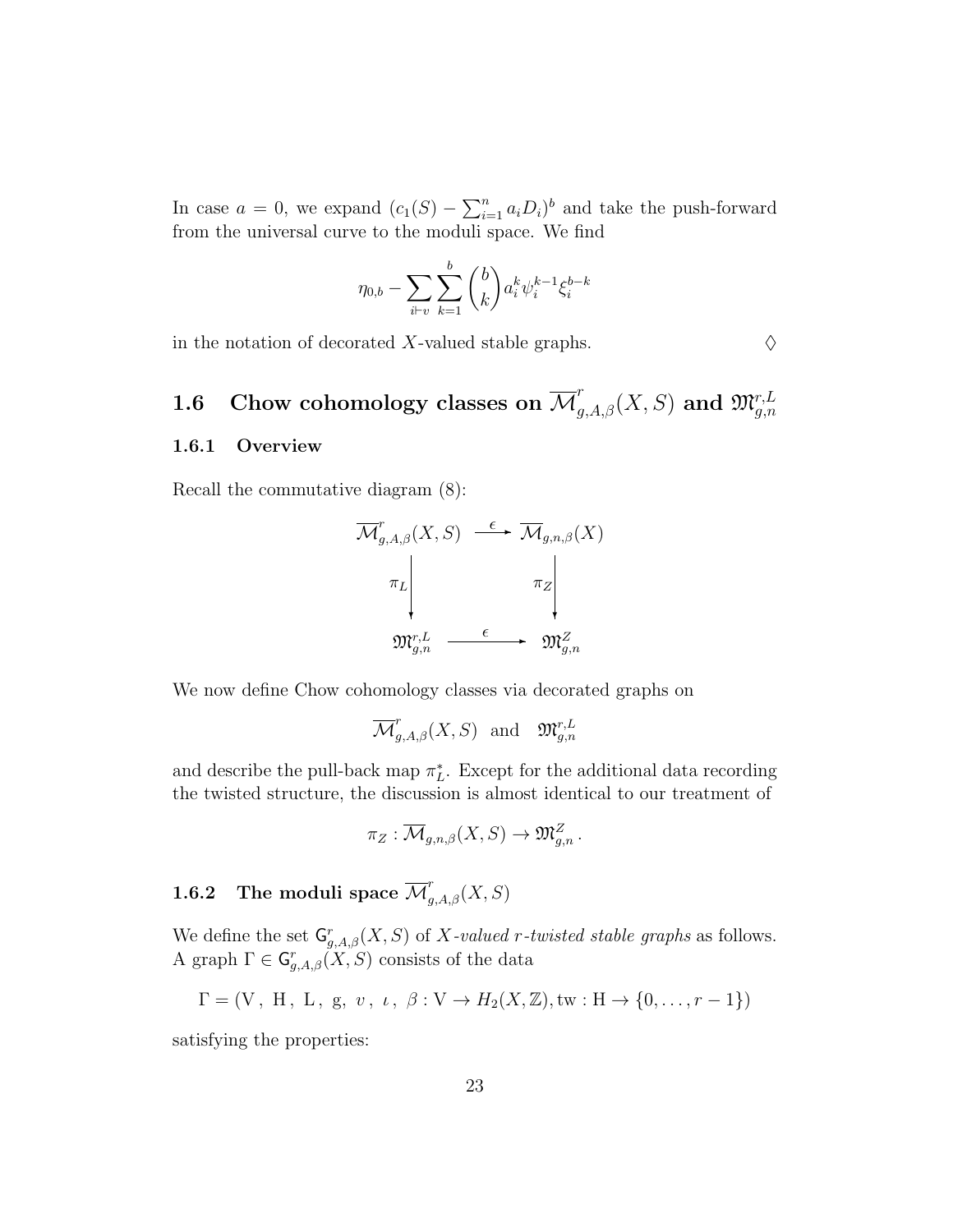$(i$ -vii) exactly as for X-valued stable graphs in Section 0.3,

(viii) the twist conditions hold:

- $(L) \ \forall i \in L \implies \text{tw}(i) = 0$ ,
- $(E) \ \forall e = (h', h'') \in E \implies \text{tw}(h') + \text{tw}(h'') = 0 \text{ mod } r,$

(V) 
$$
\forall v \in V \implies \sum_{\nu(h)=v} \text{tw}(h) = \int_{\beta(v)} c_1(S) - \sum_{i \vdash v} a_i \mod r
$$
.

The line bundle  $S \to X$  and vector A only appear in property (viii).

The universal curve

$$
\pi: \mathcal{C}^r_{g,A,\beta}\to \overline{\mathcal{M}}^r_{g,A,\beta}(X, S)
$$

carries the log relative dualizing sheaf  $\omega_{\text{log}}$  and the pull-back  $f^*S$  of the line bundle  $S$  via the universal map,

$$
f: \mathcal{C}_{g,A,\beta}^r \to X.
$$

Following Section 0.4, we define Chow cohomology classes on  $\overline{\mathcal{M}}_{g,A,\beta}^{r}(X, S)$ :

- $\psi_i = c_1(s_i^*\omega_\pi),$
- $\xi_i = c_1(s_i^* f^* S)$ ,
- $\eta_{a,b} = \pi_* \left( c_1 (\omega_{\log})^a c_1 (f^*S)^b \right).$

**Definition 6** A decorated X-valued r-twisted stable graph  $[\Gamma, \gamma]$  is an Xvalued stable graph  $\Gamma \in \mathsf{G}_{g,A,\beta}^r(X)$  together with the following decoration data γ:

- each leg  $i \in L$  is decorated with a monomial  $\psi_i^a \xi_i^b$ ,
- each half-edge  $h \in H \setminus L$  is decorated with a monomial  $\psi_h^a$ ,
- each edge  $e \in E$  is decorated with a monomial  $\xi_e^a$ ,
- each vertex in V is decorated with a monomial in the variables  $\{\eta_{a,b}\}_{a+b\geq 2}$ .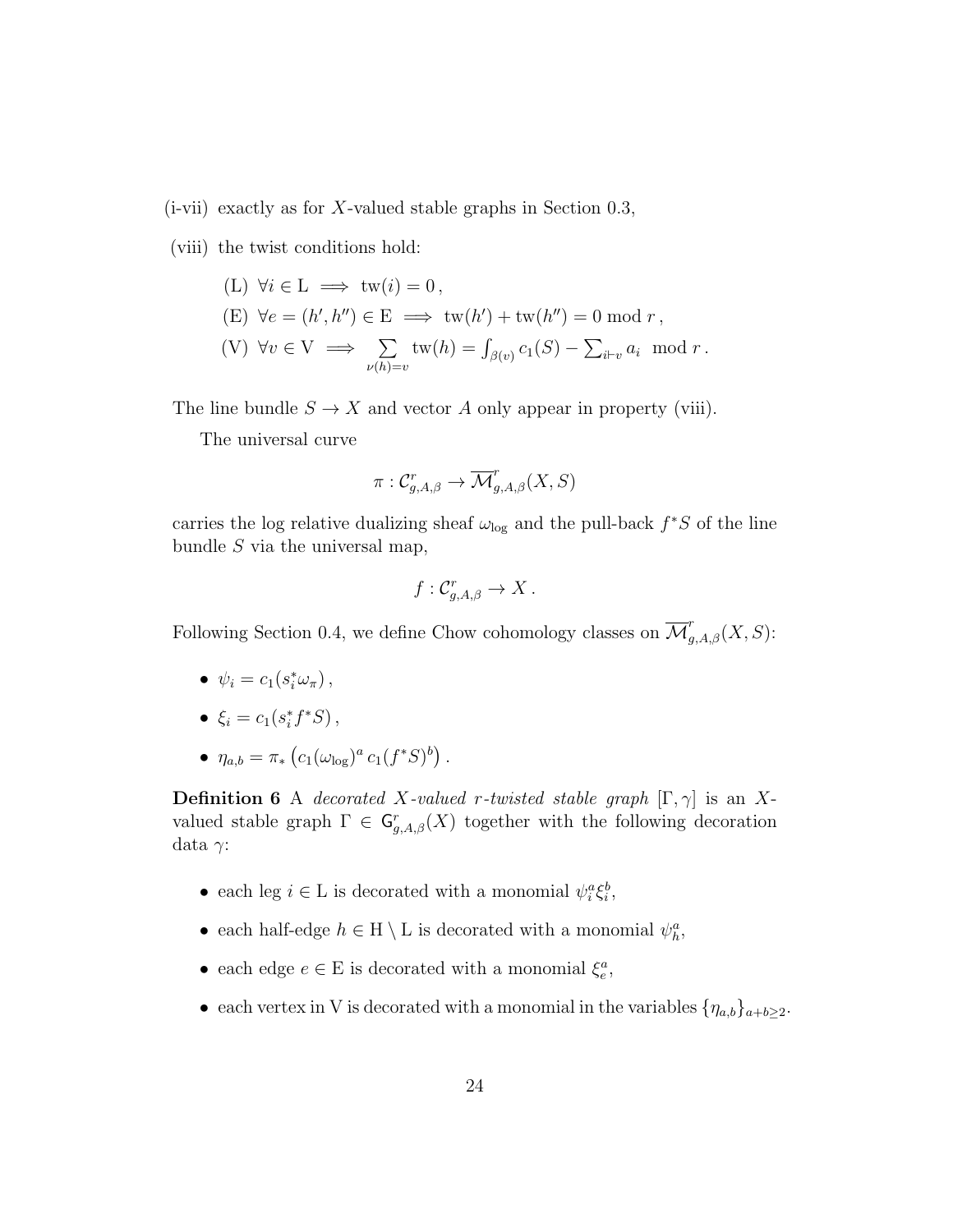Let  $\mathsf{DG}_{g,A,\beta}^r(X,S)$  be the set of decorated X-valued r-twisted stable graphs. Every

$$
[\Gamma,\gamma]\in \mathsf{DG}_{g,A,\beta}^r(X,S)
$$

determines a class in the Chow cohomology of  $\overline{\mathcal{M}}_{g,A,\beta}^r(X, S)$ :

• Γ specifies the degeneration of the curve with twisted structure  $w$  at the nodes on the rth root of

$$
f^*S\Big(-\sum_{i=1}^n a_i x_i\Big)\,
$$

- $\bullet$   $\beta$  specifies the curve class distribution of the map  $f,$
- the decorations  $\psi_i, \xi_i, \xi_e$ , and  $\eta_{a,b}$  specify Chow cohomology classes,

$$
\xi_e = c_1(s_e^* f^* S).
$$

### $1.6.3$  The Artin stack  $\mathfrak{M}^{r,L}_{g,n}$

Let  $\mathsf{G}_{g,n}^{r,L}$  be the set of *r*-twisted prestable graphs defined as follows. A graph

$$
\Gamma \in \mathsf{G}^{r,L}_{g,n}
$$

consists of the data

$$
\Gamma = (V, H, L, g, v, t, d: V \to \mathbb{Z}, tw: H \to \{0, ..., r-1\})
$$

satisfying the properties:

(i-vi) exactly as for prestable graphs in Section 1.1,

(vii) the twist conditions hold:

$$
(L) \ \forall i \in L \implies \text{tw}(i) = 0,
$$
  
\n
$$
(E) \ \forall e = (h', h'') \in E \implies \text{tw}(h') + \text{tw}(h'') = 0 \text{ mod } r,
$$
  
\n
$$
(V) \ \forall v \in V \implies \sum_{\nu(h)=v} \text{tw}(h) = d(v) \text{ mod } r.
$$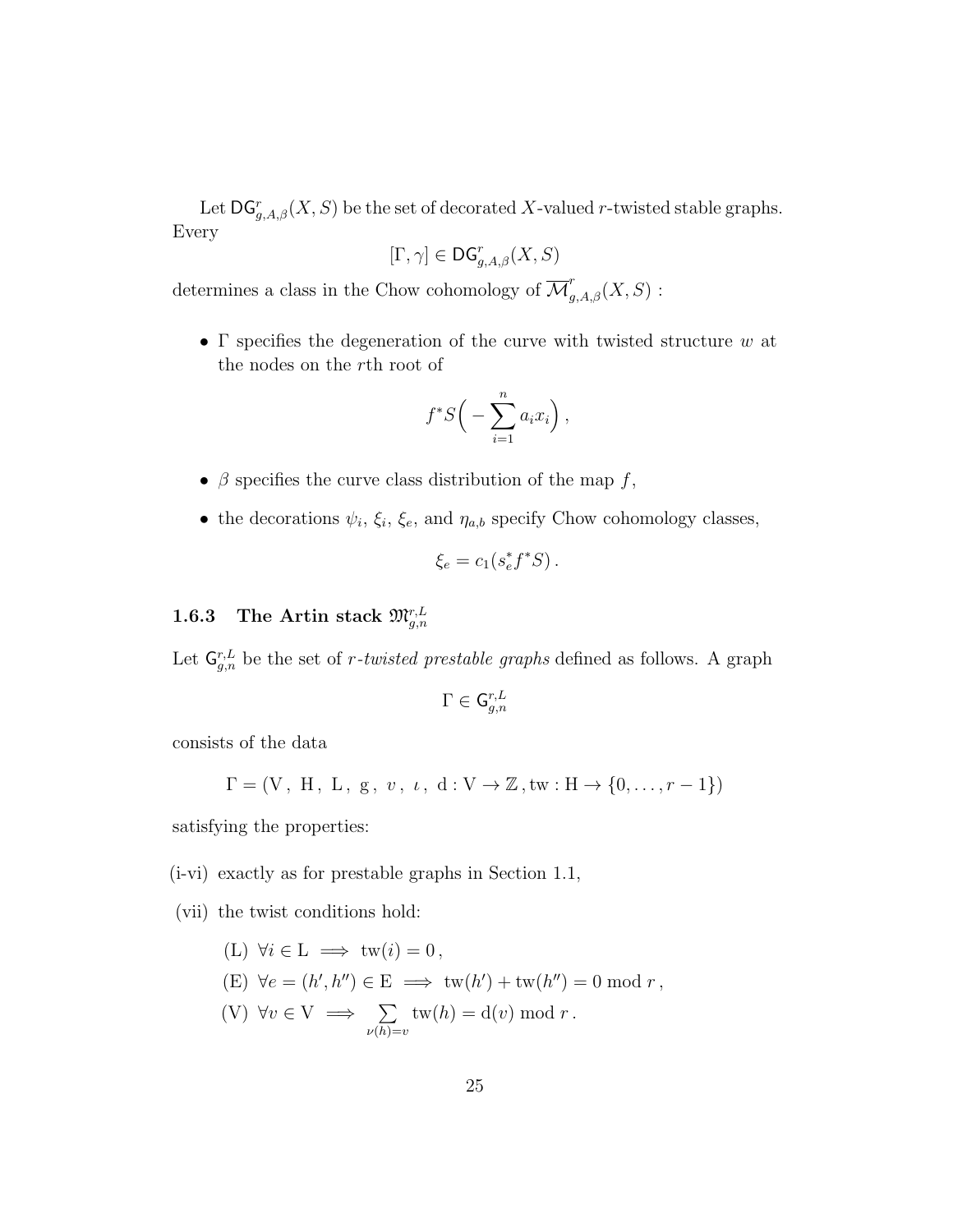**Definition 7** A decorated r-twisted prestable graph  $[\Gamma, \gamma]$  is a graph

$$
\Gamma\in \mathsf{G}^{r,L}_{g,n}
$$

together with the following decoration data  $\gamma$ :

- each leg  $i \in L$  is decorated with a monomial  $\psi_i^a \xi_i^b$ ,
- each half-edge  $h \in H \setminus L$  is decorated with a monomial  $\psi_h^a$ ,
- each edge  $e \in E$  is decorated with a monomial  $\xi_e^a$ ,
- each vertex in V is decorated with a monomial in the variables  $\{\eta_{a,b}\}_{{a+b\geq 2}}$ .

Let  $\mathsf{DG}_{g,n}^{r,L}$  be the set of decorated r-weighted prestable graphs. Every

$$
[\Gamma,\gamma]\in \mathsf{DG}_{g,n}^{r,L}
$$

determines a class in the Chow cohomology of  $\mathfrak{M}^{r,L}_{g,n}$ :

- Γ specifies the degeneration of the curve with twisted structure  $w$  at the nodes on  $L$ ,
- d specifies the degree distribution of  $L^{\otimes r}$ ,
- $\psi_i$  corresponds to the cotangent line class,
- $\xi_i = c_1(s_i^* L^{\otimes r}),$
- $\xi_e = c_1(s_e^* L^{\otimes r})$  where  $s_e$  is the node associated to  $e$ ,
- $\eta_{a,b} = \pi_* (c_1(\omega_{\text{log}})^a c_1(L^{\otimes r})^b).$

### 1.6.4 The pull-back map  $\pi_L^*$

Let  $[\Gamma, \gamma] \in \mathsf{DG}_{g,n}^{r,L}$  be a decorated prestable graph representing a Chow cohomology class in  $\mathfrak{M}^{r,L}_{g,n}$ . The pull-back  $\pi^*_{L}$  along

$$
\pi_L: \overline{\mathcal{M}}_{g,A,\beta}^r(X, S) \to \mathfrak{M}_{g,n}^{r,L}
$$

is computed by exactly the same rules governing  $\pi_Z^*$ . The proof is identical.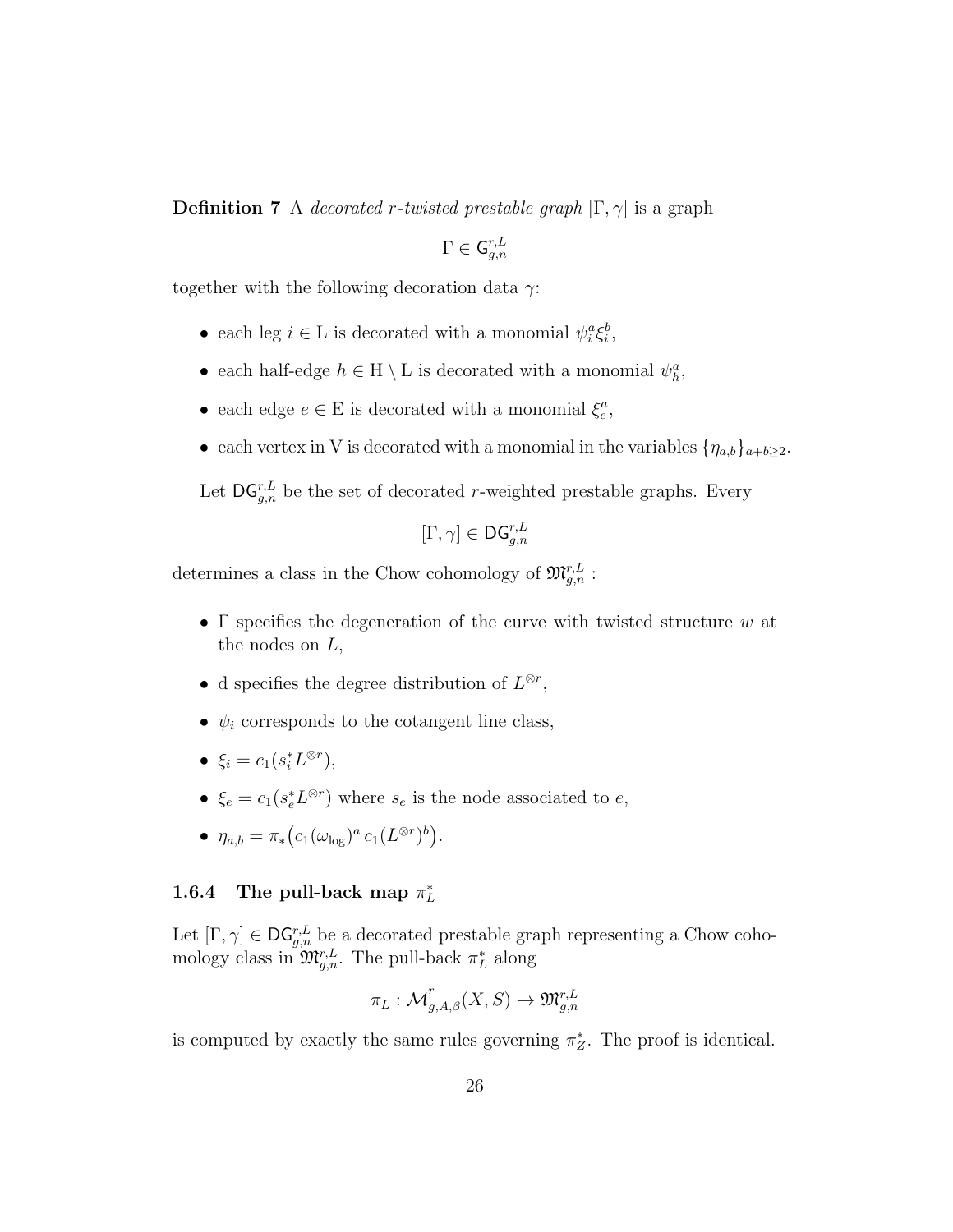**Lemma 4** The pull-back  $\pi_L^*[\Gamma, \gamma]$  is obtained in terms of Chow cohomology classes of decorated X-valued r-twisted stable graphs by applying the following procedure:

• Replace the degree  $d(v) \in \mathbb{Z}$  of each vertex with all effective classes

$$
\beta(v) \in H_2(X, \mathbb{Z})
$$

satisfying

$$
\int_{\beta(v)} c_1(S) - \sum_{i \vdash v} a_i = \mathrm{d}(v),
$$

where the sum is over the legs i incident to v. Sum over all choices of  $\beta(v)$ .

- Replace each  $\xi_i$  with  $\xi_i + a_i \psi_i$ .
- Replace each class  $\eta_{0,b}$  at each vertex v with

$$
\eta_{0,b} - \sum_{i \vdash v} \sum_{k=1}^{b} \binom{b}{k} a_i^k \psi_i^{k-1} \xi_i^{b-k},
$$

where the sum is again over the legs  $i$  incident to  $v$ .

All other decorations are kept the same.

# 1.7 Multiplication in the Chow cohomology of  $\mathfrak{M}^{r, L}_{g, n}$

The product in Chow cohomology of the classes of two decorated r-twisted prestable graphs in  $\mathsf{DG}_{g,n}^{r,L}$  is defined in a very similar way to the product of stable graphs carefully described in the appendix of [26]. We briefly sketch the construction and highlight the differences.

An edge contraction in an r-twisted prestable graph is defined in the natural way:

• if the edge contraction merges two vertices, the corresponding genera and degrees are summed,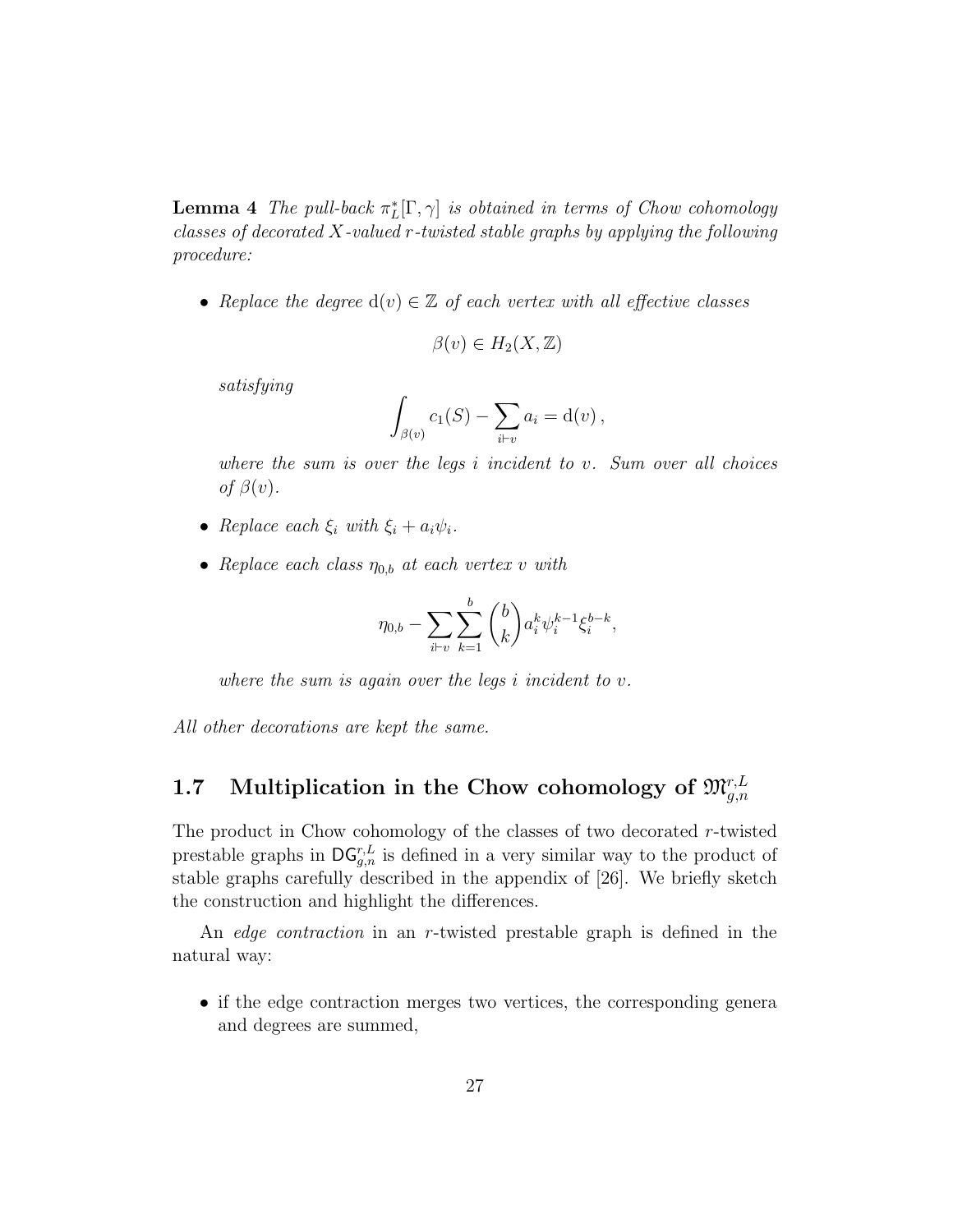• if the contracted edge is a loop, the genus of the base vertex increases by 1 and the degree remains unchanged.

The total degree and twisting conditions are still satisfied after edge contraction in an r-twisted prestable graph.

We define the product of two decorated r-twisted prestable graphs

$$
\left[\Gamma_A, \gamma_A\right], \; \left[\Gamma_B, \gamma_B\right] \in \mathsf{DG}_{g,n}^{r,L}
$$

as follows. The product is a (possibly infinite) linear combination of decorated r-twisted prestable graphs.

We first consider prestable graphs

$$
\Gamma\in \mathsf{G}^{r,L}_{g,n}
$$

with edges colored by  $A, B$ , or both  $A$  and  $B$ , satisfying the conditions:

- (i) after contracting the edges not colored A, we obtain  $\Gamma_A$ ,
- (ii) after contracting the edges not colored B, we obtain  $\Gamma_B$ .

For each such Γ, we add decorations by the following rules.

- The monomials  $\psi^a \xi^b$  on the legs of the graph  $\Gamma$  are obtained by multiplying the corresponding leg monomials on the graphs  $\Gamma_A$  and  $\Gamma_B$ .
- The monomial  $\psi^a$  on a half-edge colored A only or colored B only is inherited from the graph  $\Gamma_A$  or  $\Gamma_B$  respectively. On an edge  $e = (h', h'')$ colored both  $A$  and  $B$ , we take the product of the monomials on the corresponding edge in the graphs  $\Gamma_A$  and  $\Gamma_B$  and include an extra factor

$$
-\frac{1}{r}(\psi_{h'} + \psi_{h''})
$$

corresponding to the excess intersection.

• The monomial  $\xi^a$  on an edge colored A only or colored B only is inherited from the graph  $\Gamma_A$  or  $\Gamma_B$  respectively. On an edge colored both A and B, we take the product of the monomials on the corresponding edge in the graphs  $\Gamma_A$  and  $\Gamma_B$ .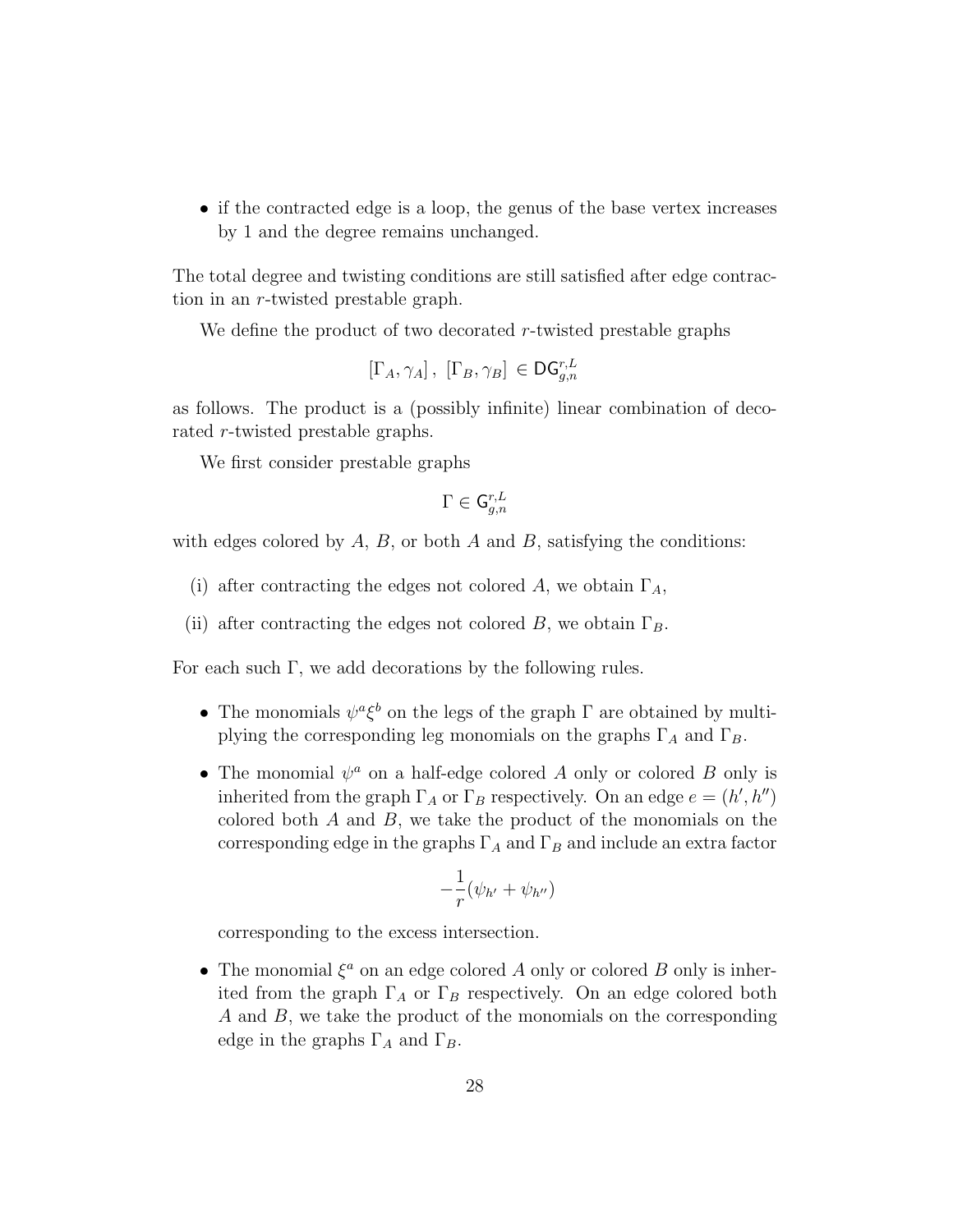• The factors  $\eta_{a,b}$  of the monomials assigned to each vertex v of  $\Gamma_A$  (and  $\Gamma_B$ ) are distributed in all possible ways among the vertices which collapse to v as  $\Gamma$  is contracted to  $\Gamma_A$  (and  $\Gamma_B$ ). In other words, each factor is assigned to a unique vertex, and we sum over all such assignments. Each vertex of  $\Gamma$  is then marked with two monomials in the variables  $\eta_{a,b}$ , which we multiply together.

The product  $[\Gamma_A, \gamma_A] \cdot [\Gamma_B, \gamma_B]$  is then the sum over all decorated r-twisted prestable graphs  $[\Gamma, \gamma]$  produced by the above construction.

It is important to note that a product of two decorated  $r$ -twisted prestable graphs can be an infinite linear combination of decorated r-twisted prestable graphs. For instance, if we take the square of the graph with a single vertex of degree 0 and a single loop (and no decorations), we obtain, among other terms, a sum over all graphs with two vertices of degrees d and  $-d$  connected by two edges. Since the integer  $d$  can be chosen arbitrarily, the result is an infinite linear combination. However, the product of two decorated  $r$ -twisted prestable graphs or even of infinite linear combinations of such graphs, is always well-defined because the coefficient of each graph in the product only involves a finite number of graphs in the factors. Therefore, the product rule transforms the vector space of possibly infinite linear combinations of decorated r-twisted prestable graphs into an algebra which agrees with the product in the Chow cohomology of  $\mathfrak{M}^{r,L}_{g,n}$ .

## 2 GRR for the universal line bundle

# 2.1 Universal bundles on universal curves over  $\mathfrak{M}^{r, L}_{g, n}$

The universal twisted curve

$$
\pi: \mathfrak{C}_{g,n}^{r,L} \to \mathfrak{M}_{g,n}^{r,L}
$$

carries a universal line bundle  $\mathcal{L}$ . Consider a node in a singular fiber of the universal curve. The kernel of the group morphism  $\phi$  of Section 1.2 acts on the fiber of  $\mathcal L$  over the node. If the generator

$$
(1,-1)\in \mu_r\times\mu_r
$$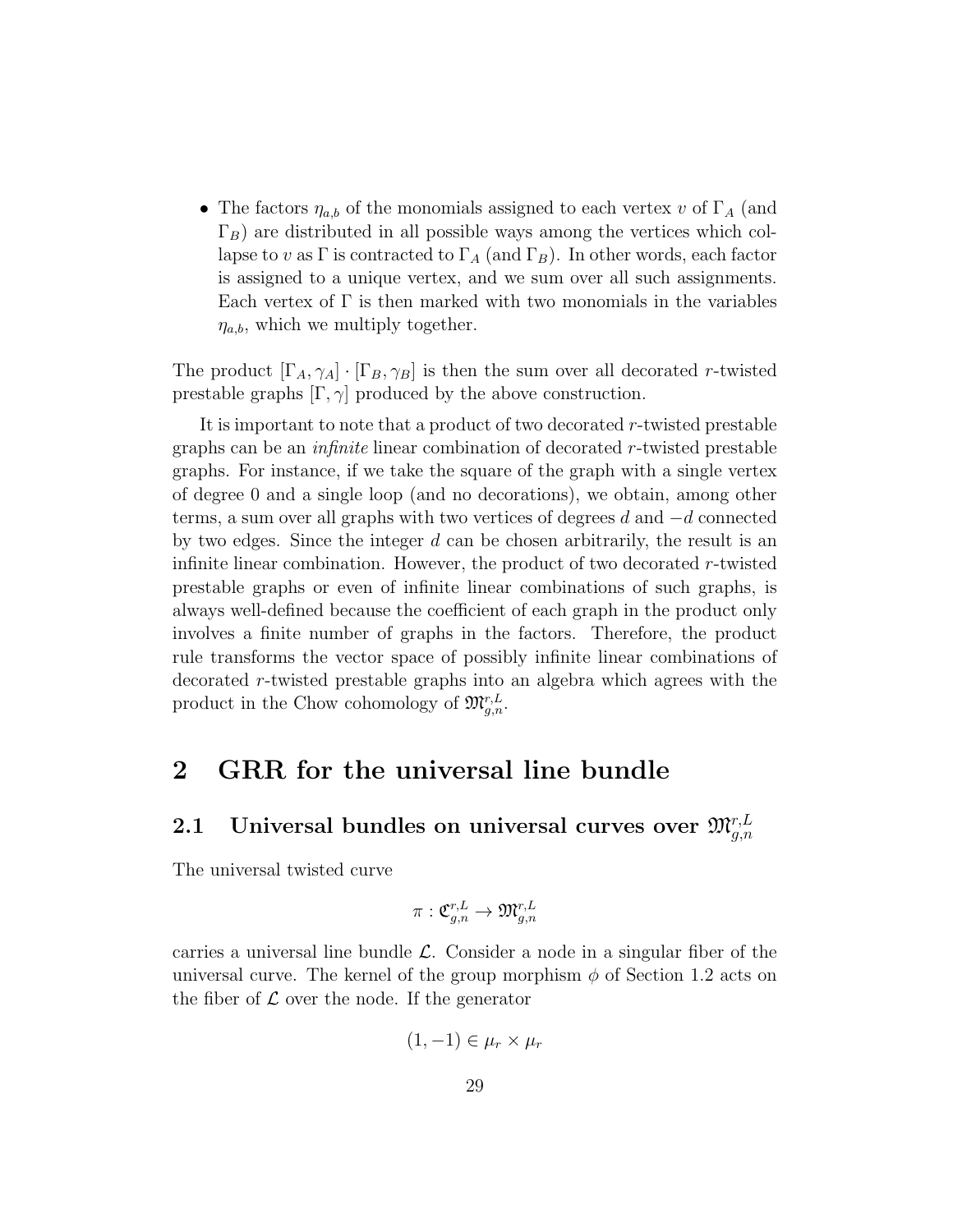of the kernel acts on the fiber of L at the node by  $e^{2\pi a/r}$ , we assign the remainders a and  $-a \mod r$  to the branches of the curve at the node. Every node in the universal curve therefore acquires a type: a pair of remainders mod  $r$  assigned to the branches meeting at the node (with vanishing sum  $mod r$ . For the line bundle

$$
\mathcal{Z}=\mathcal{L}^{\otimes r}\,,
$$

the action of the kernel of  $\phi$  is always trivial.

The push-forward L of the sheaf of invariant sections of  $\mathcal L$  to the coarse universal curve  $C_{g,n}^{r,L}$ , is a rank 1 torsion free sheaf which is described in detail in [15]. The push-forward of the sheaf of sections of  $\mathcal{L}^{\otimes r}$  to  $\mathsf{C}_{g,n}^{r,L}$  is just a line bundle  $\mathcal{Z}$ .

On the bubbly universal curve  $\tilde{C}_{g,n}^{r,L}$ , we may pull-back the line bundle  $\tilde{Z}$  from the coarse curve  $C_{g,n}^{r,L}$ . The situation is more interesting for  $\mathcal{L}$ . Chiodo [14] has proven that there exists a line bundle

$$
\widetilde{\mathcal{L}} \to \widetilde{\mathsf{C}}^{r,L}_{g,n}
$$

for which the push-forward of the associated sheaf of sections to the coarse curve  $C_{g,n}^{r,L}$  is L. However, instead of the simple isomorphism

$$
\mathcal{Z}=\mathcal{L}^{\otimes r}\ \ \text{on}\ \ \mathfrak{C}^{r,L}_{g,n}\,,
$$

we have the more complicated relation

$$
\widetilde{\mathcal{Z}} = \widetilde{\mathcal{L}}^{\otimes r}(D) \text{ on } \widetilde{\mathsf{C}}^{r,L}_{g,n},
$$

where  $D$  is a linear combination of the exceptional divisors of the desingularization

$$
\widetilde{\mathsf{C}}{}_{g,n}^{r,L} \to \mathsf{C}_{g,n}^{r,L} \, .
$$

More precisely, a node of type

$$
(a, b) \text{ with } a + b = 0 \pmod{r},
$$

gives rise to a chain of  $r-1$  rational curves in the fiber of the bubbly universal curve. These rational curves appear in  $D$  with coefficients

$$
a, 2a, \ldots, (b-1)a, ab, (a-1)b, \ldots, 2b, b,
$$

see [14].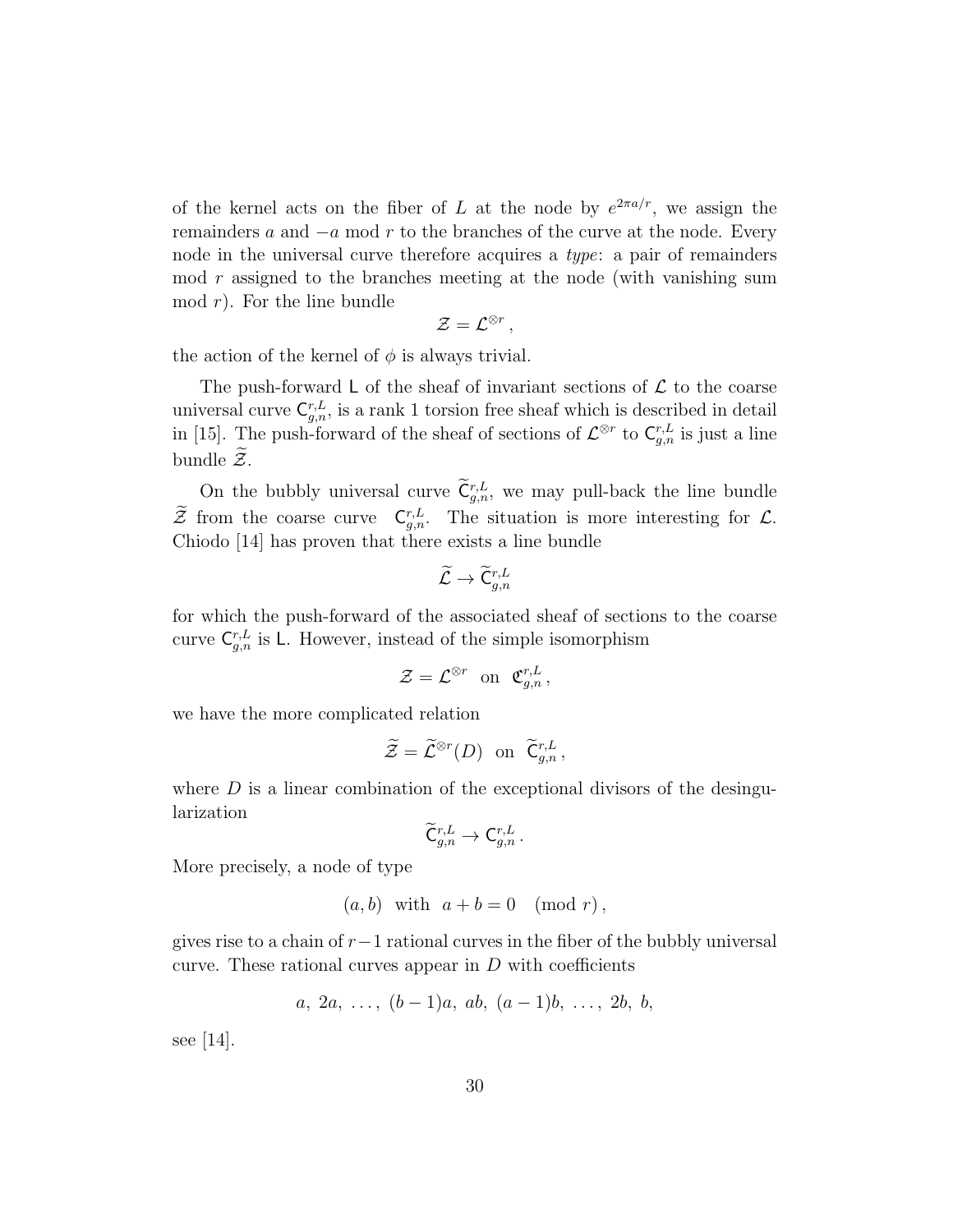#### 2.2 Polynomial classes

Ehrhart's theory states that if we take an n-dimensional polytope  $\Delta$  with integer vertices and a polynomial  $P(x_1, \ldots, x_n)$  in *n* variables, then the sum of values of P over the integer points inside  $r\Delta$  is a polynomial in r. Actually, the same claim holds for a polynomial  $P(x_1, \ldots, x_n; r)$  in  $n + 1$  variables depending explicitly on r. Similarly to the discussion in the Appendix of [35], we will use Ehrhart's theory to prove that a family of cohomology classes on  $\mathfrak{M}^{r,L}_{g,n}$  projected to  $\mathfrak{M}^{Z}_{g,n}$  forms a cohomology-valued Laurent polynomial in r.

Consider a family of polynomials

$$
\left\{ P_{\Gamma} \in \mathbb{C}[\mathrm{tw}_{h}, r, r^{-1}] \right\}_{\Gamma \in \mathrm{DG}_{g,n}^{Z}}.
$$

For each graph  $\Gamma \in \mathsf{DG}_{g,n}^Z$ ,  $P_{\Gamma}$  is a polynomial in the variables tw<sub>h</sub>, where h runs over the half-edges of Γ which are not legs (and  $P_{\Gamma}$  is a Laurent polynomial in r). The formal variables tw<sub>h</sub> play the role of the variables  $x_i$ in the previous paragraph.

The family  $P_{\Gamma}$  determines a family of Chow cohomology classes on  $\mathfrak{M}^{r,L}_{g,n}$ for all  $r$ :

$$
\alpha = \sum_{\Gamma} \sum_{\text{tw}} P_{\Gamma} \left( \text{tw}(h), r, r^{-1} \right) \cdot \left[ \Gamma, \text{tw} \right],
$$

where the summation is over all  $r$ -twistings tw of all decorated prestable graphs  $\Gamma \in \mathrm{DG}_{g,n}^Z$  which, equivalently, is the set  $\mathrm{DG}_{g,n}^{r,L}$ . Note that we have substituted the value of the twist  $\text{tw}(h) \in \{0, \ldots, r-1\}$  in place of the formal variable  $tw_h$ .

We call such families of classes *polynomial*. We let

$$
\text{val}(\alpha) = \inf_{\Gamma \in \mathsf{DG}_{g,n}^Z} \left[ \text{val}_r(P_{\Gamma}) - |\mathcal{E}(\Gamma)| \right].
$$

**Proposition 5** If  $\alpha$  and  $\beta$  are two polynomial families of classes of valuations val( $\alpha$ ) and val( $\beta$ ), then the product<sup>5</sup>  $\alpha\beta$  is a polynomial family of classes satisfying

$$
\text{val}(\alpha \beta) \ge \text{val}(\alpha) + \text{val}(\beta) .
$$

<sup>5</sup>The product of two families of Chow cohomology classes is defined by taking the products of the corresponding Chow cohomology classes on  $\mathfrak{M}_{g,n}^{r,L}$  for all r.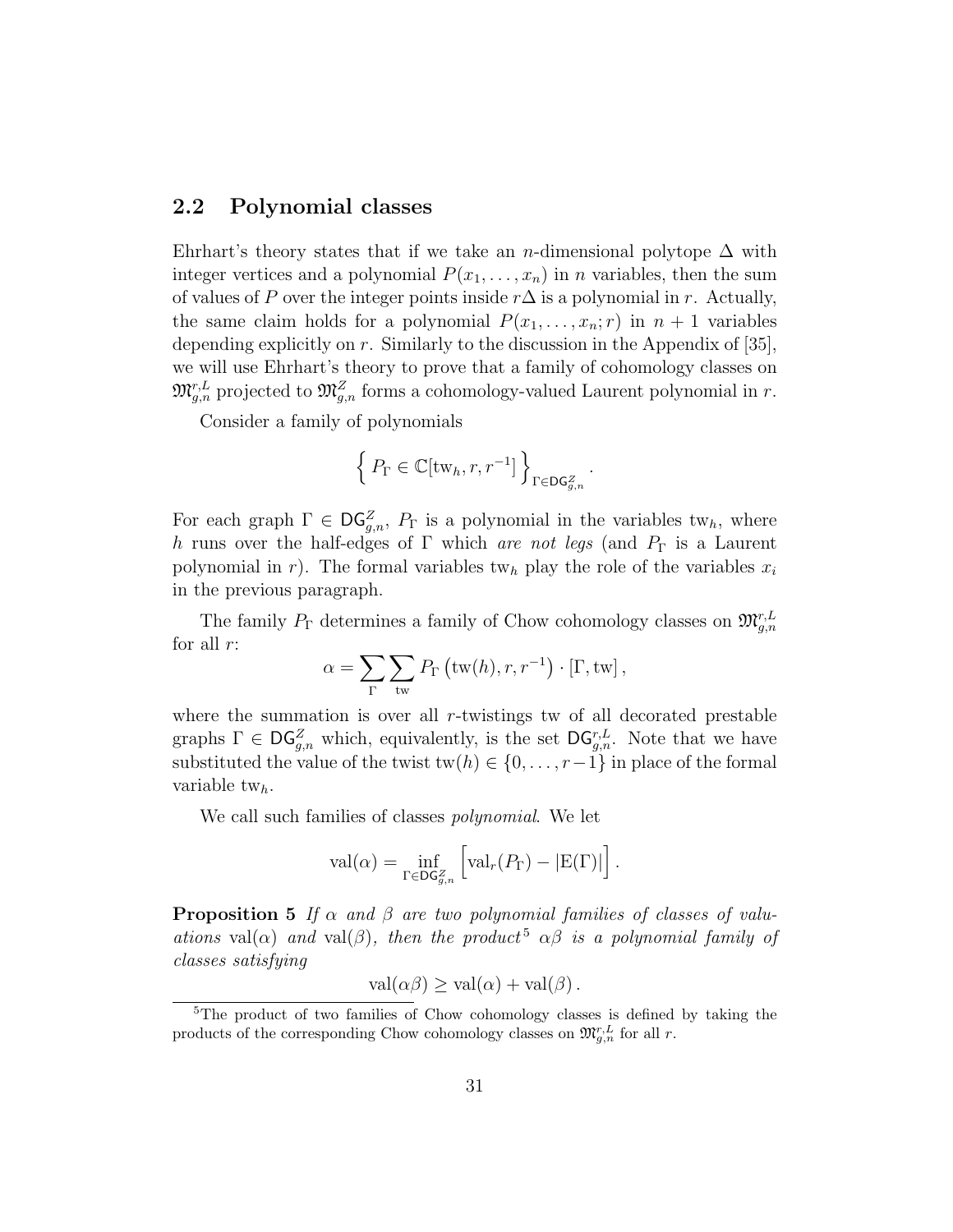**Proof.** Let  $\Gamma$  be a decorated prestable graph and tw an r-twisting. The coefficient of Γ in the product  $\alpha\beta$  is a finite linear combination of coefficients of contractions of  $\Gamma$  in  $\alpha$  and  $\beta$ . More precisely, the coefficient is a sum over all ways to label the edges of  $\Gamma$  with A, B, or AB and to split every monomial on a leg, edge, or vertex of  $\Gamma$  into a product of two factors labeled A and B while keeping a factor

$$
-\frac{1}{r}(\psi'+\psi'')
$$

aside for every edge labeled AB. For every such labelling, the contribution to the coefficient of  $\Gamma$  is the product of the two corresponding polynomials in tw(h), r, and  $r^{-1}$  times a factor of  $r^{-1}$  for each AB-edge. Therefore the coefficient of  $\Gamma$  is also a polynomial in tw(h), r, and  $r^{-1}$ .

The lowest possible order in  $r$  is given by summing the following three degrees:

- val $(\alpha)$  + (number of A-edges and AB-edges) from the coefficient of the A-contraction of  $\Gamma$  in  $\alpha$ ,
- val $(\beta)$  + (number of B-edges and AB-edges) from the coefficient of the B-contraction of  $\Gamma$  in  $\beta$ ,
- $-(\text{number of }AB\text{-edges})$  from the excess intersection factor

$$
-\frac{1}{r}(\psi'+\psi'')\,.
$$

The sum of these three degrees is, indeed,  $val(\alpha) + val(\beta) + |E(\Gamma)|$ , so the valuation of  $\alpha\beta$  is the sum of valuations of  $\alpha$  and  $\beta$  (or larger if the lowest degree terms cancel out).  $\diamondsuit$ 

**Proposition 6** Let  $\alpha$  be a polynomial family of classes in the strata algebra of  $\mathfrak{M}_{g,n}^{r,L}$ . Let  $\beta$  be the push-forward of  $\alpha$  to the strata algebra of  $\mathfrak{M}_{g,n}^Z$ . Then, for any decorated prestable graph  $\Gamma \in \mathsf{DG}_{g,n}^Z$ , the coefficient of  $\Gamma$  in  $\beta$  is a Laurent polynomial in r of valuation at least val( $\alpha$ )+2g−1, for all sufficiently large r.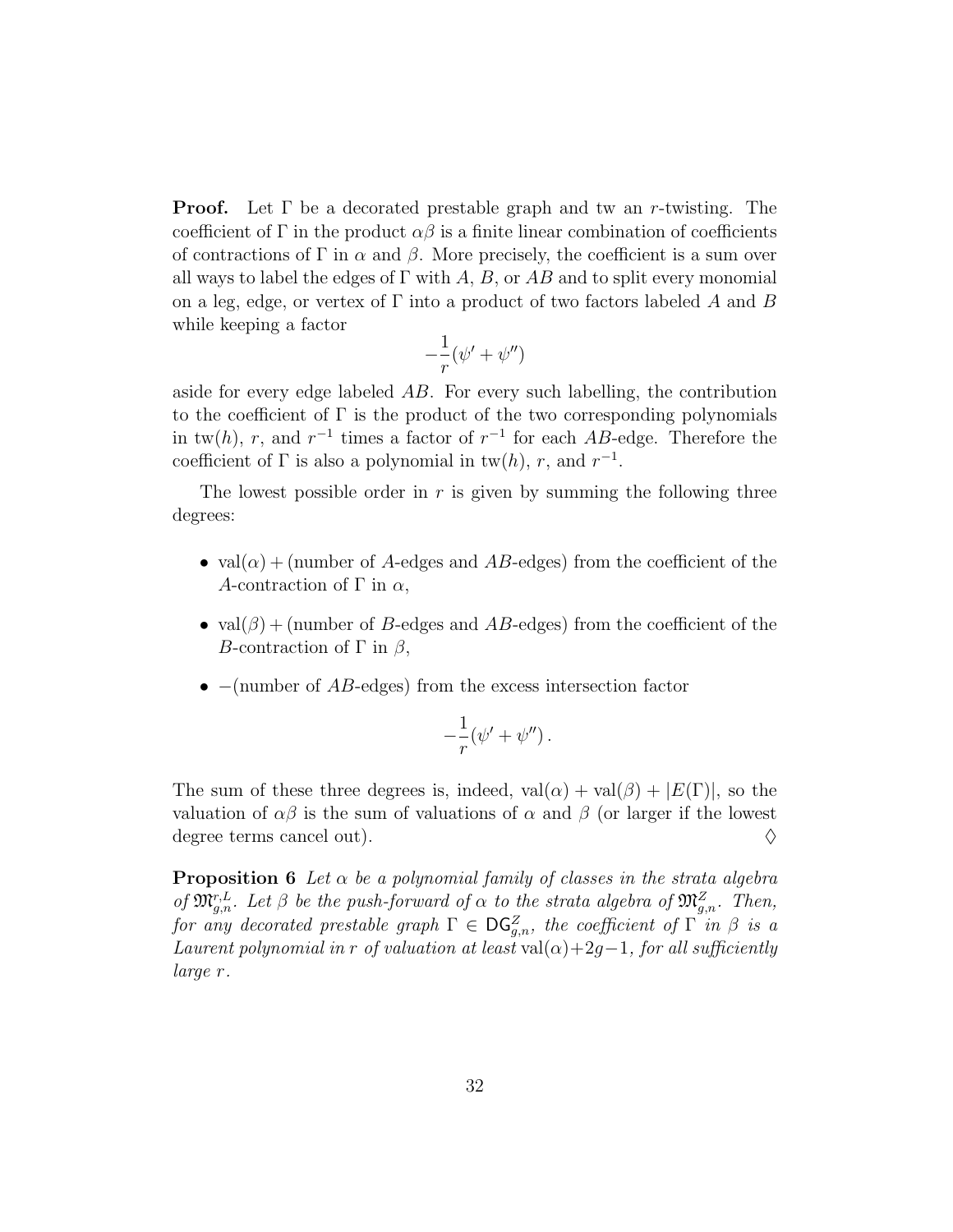**Proof.** The projection from  $\mathfrak{M}_{g,n}^{r,L}$  to  $\mathfrak{M}_{g,n}^{Z}$  sums over all possible twists, which is the analog of summing the values of a polynomial over integer points in a polytope in Ehrhart's theory.

For every r-twisting tw of  $\Gamma$ , the push-forward from the stratum  $[\Gamma, \text{tw}]$ of  $\mathfrak{M}^{r,L}_{g,n}$  to the stratum  $\Gamma$  of  $\mathfrak{M}^{Z}_{g,n}$  has degree

$$
r^{\sum_{v \in V(\Gamma)} (2g(v) - 1)} = r^{2g - 2h^1(\Gamma) - |V(\Gamma)|}
$$

see the proof of [35, Corollary 4].

The coefficient of  $\Gamma$  in  $\beta$  is obtained by summing the coefficients of  $[\Gamma, \text{tw}]$ in  $\alpha$  over all r-twistings tw of Γ. According to Proposition 3" of the Appendix of [35], the sum is a Laurent polynomial in  $r$ , for  $r$  sufficiently large, with valuation at least

$$
\mathrm{val}(\alpha) + |E(\Gamma)| + h^{1}(\Gamma).
$$

Multiplying the Laurent polynomial by the degree of the push-forward map, we obtain, again, a Laurent polynomial in r with valuation at least

$$
val(\alpha) + |E(\Gamma)| + h^{1}(\Gamma) + 2g - 2h^{1}(\Gamma) - V(\Gamma) = val(\alpha) + 2g - 1
$$

as claimed.  $\Diamond$ 

# ${\bf 2.3} \quad \text{Applying the GRR formula to } \widetilde{\mathsf{C}}^{r,L}_{g,n} \rightarrow \mathfrak{M}^{r,L}_{g,n}$

The bubbly universal curve

$$
\pi:\widetilde{\mathsf{C}}^{r,L}_{g,n}\to \mathfrak{M}^{r,L}_{g,n}
$$

is representable and proper over  $\mathfrak{M}_{g,n}^{r,L}$ . We may apply the Grothendieck-Riemann-Roch (GRR) formula to compute  $R\pi_*\widetilde{\mathcal{L}}$ ,

$$
\operatorname{ch}\left(R\pi_*\widetilde{\mathcal{L}}\right)=\pi_*\left(\operatorname{ch}(\widetilde{\mathcal{L}})\cdot\operatorname{td}(\pi)\right).
$$

As before, let  $D_i$  be the class of the divisor of  $\tilde{\mathsf{C}}_{g,n}^{r,L}$  corresponding to the ith section. Let

$$
K = c_1(\omega_{\text{log}}) = c_1\left(\omega\left(\sum_{i=1}^n D_i\right)\right), \quad \xi = c_1(\widetilde{\mathcal{Z}}).
$$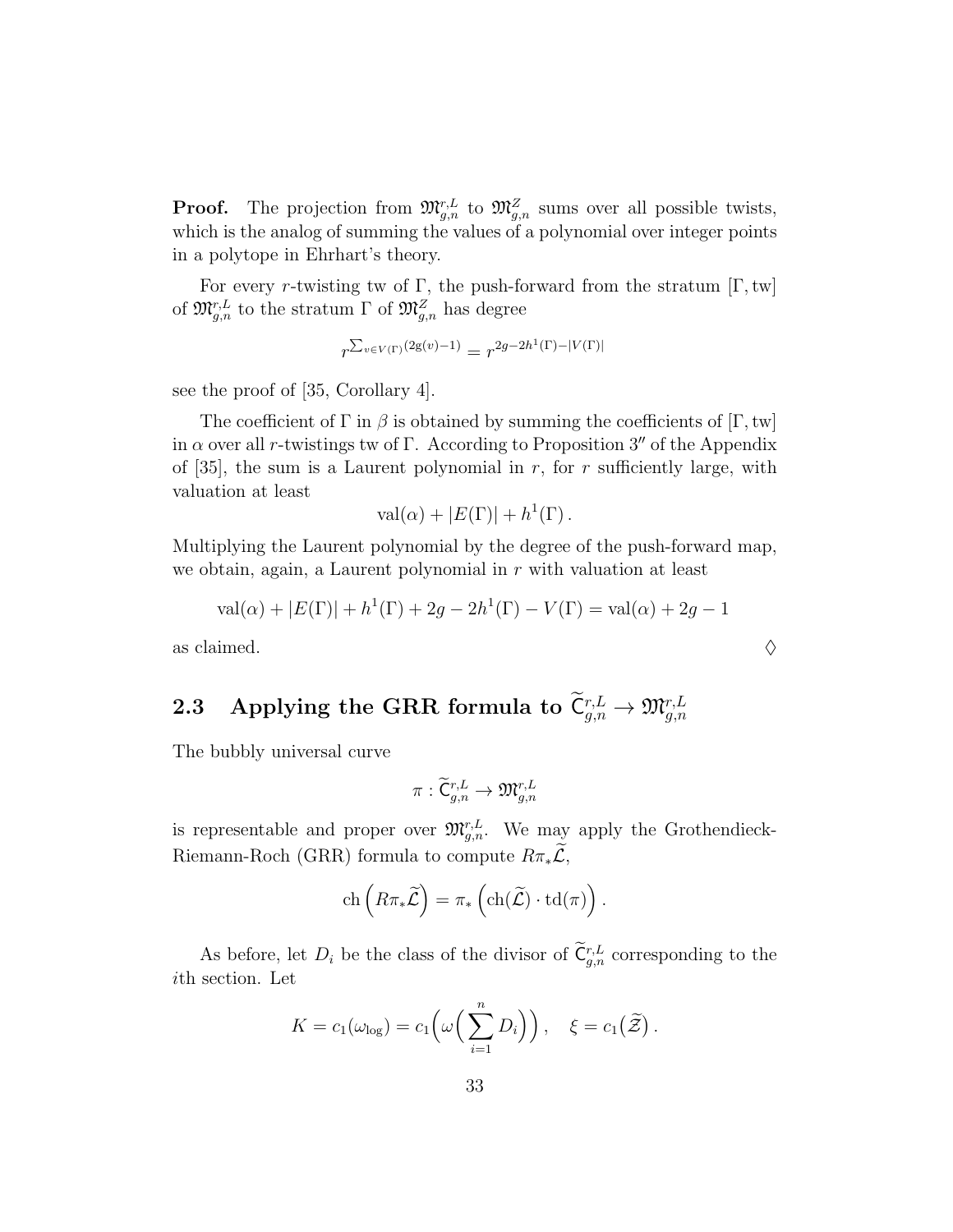Following the notation of Section 2.1, let D be defined by

$$
\widetilde{\mathcal{Z}}=\widetilde{\mathcal{L}}^{\otimes r}(D).
$$

Let  $j$  be the double covering of the locus of nodes in the singular fibers,

$$
j:\Delta\to \widetilde{\mathsf{C}}^{r,L}_{g,n}.
$$

The sheets of the covering correspond to the two ways of numbering the branches of the curve at the node. The domain  $\Delta$  carries two cotangent line bundles corresponding to the two branches of the node. We denote by  $\nu_1$  and  $\nu_2$  first Chern classes of the two cotangent lines.

Using the above notation, we have:

$$
\operatorname{ch}(\widetilde{\mathcal{L}}) = e^{\xi/r} e^{-D/r},
$$
  

$$
\operatorname{td}(\pi) = \frac{K}{e^{K} - 1} \prod_{i=1}^{n} \frac{D_i}{1 - e^{-D_i}} \left( 1 + j_* \frac{1}{2} \sum_{m \ge 1} \frac{B_{2m}}{(2m)!} \frac{\nu_1^{2m-1} + \nu_2^{2m-1}}{\nu_1 + \nu_2} \right),
$$

see [14, 20].

**Lemma 7** We have  
\n
$$
\pi_* \left( \text{ch}(\widetilde{\mathcal{L}}) \text{td}(\pi) \right) =
$$
\n
$$
\pi_* \left[ e^{\xi/r} \frac{K}{e^K - 1} \prod_{i=1}^n \frac{D_i}{1 - e^{-D_i}} + e^{\xi/r - D/r} \left( 1 + j_* \frac{1}{2} \sum_{m \ge 1} \frac{B_{2m}}{(2m)!} \frac{\nu_1^{2m-1} + \nu_2^{2m-1}}{\nu_1 + \nu_2} \right) \right].
$$

**Proof.** The following intersections vanish in  $C_{g,n}^{r,L}$  by the definition of  $\omega_{\log}$ and the fact that the markings are disjoint from the nodes (before the bubbly resolution and, therefore, also after the bubbly resolution):

$$
K \cdot \Delta = D_i \cdot \Delta = D_i \cdot D = 0.
$$

Moreover, since the the bubble curve is crepant (see [14]), we have

$$
K\cdot D=0\,.
$$

The push-forward of the constant term vanishes

$$
\pi_*(1)=0.
$$

The formula is then easily obtained from the above vanishing from GRR.  $\diamond$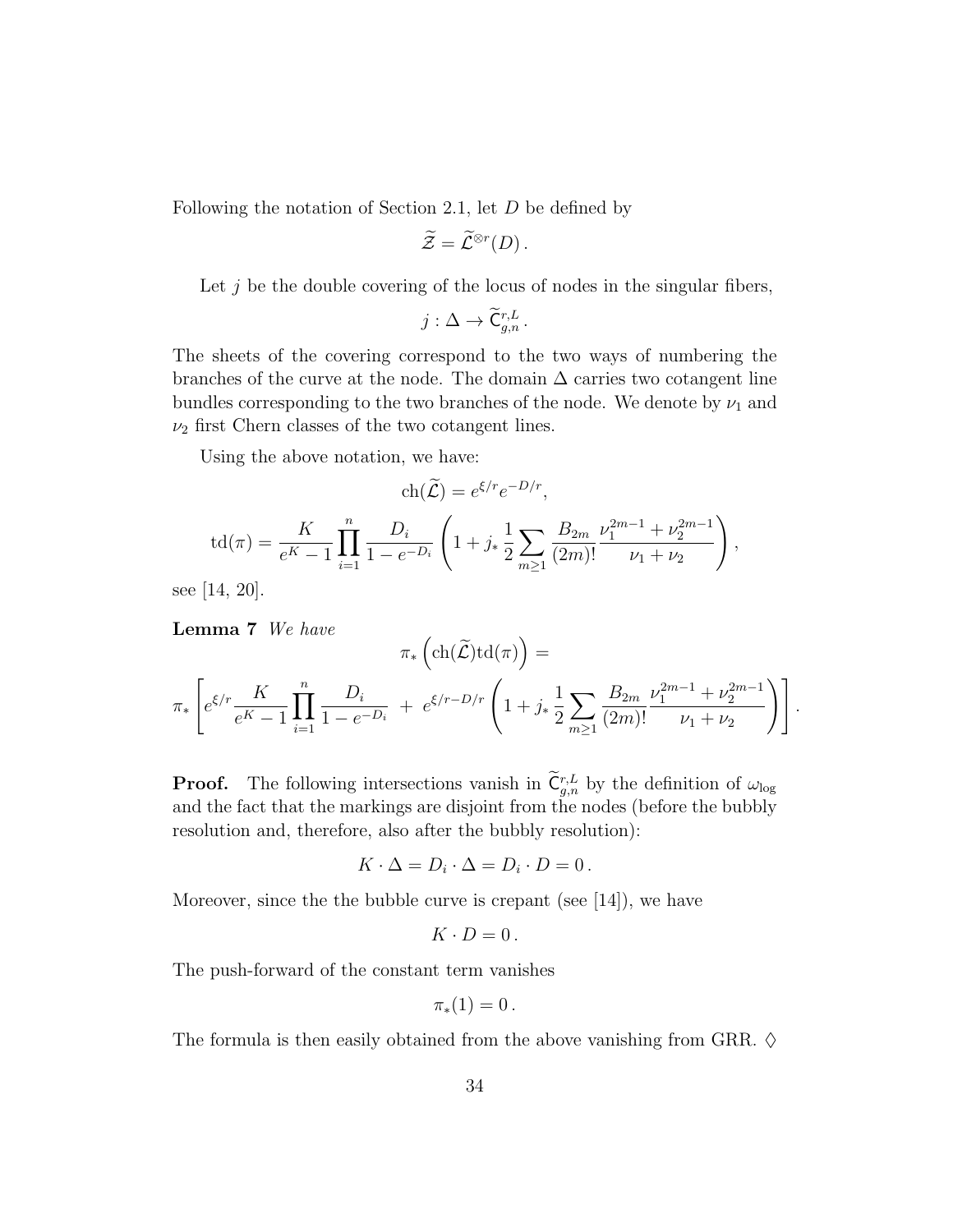#### 2.4 GRR and polynomiality in  $r$

**Proposition 8** The GRR formula for the Chern character  $\text{ch}_k(R\pi_*\widetilde{\mathcal{L}})$  is a polynomial family with valuation  $-(k + 1)$ . Its coefficients of lowest degree in r equal

$$
r^{-(k+1)}\,\eta_{0,k+1}\,\,+\,\,\,r^{-k}\sum_{\Gamma\text{ with one edge }(h,h')}\;\sum_{i+j+m=k-1}\frac{\xi_e^m\,\operatorname{tw}(h)^{k+1-m}}{m!}\bigl(-1)^i\psi^i_h\psi^j_{h'}\,.
$$

**Proof.** The first term in Lemma 7 only involves decorated graphs with a single vertex and with a single (trivial) weighting. The dependence on  $r$  in the first term is only through  $e^{\xi/r}$ . The degree k part of the class, obtained by  $\pi$  push-forward of the degree  $k+1$  part, is a Laurent polynomial in r with lowest degree term

$$
r^{-(k+1)} \cdot \pi_*(\xi^{k+1}) = r^{-(k+1)} \eta_{0,k+1} \, .
$$

Since the second term in Lemma 7 is supported on  $\Delta$  before  $\pi$  pushforward, we can write the result after  $\pi$  push-forward as a sum of contributions of graphs  $\Gamma$  with a single edge  $e = (h, h')$ . Since the factor  $e^{\xi/r}$  is then the  $\pi$  pull-back of  $\xi_e$ , the crucial calculation is

$$
\pi_* \left[ e^{-D/r} \left( 1 + j_* \frac{1}{2} \sum_{m \ge 1} \frac{B_{2m}}{(2m)!} \frac{\nu_1^{2m-1} + \nu_2^{2m-1}}{\nu_1 + \nu_2} \right) \right]. \tag{10}
$$

Fortunately, the  $\pi$  push-forward (10) was computed by Chiodo in Step 3 of [14, Section 3]. The codimension k part of (10) is equal to a sum over r-weighted prestable decorated graphs  $\Gamma$  with a single edge  $e = (h, h')$  with coefficient

$$
r \frac{B_{k+1}(\text{tw}(h)/r)}{(k+1)!} \sum_{i+j=k-1} (-1)^i \psi_h^i \psi_{h'}^j.
$$
 (11)

Here,  $B_k(x)$  is the Bernoulli polynomial defined by

$$
\frac{t e^{xt}}{e^t - 1} = \sum_{k \ge 0} B_k(x) \frac{t^k}{k!}.
$$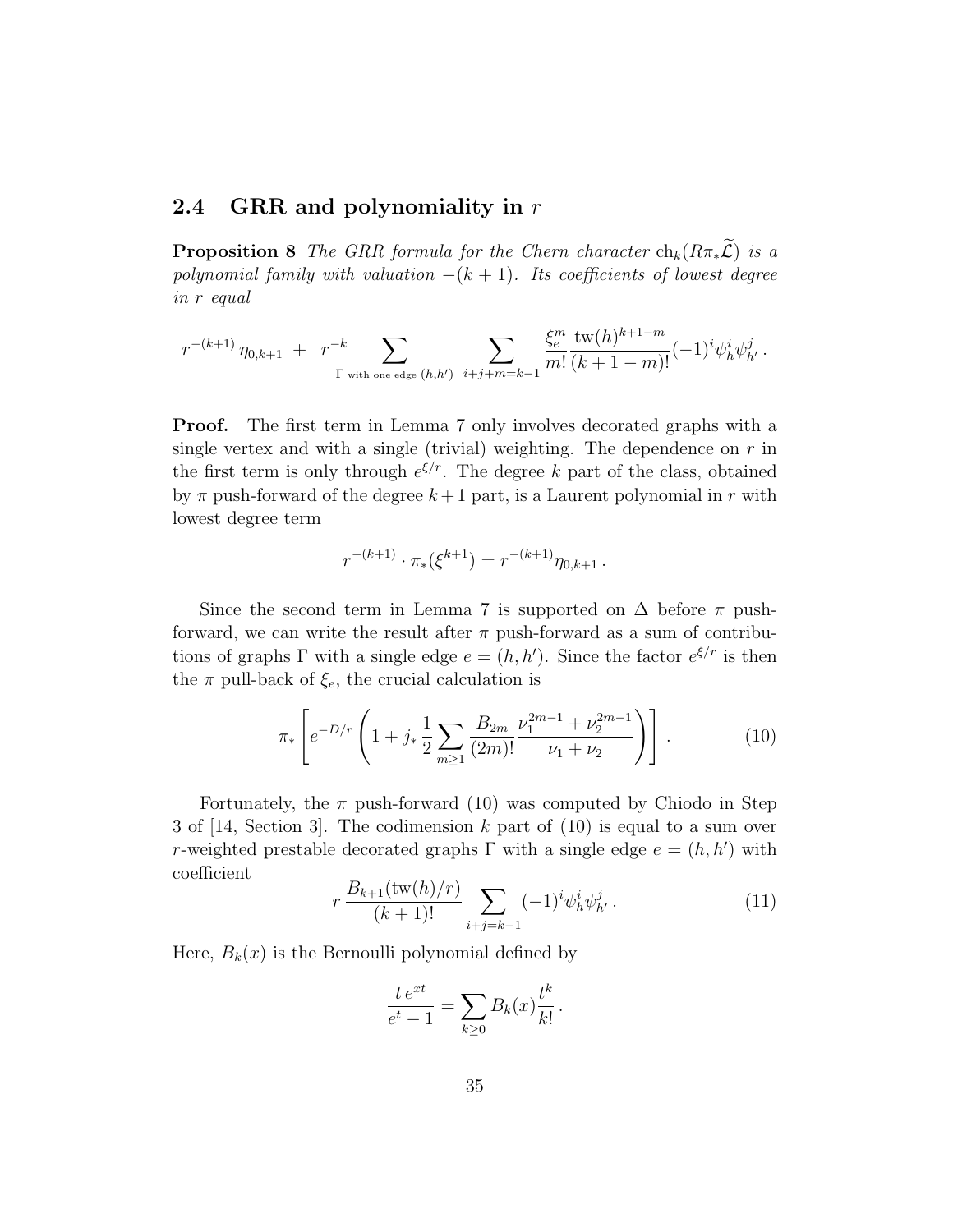We see (11) is a a polynomial in  $tw(h)$ , r and  $r^{-1}$  with lowest degree term in r given by

$$
r^{-k} \frac{\text{tw}(h)^{k+1}}{(k+1)!} \sum_{i+j=k-1} (-1)^i \psi_h^i \psi_{h'}^j.
$$
 (12)

The formula for the second term in Lemma 7 is then obtained by multiplying by  $e^{\xi_e/r}$ . And the contract of the contract of the contract of the contract of the contract of the contract of the contract of the contract of the contract of the contract of the contract of the contract of the contract of the con

**Proposition 9** The GRR formula for the Chern class  $c_k(-R\pi_*\widetilde{L})$  is a polynomial family with valuation  $-2k$ . The coefficient of lowest degree in r equals the degree k part of the mixed degree class

$$
\sum_{\Gamma \in \mathbf{G}_{g,n}^{r,L}} \frac{r^{-2k+|E(\Gamma)|}}{|\mathrm{Aut}(\Gamma)|} j_{\Gamma*} \left[ \prod_{v \in V(\Gamma)} \exp\left(-\frac{1}{2} \eta(v)\right) \right]
$$

$$
\prod_{e=(h,h') \in E(\Gamma)} \frac{1 - \exp\left(-\frac{\mathrm{tw}(h)\mathrm{tw}(h')}{2} (\psi_h + \psi_{h'})\right)}{\psi_h + \psi_{h'}} \right],
$$

where  $\eta = \eta_{0,2}$ .

**Proof.** The Chern class  $c_k$  can be expressed as a quasi-homogeneous polynomial in the Chern characters,

$$
c_k = \frac{1}{k!} \text{ch}_1^k + \dots \tag{13}
$$

By Proposition 5, each monomial  $M$  on the right side of  $(13)$  is a polynomial family of classes with valuation at least  $-(k + \deg(M))$ . Since the monomial of largest degree is

$$
M = \frac{1}{k!} \text{ch}_1^k,
$$

the Chern class  $c_k$  is a polynomial family with valuation at least  $-2k$ . Since only the lowest degree coefficient in  $r$  of the polynomial class  $ch_1$  contributes to the lowest degree in  $r$  of the polynomial family  $c_k$ , the valuation of the latter is exactly  $-2k$ .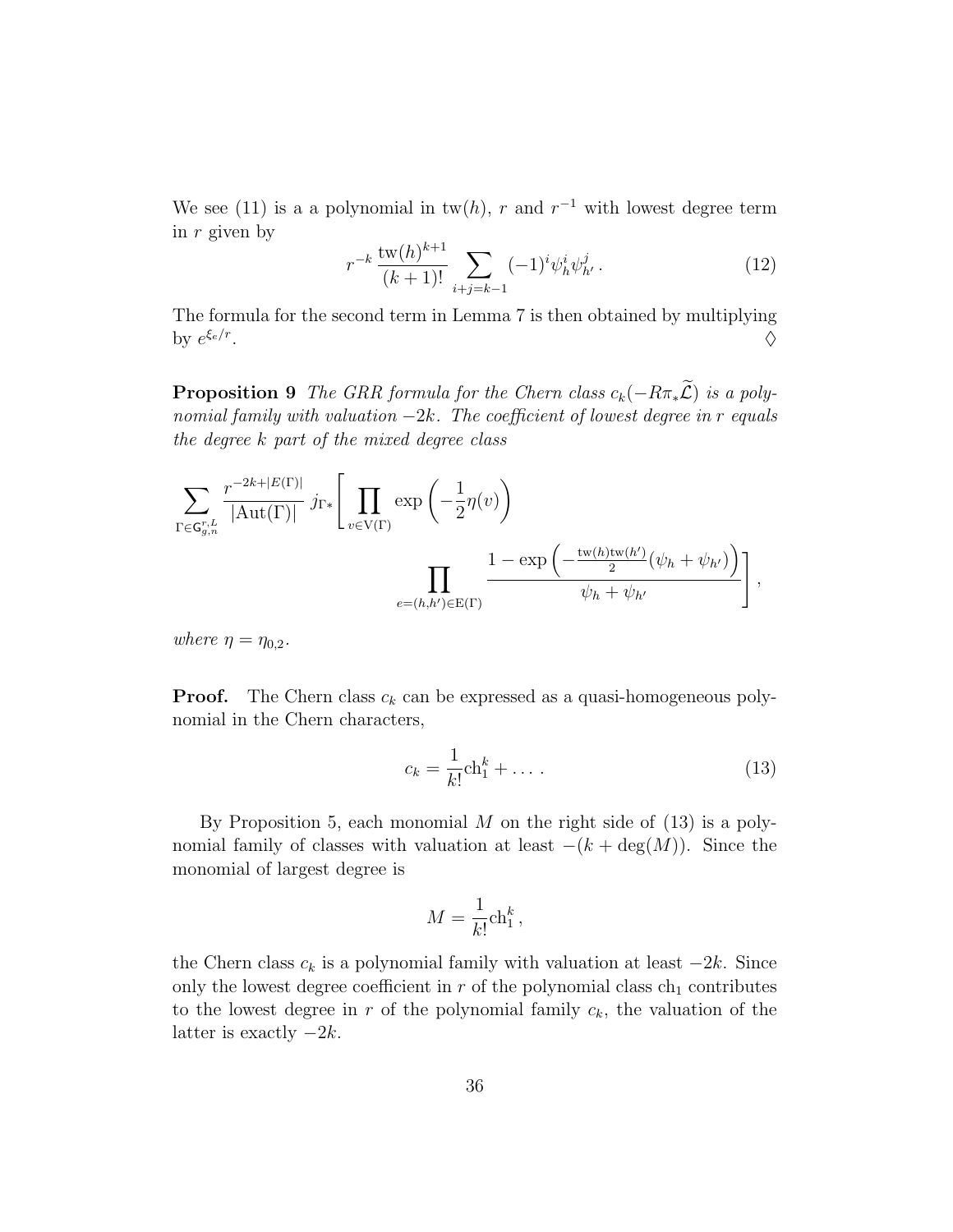More precisely, the lowest degree coefficient in

$$
1 + c_1(-R\pi_*\widetilde{\mathcal{L}}) + c_2(-R\pi_*\widetilde{\mathcal{L}}) + \ldots
$$

is obtained by exponentiating the formula for  $ch_1(-R\pi_*\widetilde{\mathcal{L}})$  given by Proposition 8 after changing the sign. A parallel exponentiation is taken in [35, Section 1].

We will now push-forward the GRR formula of Proposition 9 along the morphism

$$
\epsilon: \mathfrak{M}^{r,L}_{g,n}\to \mathfrak{M}^Z_{g,n}
$$

from the commutative diagram (8).

**Corollary 10** The push-forward  $\epsilon_* c_k(-R\pi_*\tilde{L})$  is a Laurent polynomial in r with valuation  $2g - 2k - 1$  for r sufficiently large. The coefficient of  $r^{2g-2k-1}$ is obtained by substituting  $r = 0$  into the polynomial

$$
\sum_{\Gamma \in \mathsf{G}_{g,n}^{Z}} \sum_{r \text{-twist tw}} \frac{r^{-h^{1}(\Gamma)}}{|\mathrm{Aut}(\Gamma)|} j_{\Gamma *}\left[\prod_{v \in \mathrm{V}(\Gamma)} \exp\left(-\frac{1}{2}\eta(v)\right)\right]
$$

$$
\prod_{e=(h,h') \in \mathrm{E}(\Gamma)} \frac{1-\exp\left(-\frac{w(h)w(h')}{2}(\psi_{h}+\psi_{h'})\right)}{\psi_{h}+\psi_{h'}}
$$

and extracting the part of degree k.

Proof. The claim follows directly from Proposition 6, Proposition 9, and the calculation:

$$
-2k + |E(\Gamma)| + 2g - 2h^{1}(\Gamma) - |V(\Gamma)| - (2g - 2k - 1) = -h^{1}(\Gamma).
$$

While graphs  $\Gamma \in \mathsf{G}_{g,n}^{r,L}$  in Proposition 9 correspond to classes in the Chow cohomology of  $\mathfrak{M}_{g,n}^{r,L}$ , graphs<br> $\Gamma \subset C^Z$ 

$$
\Gamma\in \mathsf{G}_{g,n}^Z
$$

here correspond to classes in the Chow cohomology of  $\mathfrak{M}^Z_{g,n}$ .

Finally, as proven by Chiodo [13, Proposition 4.3.3] and [14, Lemma 2.2.5], all of the following three push-forwards yield the same complex on  $\mathfrak{M}^{r,L}_{g,n}$  :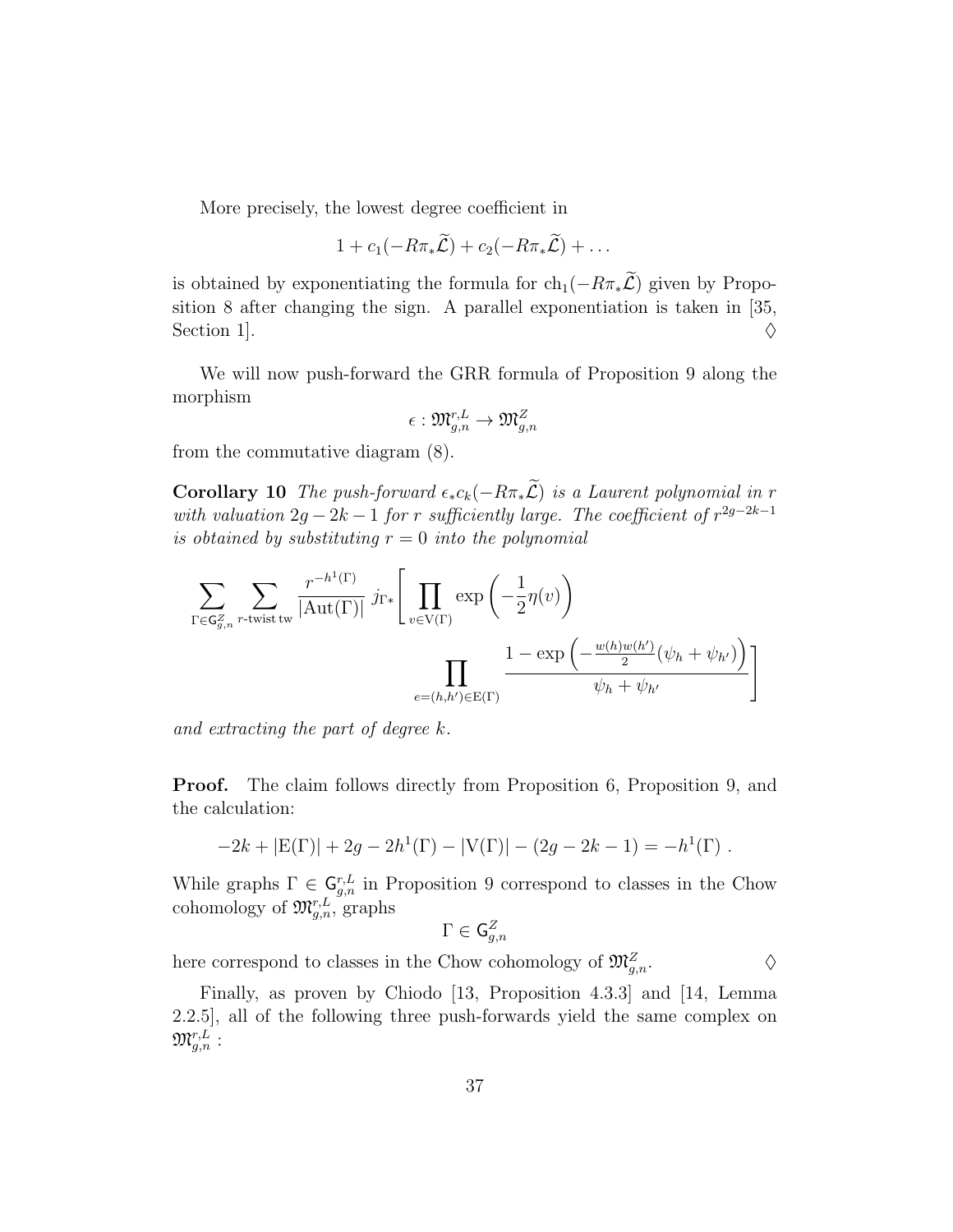- $R\pi_*\mathcal{L}$  via  $\pi: \mathfrak{C}_{g,n}^{r,L} \to \mathfrak{M}_{g,n}^{r,L}$ ,
- $R\pi_*\mathsf{L}$  via  $\pi: \mathsf{C}_{g,n}^{r,L} \to \mathfrak{M}_{g,n}^{r,L}$ ,
- $R\pi_*\mathcal{L}$  via  $\pi: \widetilde{\mathsf{C}}_{g,n}^{r,L} \to \mathfrak{M}_{g,n}^{r,L}$ .

Hence, Corollary 10 also holds for  $R\pi_*\mathcal{L}$ .

**Corollary 11** The push-forward  $\epsilon_* c_k(-R\pi_*\mathcal{L})$  is a Laurent polynomial in r with valuation  $2g - 2k - 1$  for r sufficiently large. The coefficient of  $r^{2g-2k-1}$ is obtained by substituting  $r = 0$  into the polynomial

$$
\sum_{\Gamma \in \mathsf{G}_{g,n}^Z} \sum_{r \text{-twist tw}} \frac{r^{-h^1(\Gamma)}}{|\text{Aut}(\Gamma)|} j_{\Gamma *} \left[ \prod_{v \in \mathrm{V}(\Gamma)} \exp\left(-\frac{1}{2} \eta(v)\right) \right]
$$

$$
\prod_{e=(h,h') \in \mathrm{E}(\Gamma)} \frac{1 - \exp\left(-\frac{w(h)w(h')}{2} (\psi_h + \psi_{h'})\right)}{\psi_h + \psi_{h'}}
$$

and extracting the part of degree k.

# 3 Localization analysis

### 3.1 Overview

Let X be a nonsingular projective variety over  $\mathbb{C}$ . Let  $S \to X$  be a line bundle. Let

$$
A=(a_1,\ldots,a_n)
$$

be a vector of double ramification data as defined in Section 0.2,

$$
\sum_{i=1}^n a_i = \int_{\beta} c_1(S) .
$$

The double ramification cycle

$$
\mathsf{DR}_{g,A,\beta}(X) \in A_*(\overline{\mathcal{M}}_{g,n,\beta}(X))
$$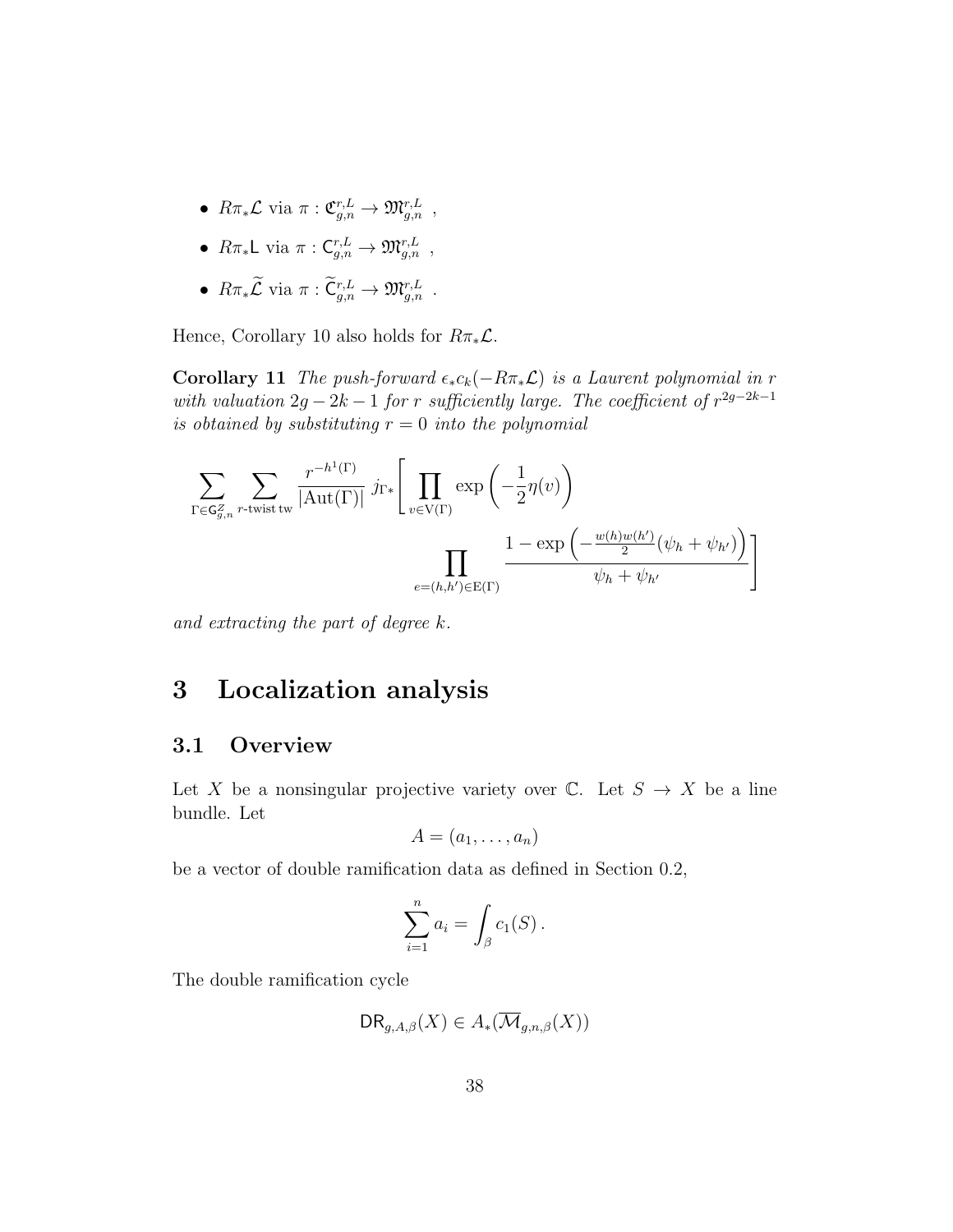is defined via the moduli space of stable maps to rubber  $\overline{\mathcal{M}}_{g,A,\beta}^{\sim}(X, S)$ . We prove here the claim of Theorem 2,

$$
\mathsf{DR}_{g,A,\beta}(X) = \mathsf{P}^g_{g,A,\beta} \in A_*(\overline{\mathcal{M}}_{g,n,\beta}(X)).
$$

Our path follows [35, Section 2].

Theorem 2 for an arbitrary vector A can be deduced from the case where every  $a_i$  is nonzero by forgetting the markings with  $a_i = 0$ . Our proof of Theorem 2 has no mathematical difficulties when A has zeros, but the discussion then requires separating markings into three types instead of just positive and negative. For simplicity, we assume every  $a_i$  is nonzero.

#### 3.2 Target geometry

Denote by  $\mathbb{P}(X, S)$  the  $\mathbb{CP}^1$ -bundle  $\mathbb{P}(\mathcal{O}_X \oplus S) \to X$ . Following the notation of Section 0.2, let

$$
D_0, D_{\infty} \subset \mathbb{P}(X, S)
$$

be the divisors defined by the projectivizations of the loci

$$
\mathcal{O}_X \oplus \{0\} \ \ \text{and} \ \ \{0\} \oplus S
$$

respectively. After applying Cadman's rth root construction [11] to  $D_0$ , we obtain a bundle

$$
\mathbb{P}(X, S)[r] \to X
$$

with fiber given by the orbifold projective line  $\mathbb{CP}^1[r]$  with single orbifold point with stabilizer  $\mathbb{Z}/r\mathbb{Z}$ .

Denote by  $\overline{\mathcal{M}}_{q,A,\beta}(\mathbb{P}(X,S)[r]/D_{\infty})$  the moduli space of stable maps to the orbifold  $\mathbb{P}(X, S)[r]$  relative to  $D_{\infty}$ . The moduli space parametrizes connected, nodal, twisted curves  $(C, x_1, \ldots, x_n)$  of genus g with n markings<sup>6</sup> together with a map

$$
f: C \to P(X, S)[r],
$$

where  $P(X, S)[r]$  is an expansion<sup>7</sup> of  $\mathbb{P}(X, S)[r]$  along  $D_{\infty}$ . The following conditions are required to hold over

$$
D_0, D_{\infty} \subset P(X, S)[r] :
$$

 ${}^{6}\mathrm{As}$  always, the markings are distinct and away from the nodes.

<sup>&</sup>lt;sup>7</sup>The expansion has a canonical  $D_0 \subset P(X, S)[r]$  from the bulk and a canonical  $D_{\infty} \subset P(X, S)[r]$  from the last component of the expansion.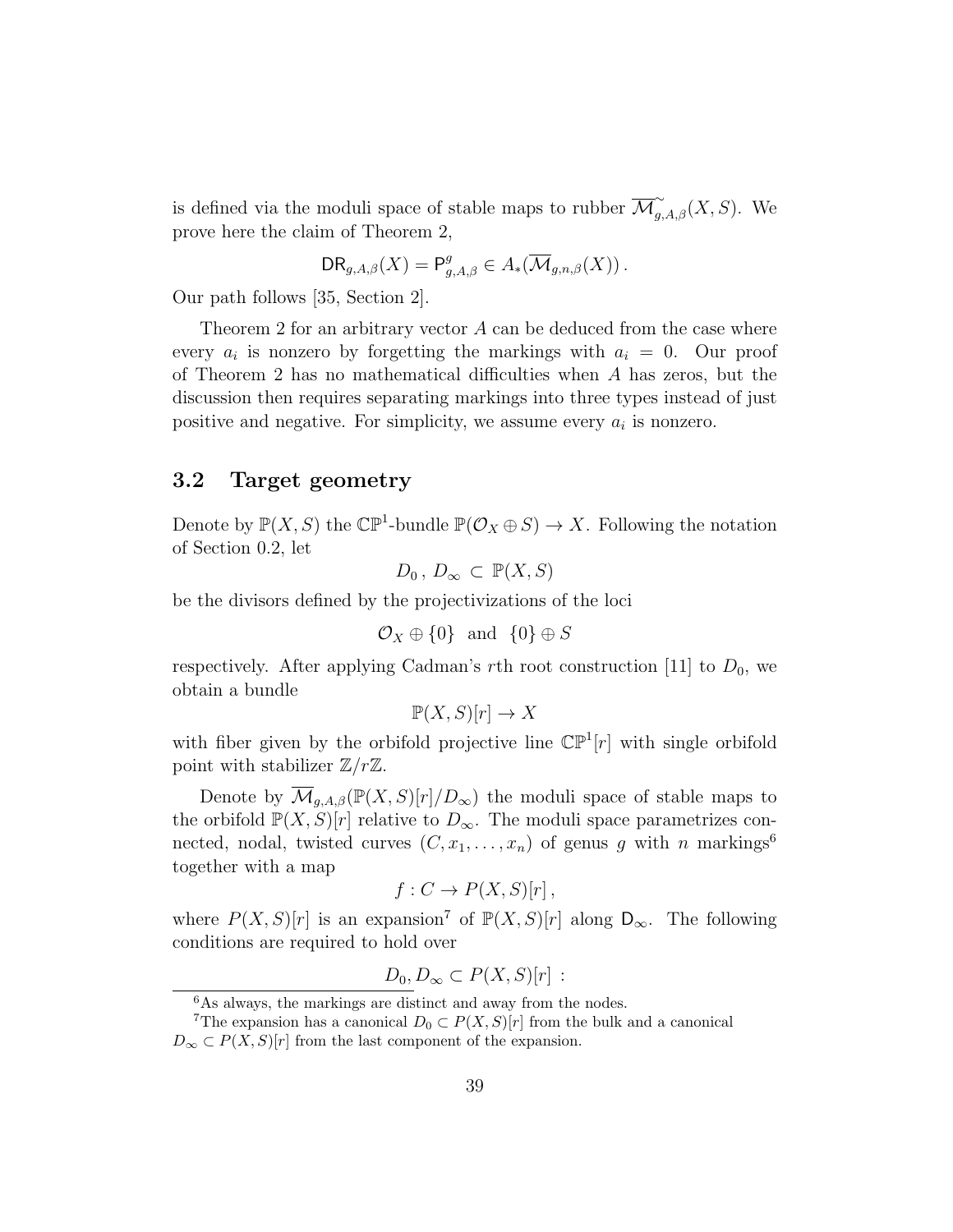- (i) The stack structure of the domain curve  $C$  occurs only at the nodes over  $D_0$  and at the markings corresponding to positive elements of A (which must be mapped to  $D_0$ ). The monodromies associated to the latter markings are specified by the parts  $a_i$  of A at these markings. More precisely, the monodromies are  $a_i \mod r$ .
- (ii) The only points mapped by f to  $D_{\infty}$  are the markings  $x_i$  with negative  $a_i$ . The multiplicity of  $D_{\infty}$  at  $x_i$  is  $-a_i$ . The map f satisfies the ramification matching condition over the internal nodes of the expansion P.
- (iii) Stability requires the full data  $(C, x_1, \ldots, x_n, f, P(X, S)[r])$  to have only finitely many automorphisms.

The moduli space  $\overline{\mathcal{M}}_{g,A,\beta}(\mathbb{P}(X,S)[r]/D_{\infty})$  has a perfect obstruction theory and a virtual class of dimension

$$
\dim_{\mathbb{C}}\left[\overline{\mathcal{M}}_{g,A,\beta}(\mathbb{P}(X,S)[r]/D_{\infty})\right]^{\text{vir}} = \dim_{\mathbb{C}}\left[\overline{\mathcal{M}}_{g,n,\beta}(X,S)\right]^{\text{vir}} - (g-1) + \sum_{i|a_i>0} \lfloor \frac{a_i}{r} \rfloor, \quad (14)
$$

see [36, Section 1.1].

We will be most interested in the case where  $r > \sum_{i=1}^{n} |a_i|$ . The last term in  $(14)$  then vanishes. We refer the reader to  $[1, 36, 43]$  for a more detailed definition of the moduli space of stable relative maps.

# 3.3 The C ∗ -fixed loci

### 3.3.1 The C ∗ -action

The standard  $\mathbb{C}^*$ -action over X on the projective bundle  $\mathbb{P}(\mathcal{O} \oplus S) \to X$ , defined by

$$
\xi \cdot [x, z, s] = [x, z, \xi s],
$$

lifts canonically to  $\mathbb{C}^*$ -actions on  $\mathbb{P}(X, S)[r]$  and  $\overline{\mathcal{M}}_{g,A,\beta}(\mathbb{P}(X, S)[r]/D_{\infty})$ .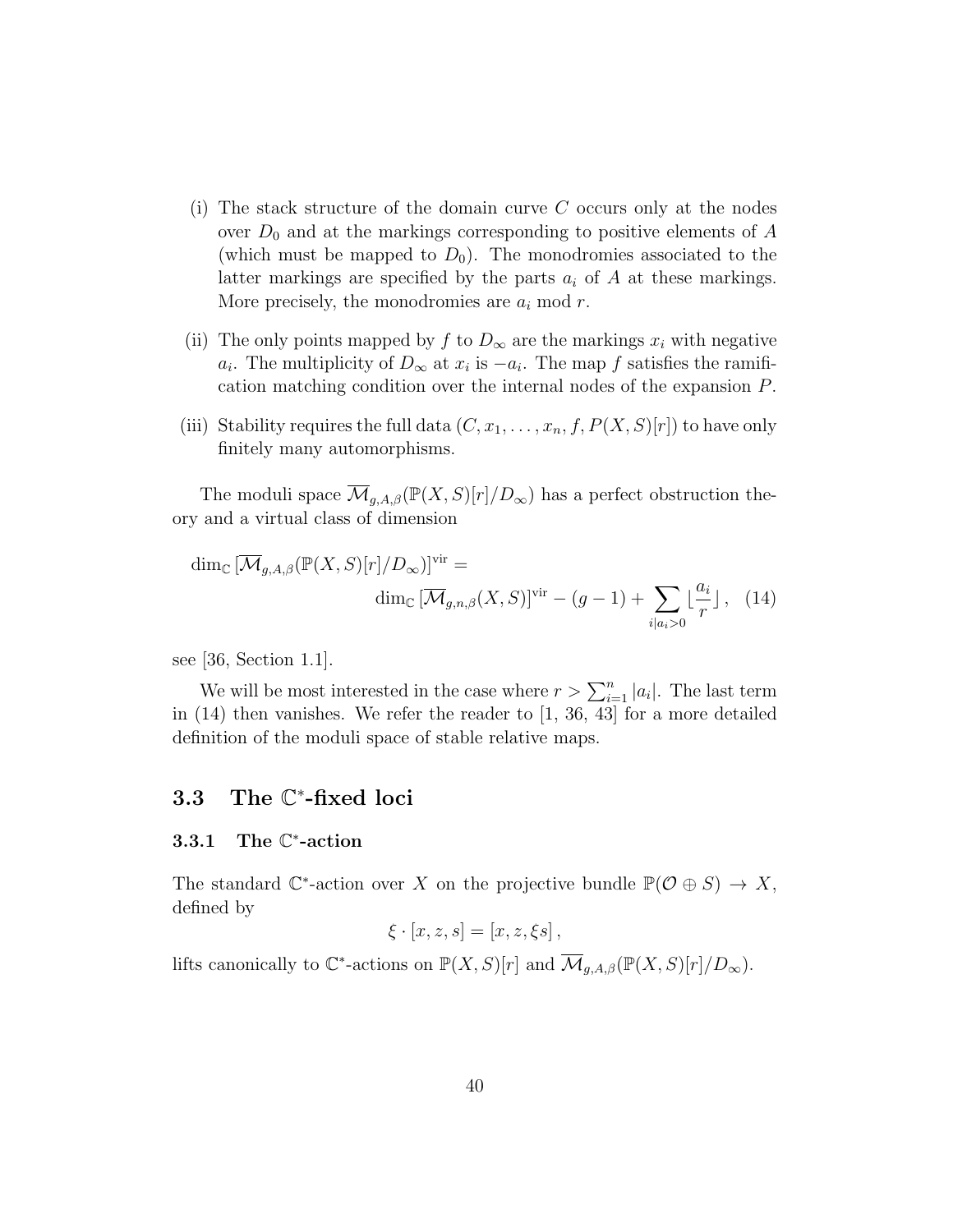#### 3.3.2 Graphs

The C<sup>\*</sup>-fixed loci of  $\overline{\mathcal{M}}_{g,A,\beta}(\mathbb{P}(X,S)[r]/D_{\infty})$  are in bijective correspondence with decorated graphs

$$
\Phi = (\mathbf{V}, \mathbf{E}, \mathbf{L}, \mathbf{g}: \mathbf{V} \to \mathbb{Z}_{\geq 0}, \beta: \mathbf{V} \to H_2(X, \mathbb{Z}), \ell: \mathbf{V} \to \{0, \infty\}, d: \mathbf{E} \to \mathbb{Z}_{> 0})
$$

which satisfy the following six properties:

(i) V is a vertex set with a genus function g, a degree function  $\beta$ , and a label  $\ell$ . For  $v \in V$ , the degree  $\beta(v)$  must be an effective<sup>8</sup> curve class. We also require the genus and degree conditions to hold:

$$
g = \sum_{v \in V} g(v) + h^1(\Phi)
$$
 and  $\beta = \sum_{v \in V} \beta(v)$ .

- (ii) L, the set of legs, is placed in bijective correspondence with the  $n$ markings:
	- legs marked i with  $a_i > 0$  are incident to vertices labeled 0,
	- legs marked i with  $a_i < 0$  are incident to vertices labeled  $\infty$ .
- (iii) E is the edge set. For  $e \in E$ , the edge degree  $d_e$  corresponds to the  $d_e$ -th power map

$$
\mathbb{CP}^1[r]\to\mathbb{CP}^1[r]\ .
$$

- (iv)  $\Phi$  is a connected graph, and  $\Phi$  is bipartite with respect to labeling  $\ell$ : every edge is incident to a 0-labeled vertex and an  $\infty$ -labeled vertex.
- (v) If  $\ell(v) = 0$ , denote by  $A(v)$  the list of integers formed by the values  $a_i$  for the legs i incident to v and by the values  $-d_e$  for the edges e incident to  $v$ . For every such vertex  $v$ , we impose the condition

$$
|A(v)| = \int_{\beta(v)} c_1(S) \mod r,
$$

where  $|A(v)|$  is the sum of the elements of  $A(v)$ .

<sup>&</sup>lt;sup>8</sup>Effective here includes the class  $0 \in H^2(X, \mathbb{Z})$ .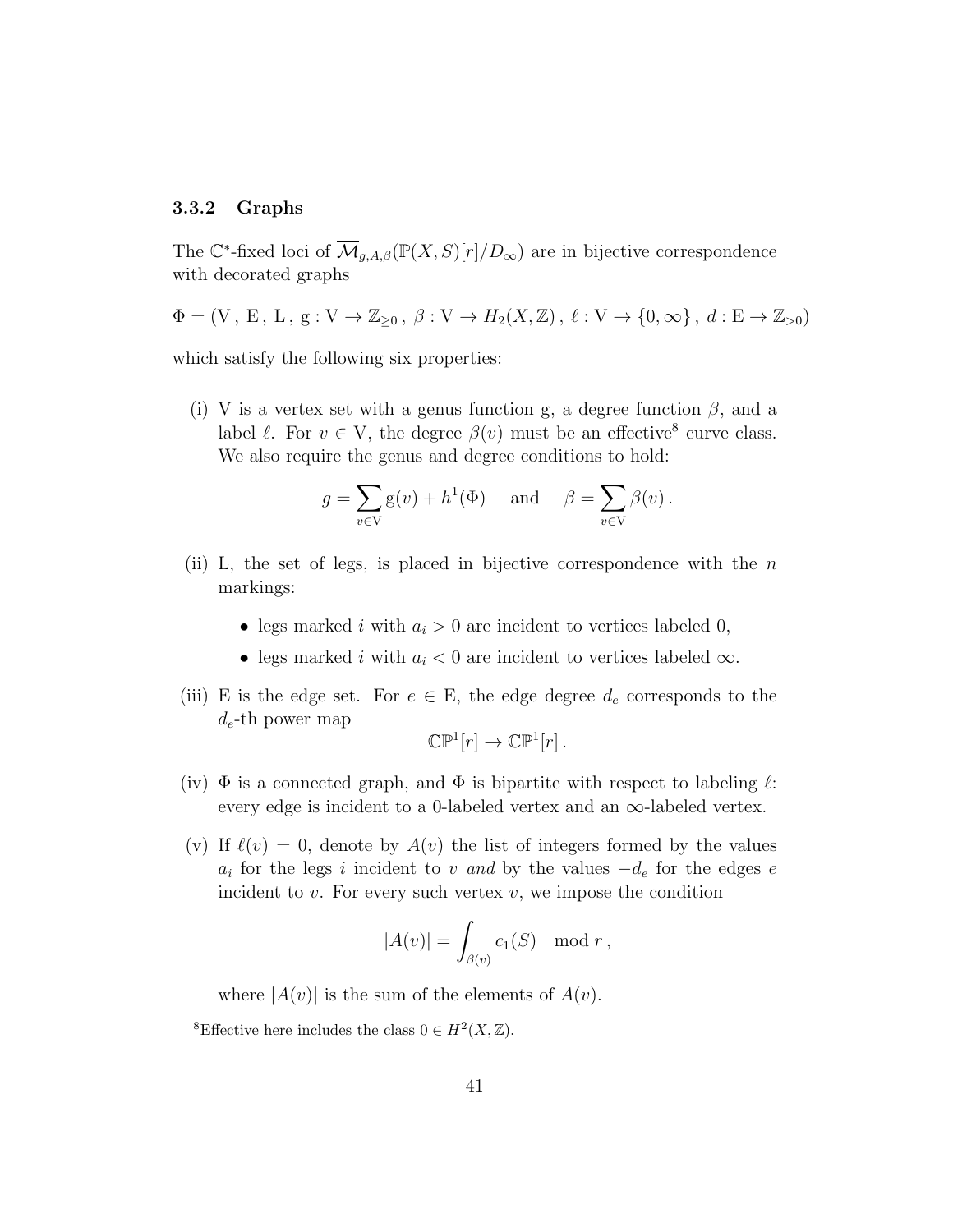(vi) If  $\ell(v) = \infty$ , denote by  $A(v)$  the list of integers formed by the values  $a_i$ for the legs i incident to v and by the values  $d_e$  for the edges e incident to v. For every such vertex, we impose the condition

$$
|A(v)| = \int_{\beta(v)} c_1(S) .
$$

To every 0-labeled vertex v of  $\Phi$ , we assign the space  $\overline{\mathcal{M}}_{\sigma}^{r}$  $\int_{g(v),A(v),\beta(v)}^{'}(X,S).$ We will use the notation

$$
\overline{\mathcal{M}}_v^r = \overline{\mathcal{M}}_{g(v), A(v), \beta(v)}^r(X, S).
$$

As explained in Section 1.3, the forgetful map

$$
\overline{\mathcal{M}}^r_v \to \overline{\mathcal{M}}_{\mathrm{g}(v),\mathrm{n}(v),\beta(v)}(X)
$$

is a finite map of degree  $r^{2g-1}$ . The virtual fundamental class  $\left[\overline{\mathcal{M}}_v^r\right]$  $\left[v\right]^\mathrm{vir}$  of  $\overline{\mathcal{M}}_v^r$ v is of dimension

$$
\dim_{\mathbb{C}} \left[ \overline{\mathcal{M}}_{v}^{r} \right]^{\text{vir}} = \dim_{\mathbb{C}} \left[ \overline{\mathcal{M}}_{g(v),n(v),\beta(v)}(X) \right]^{\text{vir}} \n= (3 - \dim(X)) (g(v) - 1) + n(v) + \int_{\beta(v)} c_1(X).
$$

A  $\mathbb{C}^*$ -fixed relative stable map with vector  $A = (a_1, \ldots, a_n)$ ,

 $f: (C, x_1, \ldots, x_n) \to \mathbb{P}(X, S)[r]/D_{\infty}$ 

takes two basic forms:

- If the target does not expand, then the stable map has a finite number of preimages of  $D_{\infty}$  which correspond precisely to the markings i with  $a_i < 0$ . Each such preimage is then described by an unstable vertex of  $\Phi$  decorated by  $\infty$ .
- If the target expands, then  $C$  contains a possibly disconnected subcurve mapping to the rubber  $\mathbb{P}(X, S)$  – with no orbifold structure at  $D_0$  in the rubber. The ramification in the rubber over  $D_0$  is specified by the degrees  $d_e$  of the edges of  $\Phi$ , and the ramification over  $D_{\infty}$  is specified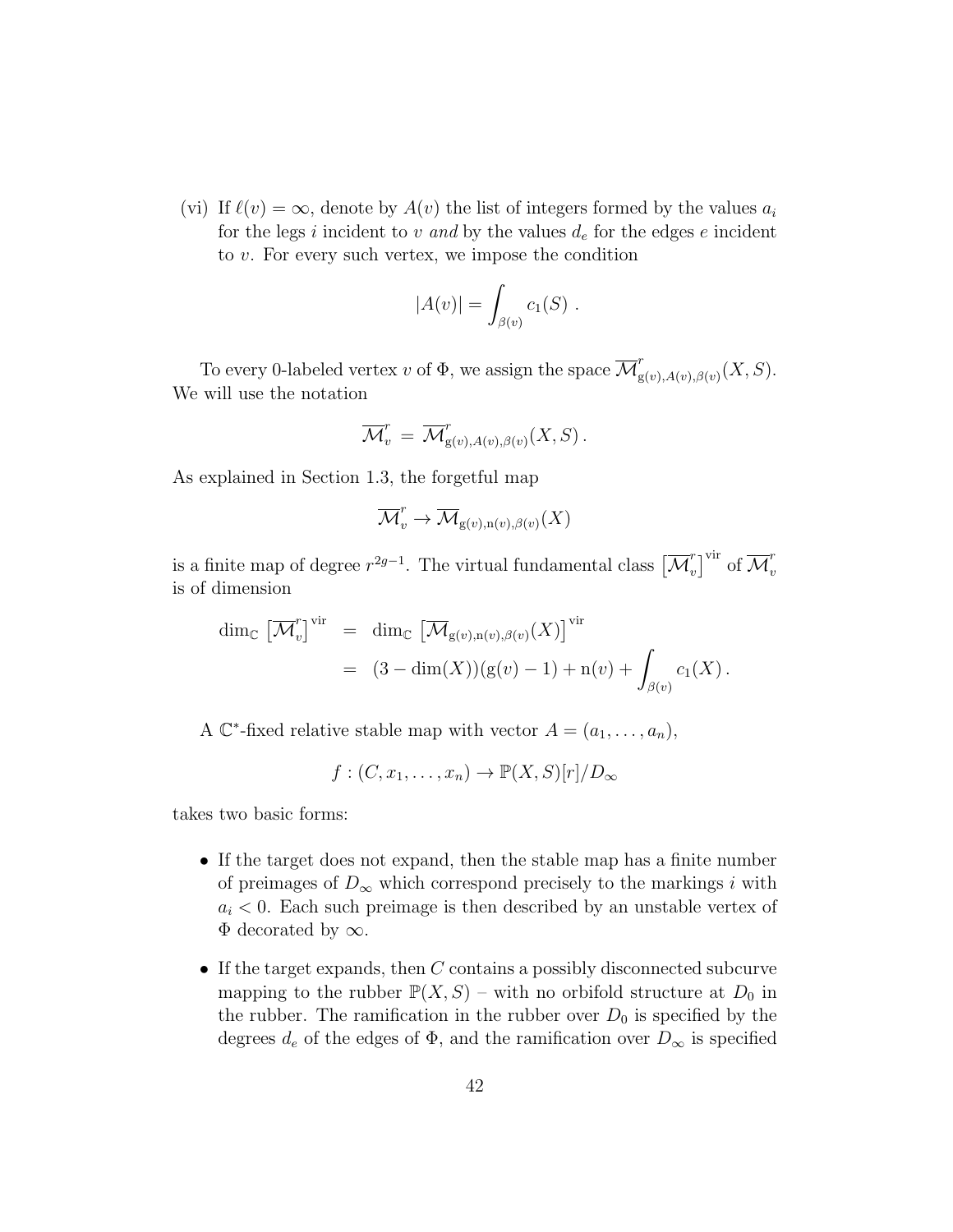by the negative elements of A. The ramification in the rubber occurs over  $D_0$  and is specified by the negative elements of A over  $D_{\infty}$  Every  $\infty$ -labeled vertex v describes a connected component of the rubber map. We will denote the moduli space of stable maps to rubber by  $\overline{\mathcal{M}}_\infty$ .

In the second case above, let  $g(\infty)$  be the genus of the possibly disconnected domain of the rubber map,  $n(\infty)$  the total number of legs and edges adjacent to  $\infty$ -labeled vertices, and  $\beta(\infty)$  their total degree. The virtual fundamental class  $\left[\overline{\mathcal{M}}_{\infty}^{\infty}\right]$  $\left[\infty\atop \infty\right]$ <sup>vir</sup> has dimension

$$
\dim_{\mathbb{C}} \left[ \overline{\mathcal{M}}_{\infty}^{\sim} \right]^{vir} = \dim_{\mathbb{C}} \left[ \overline{\mathcal{M}}_{g(\infty), n(\infty), \beta(\infty)}(X) \right]^{vir} - g(\infty)
$$
  
= 
$$
(3 - \dim(X)) (g(\infty) - 1) + n(\infty) + \int_{\beta(\infty)} c_1(X) - g(\infty) .
$$

The image of the virtual fundamental class  $\left[\overline{\mathcal{M}}_{\alpha}^{\sim}\right]$  $\left[\infty\atop{\infty}\right]$ <sup>vir</sup> in the moduli space of (not necessarily connected) stable maps to X is denoted by  $\mathsf{DR}_{\infty}$ .

#### 3.3.3 Unstable vertices

A vertex  $v \in V(\Phi)$  is unstable if  $\beta(v) = 0$  and  $2g(v) - 2 + n(v) \leq 0$ . There are four types of unstable vertices:

- (i)  $\ell(v) = 0$ ,  $g(v) = 0$ , v carries no markings and one incident edge,
- (ii)  $\ell(v) = 0$ ,  $g(v) = 0$ , v carries no markings and two incident edges,
- (iii)  $\ell(v) = 0$ ,  $g(v) = 0$ , v carries one marking and one incident edge,
- (iv)  $\ell(v) = \infty$ ,  $g(v) = 0$ , v carries one marking and one incident edge.

The target of the stable map expands if and only if there is at least one ∞-labeled stable vertex.

A stable map in the  $\mathbb{C}^*$ -fixed locus corresponding to  $\Phi$  is obtained by gluing together maps associated to the vertices  $v \in V(\Phi)$  with Galois covers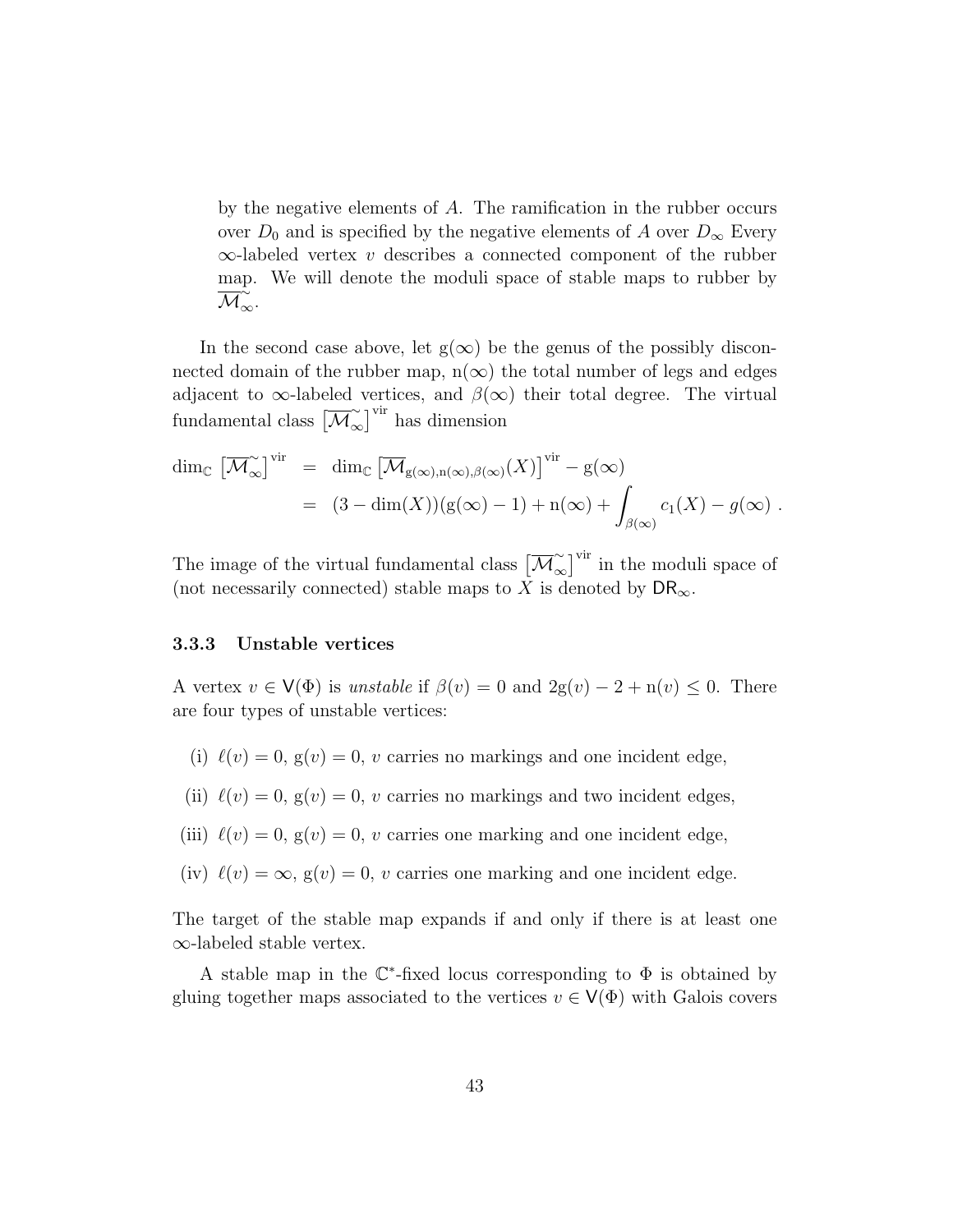associated to the edges. Denote by  $V^0_{st}(\Phi)$  the set of 0-labeled stable vertices of  $\Phi$ . Then the  $\mathbb{C}^*$ -fixed locus corresponding to  $\Phi$  is isomorphic to the product

$$
\overline{\mathcal{M}}_{\Phi} = \begin{cases} \prod_{v \in \mathsf{V}_{\mathsf{st}}^{0}(\Phi)} \overline{\mathcal{M}}_{v}^{r} \; \times \; \overline{\mathcal{M}}_{\infty}^{\sim} \, , & \text{if the target expands,} \\ \prod_{v \in \mathsf{V}_{\mathsf{st}}^{0}(\Phi)} \overline{\mathcal{M}}_{v}^{r} \, , & \text{if the target does not expand,} \end{cases}
$$

quotiented by the automorphism group of  $\Phi$  and the product of cyclic groups  $\mathbb{Z}_{d_e}$  associated to the Galois covers of the edges.

The natural morphism corresponding to  $\Phi$ ,

$$
\iota: \overline{\mathcal{M}}_{\Phi} \to \overline{\mathcal{M}}_{g,A,\beta}(\mathbb{P}(X,S)[r]/D_{\infty}),
$$

is of degree

$$
|\mathrm{Aut}(\Phi)|\cdot\prod_{e\in\mathsf{E}(\Phi)}d_e
$$

onto the image  $\iota(\overline{\mathcal{M}}_{\Phi}).$ 

**Lemma 12** For r sufficiently large, the unstable vertices of type  $(i)$  and  $(ii)$ can not occur.

**Proof.** We define  $\beta' \in H_2(X, \mathbb{Z})$  to be an *effective summand* of  $\beta$  if both  $β'$  and  $β - β'$  are effective cycle classes (including 0). Let b be the maximum  $\left| \right|$  $\int_{\beta'} c_1(S)$ over all effective summands of  $\beta$ . Further, let

$$
a_{+} = \sum_{i \mid a_{i} > 0} a_{i}
$$

be the sum of the positive elements of the vector A. Assume

$$
r>2(a_++b).
$$

Let  $\beta_0$  (respectively,  $\beta_{\infty}$ ) be the sum of degrees of all vertices of  $\Phi$  with label 0 (respectively,  $\infty$ ), so

$$
\beta = \beta_0 + \beta_{\infty}.
$$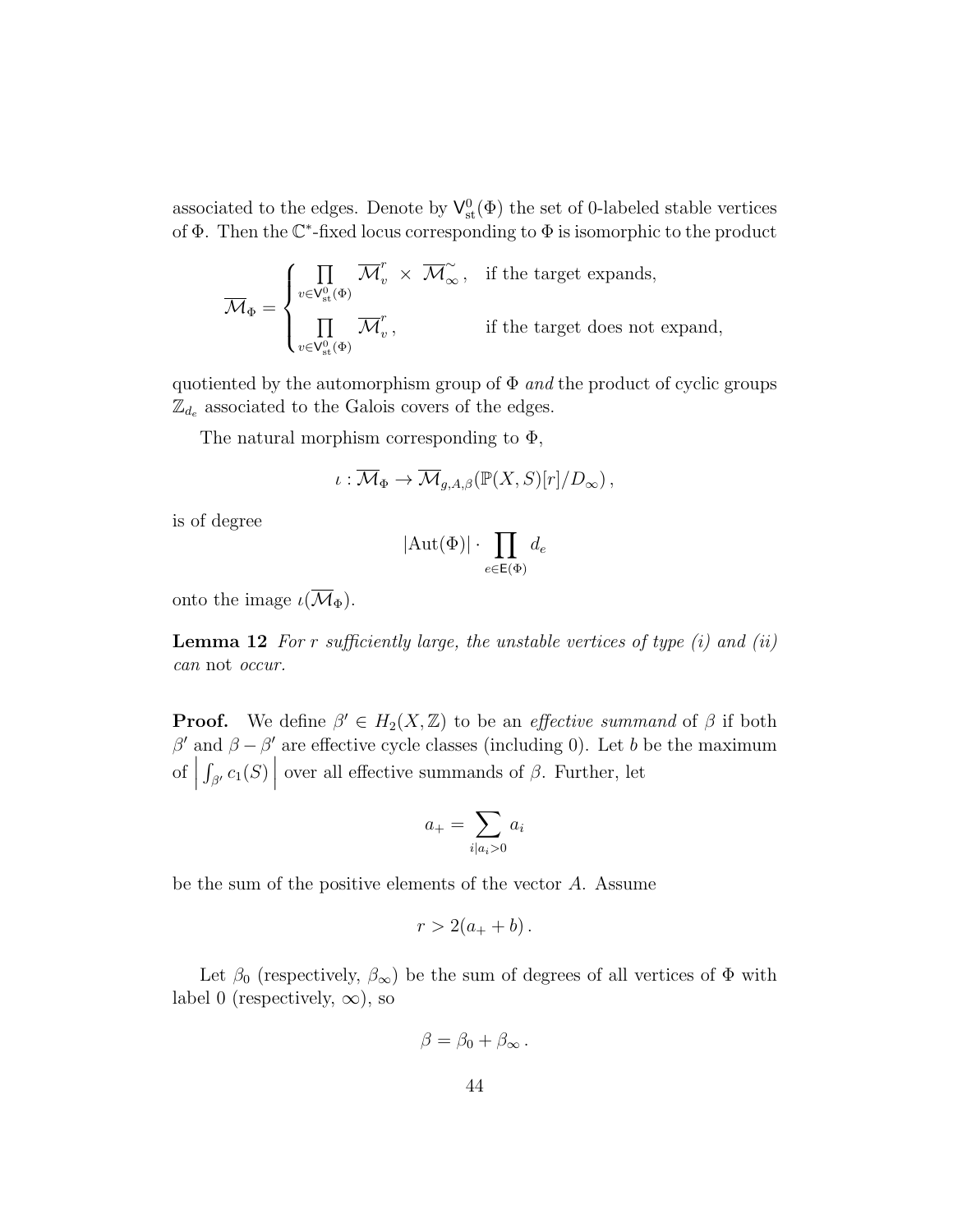We then have

$$
a_{+} - \int_{\beta_0} c_1(S) = \sum_{e \in E(\Phi)} d_e.
$$

By our choice of r, we have  $\sum_{e \in E(\Phi)} d_e < r/2$ .

At each 0-labeled stable vertex  $v \in V(\Phi)$ , the condition

$$
\sum_{i \vdash v} a_i - \int_{\beta(v)} c_1(S) = \sum_{e \vdash v} d_e \mod r
$$

holds by the conditions on the graph  $\Phi$ . By our choice of r, both the absolute value of  $\sum_{i\vdash v} a_i - \int_{\beta(v)} c_1(S)$  and  $\sum_{e\vdash v} d_e$  are less than  $r/2$ . Therefore, the equality mod  $r$  is actually an exact equality:

$$
\sum_{i \vdash v} a_i - \int_{\beta(v)} c_1(S) = \sum_{e \vdash v} d_e.
$$
 (15)

For an unstable vertex of type (i) or (ii), we have both  $\sum_{i\vdash v} a_i = 0$  and  $\beta(v) = 0$ . The sum of the degrees of edges adjacent to such a vertex then vanishes by (15). However, the degree of every edge is a positive integer and the graph  $\Phi$  is connected. The resulting contradiction implies that there are no unstable vertices of types (i) and (ii).  $\diamond$ 

#### 3.4 Localization formula

We write the  $\mathbb{C}^*$ -equivariant Chow ring of a point as

$$
A^*_{\mathbb{C}^*}(\bullet) = \mathbb{Q}[t],
$$

where  $t$  is the first Chern class of the standard representation.

For the localization formula, we will require the inverse of the  $\mathbb{C}^*$ -equivariant Euler class of the virtual normal bundle in  $\overline{\mathcal{M}}_{g,A,\beta}(\mathbb{P}(X,S)[r]/D_{\infty})$  to the  $\mathbb{C}^*$ fixed locus corresponding to  $\Phi$ . Let

$$
f:(C, x_1,...,x_n)\to P(X,S)[r],
$$
  $[f]\in \overline{\mathcal{M}}_{\Phi}$ ,

where  $P(X, S)[r]$  is a possible expansion of  $\mathbb{P}(X, S)[r]$  along  $D_{\infty}$ . Denote by

$$
T \to \mathbb{P}(X, S)[r]
$$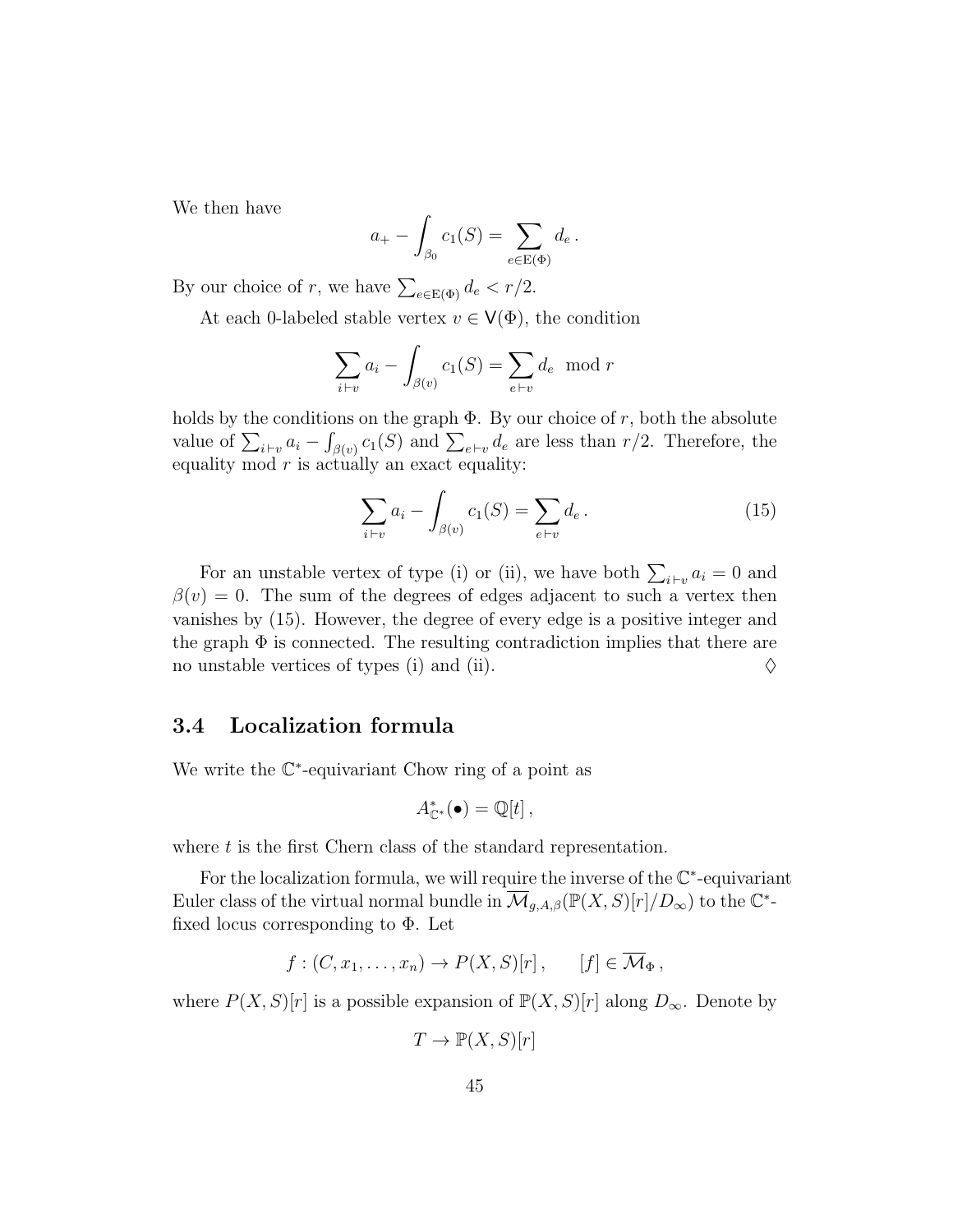the tangent line bundle to the fiber of  $\mathbb{P}(X, S)[r] \to X$ . For simplicity, we will also denote by T the pull-back of T from  $\mathbb{P}(X, S)[r]$  to the expansion  $P(X, S)[r]$ . The formula for the inverse Euler class can then be written as:

$$
\frac{1}{e(\text{Norm}^{\text{vir}})} = \frac{e(H^1(C, f^*T(-D_{\infty})))}{e(H^0(C, f^*T(-D_{\infty})))} \frac{1}{\prod_i e(N_i)} \frac{1}{e(N_{\infty})}.
$$
(16)

Several aspects of Formula (16) require explanation. To start, we assume that  $r$  is sufficiently large (using Lemma 12) to exclude the presence of unstable vertices of types (i) and (ii) in  $\Phi$ . To compute the leading factor of (16),

$$
\frac{e(H^1(C, f^*T(-D_{\infty})))}{e(H^0(C, f^*T(-D_{\infty})))},
$$
\n(17)

we use the normalization exact sequence for the domain  $C$  tensored with the line bundle  $f^*T(-D_{\infty})$ . The associated long exact sequence in cohomology decomposes the leading factor into a product of vertex, edge, and node contributions:

• Let  $v \in V(\Phi)$  be a stable vertex over  $D_0 \subset \mathbb{P}(X, S)[r]$  corresponding to a moduli space

$$
\overline{\mathcal{M}}_v^r = \overline{\mathcal{M}}_{g(v), A(v), \beta(v)}^r(X, S).
$$

The orbifold universal curve<sup>9</sup>

$$
\pi: \mathcal{C}^{r, \text{orb}}_{g(v), A(v), \beta(v)} \to \overline{\mathcal{M}}^r_{g(v), A(v), \beta(v)}
$$

carries an orbifold line bundle  $\mathcal{L}^{\text{orb}}$  (the rth root of the pull-back of S) which is the pull-back of  $T$  to the universal curve. Therefore, the contribution

$$
\frac{e(H^1(C_v, f^*T(-D_{\infty}))}{e(H^0(C_v, f^*T(-D_{\infty}))}
$$

yields the class

$$
e((-R\pi_*\mathcal{L}^{\mathrm{orb}})\otimes\mathcal{O}^{(1/r)}) = c_{\mathrm{rk}}((-R\pi_*\mathcal{L}^{\mathrm{orb}})\otimes\mathcal{O}^{(1/r)})
$$

<sup>&</sup>lt;sup>9</sup>The moduli space  $\overline{\mathcal{M}}_{g,A,\beta}^{r}(X)$  may be considered with the universal curve  $\mathcal{C}_{g,A,\beta}^{r}$  of Section 1.6.2 or with the orbifold universal curve  $\mathcal{C}_{g,A,\beta}^{r,\text{orb}}$ . While  $\mathcal{C}_{g,A,\beta}^{r}$  has orbifold structure only at the nodes of the fibers,  $\mathcal{C}_{g,A,\beta}^{r,\text{orb}}$  has orbifold structure both at the markings  $x_i$  and at the nodes. A full discussion of the differences will be given in Section 3.5.4.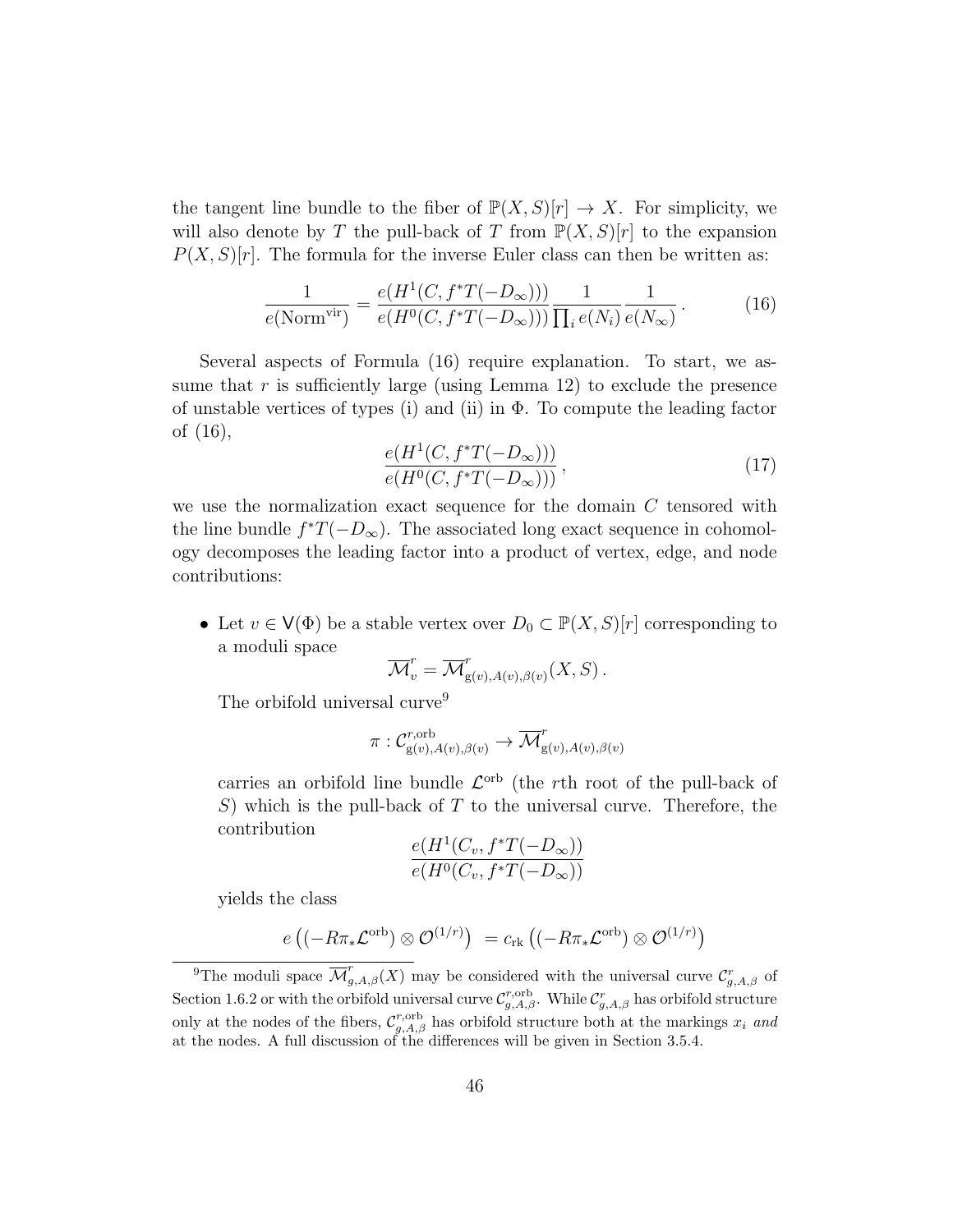in  $A^*(\overline{\mathcal{M}}_v^r)$  $v^r(v) \otimes \mathbb{Q}\left[t, \frac{1}{t}\right]$ , where  $\mathcal{O}^{(1/r)}$  is a trivial line bundle with a  $\mathbb{C}^*$ action of weight  $\frac{1}{r}$  and

$$
rk = g(v) - 1 + |E(v)|
$$

is the virtual rank of  $-R\pi_*\mathcal{L}^{\text{orb}}$ .

Unstable 0-labeled vertices of type (iii) contribute factors of 1. Since the restriction of  $T(-D_{\infty})$  to  $D_{\infty}$  is trivial, the  $\infty$ -labeled vertices also contribute factors of 1.

- The edge contribution is trivial since the degree  $\frac{d_i}{r}$  of  $f^*T(-D_{\infty})$  is less than 1, see [36, Section 2.2].
- The contribution of a node N over  $D_0$  is trivial. Indeed, the space of sections  $H^0(N, f^*T(-D_{\infty}))$  vanishes because N must be stacky, and  $H^1(N, f^*T(-D_{\infty}))$  is trivial for dimension reasons. Nodes over  $D_{\infty}$ contribute 1.

Consider next the last two factors of (16),

$$
\frac{1}{\prod_i e(N_i)}\frac{1}{e(N_\infty)}\,.
$$

• The product  $\prod_i e(N_i)^{-1}$  is over the nodes that correspond to half-edges of the graph  $\Phi$  adjacent to a 0-labeled vertex. If N is a node corresponding to an edge  $e \in \mathsf{E}(\Phi)$  and the associated vertex v is stable, then

$$
e(N) = \frac{t + \mathrm{ev}_e^*(c_1(S))}{r d_e} - \frac{\psi_e}{r}.
$$
 (18)

The factor corresponds to the smoothing of the node  $N$  of the domain curve:  $e(N)$  is the first Chern class of the normal line bundle of the divisor of nodal domain curves. The first Chern classes of the tangent lines to the branches at the node are divided by r because of the orbifold twist, see Section 1.2.

In the case of an unstable vertex of type (iii), the associated edge does not produce a node of the domain. The type (iii) edge incidences do *not* appear in  $\prod_i e(N_i)^{-1}$ .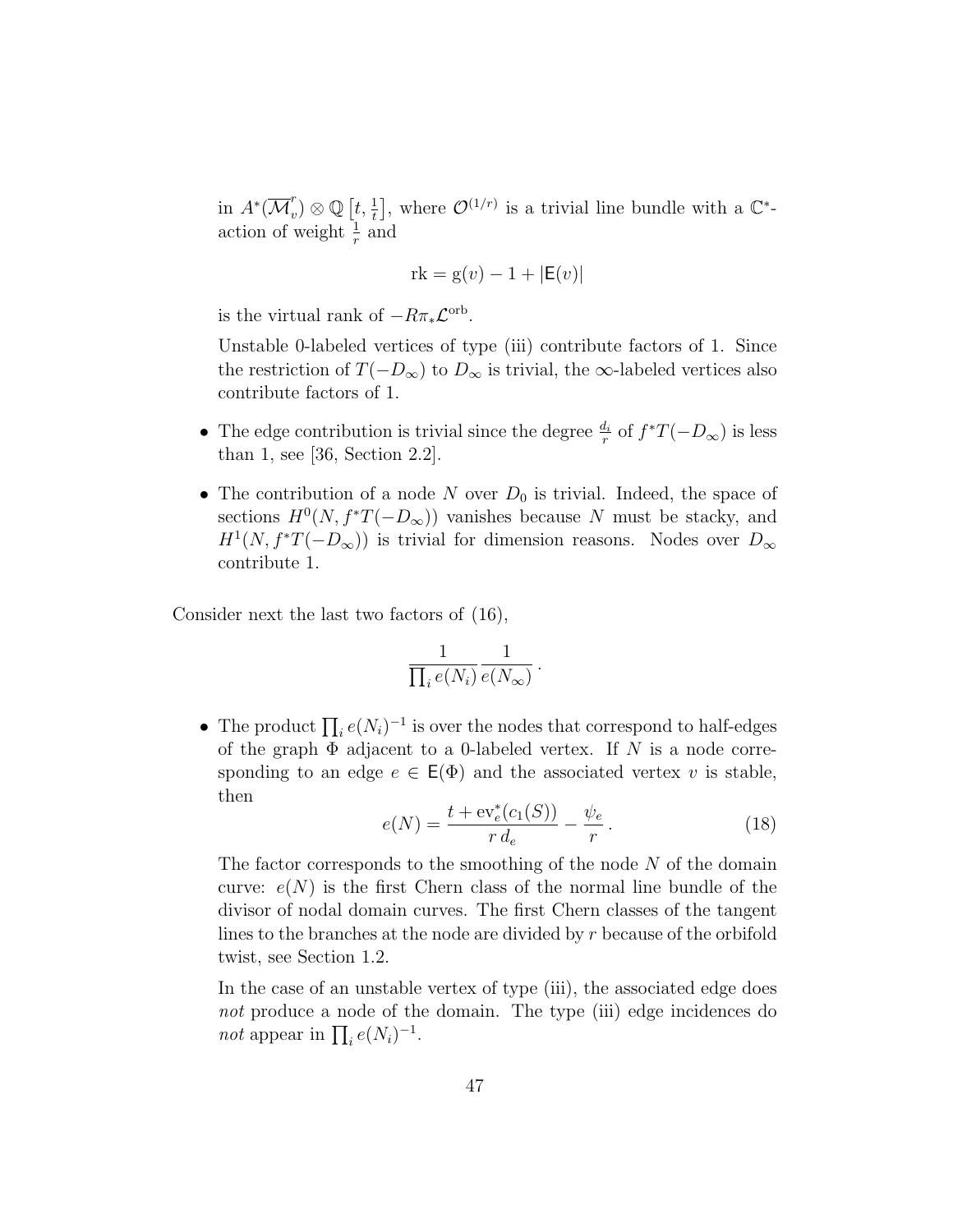•  $N_{\infty}$  corresponds to the expansion of the target  $\mathbb{P}(X, S)[r]$  over  $D_{\infty}$ . The factor  $e(N_{\infty})$  is 1 if the target  $(\mathbb{P}(X, S)[r]/D_{\infty})$  does not expand and

$$
e(N_{\infty})=-\frac{t+\Psi_{\infty}}{\prod_{e\in\mathsf{E}(\Phi)}d_e}
$$

if the target expands.

Here,  $\Psi_{\infty}$  is the first Chern class of a line bundle defined as follows. Consider a point of the moduli space  $\overline{\mathcal{M}}_{g,A,\beta}(\mathbb{P}(X,S)[r]/D_{\infty})$  where the target expands. For the target over the point, the divisor along which the target expands carries tangent line bundles to the two components of the target. The tensor product of these two line bundles is a trivial line bundle. Thus the tensor product is the pull-back of a line bundle N over the divisor of  $\overline{\mathcal{M}}_{g,A,\beta}(\mathbb{P}(X,S)[r]/D_{\infty})$  where the target expands, and  $\Psi_{\infty}$  is the first Chern class of N. See [43] for more details.

The virtual class of  $\mathcal{M}_{q,A,\beta}(\mathbb{P}(X,S)[r]/D_{\infty})$  can be written in terms of the C ∗ -fixed point loci by the virtual localization formula [25]:

$$
\left[\overline{\mathcal{M}}_{g,A,\beta}(\mathbb{P}(X,S)[r]/D_{\infty})\right]^{\text{vir}} = \sum_{\Phi} \frac{1}{|\text{Aut}(\Phi)|} \frac{1}{\prod_{e \in \mathbb{E}(\Phi)} d_e} \cdot \iota_*\left(\frac{|\overline{\mathcal{M}}_{\Phi}]^{\text{vir}}}{e(\text{Norm}^{\text{vir}})}\right) \tag{19}
$$

in  $A^*\left(\overline{\mathcal{M}}_{g,A,\beta}(\mathbb{P}(X,S)[r]/D_{\infty})\right) \otimes \mathbb{Q}[t,\frac{1}{t}].$  Our analysis of the inverse Euler class of the virtual normal bundle yields the following contributions to  $[\overline{\mathcal M}_\Phi]^{\rm vir}$  $\frac{[M_{\Phi}]^{(1)}}{e(\text{Norm}^{vir})}$  associated to the graph  $\Phi$ :

• a factor

$$
\prod_{e \in \mathsf{E}(v)} \frac{r}{\frac{t + \mathrm{ev}_e^*(c_1(S))}{d_e} - \psi_e} \cdot \sum_{d \ge 0} c_d(-R\pi_* \mathcal{L}^{\mathrm{orb}}) \left(\frac{t}{r}\right)^{\mathrm{g}(v) - 1 + |\mathrm{E}(v)| - d}
$$

for each stable vertex  $v \in V(\Phi)$  over 0, where  $E(v)$  is the set of edges incident to v,

• a factor

$$
-\frac{\prod_{e\in\mathsf{E}(\Phi)}d_e}{t+\psi_\infty}\cdot\mathsf{DR}_\infty
$$

if the target expands, where  $\textsf{DR}_{\infty}$  is the virtual class of the moduli space of map to the rubber over  $D_{\infty}$ .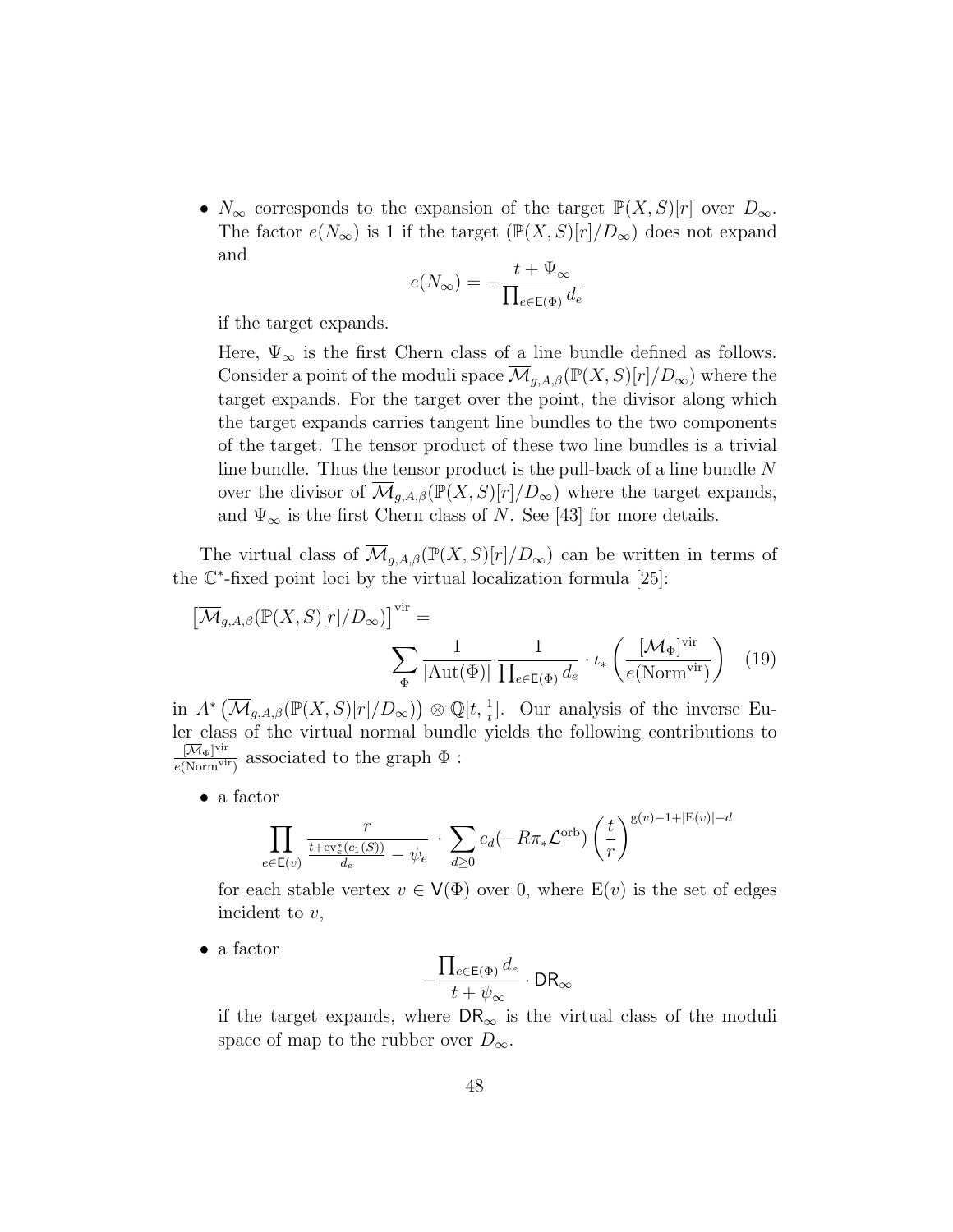#### 3.5 The formula for the DR-cycle

#### 3.5.1 Three operations

We will now perform three operations on the localization formula (19) for the virtual class  $[\overline{\mathcal{M}}_{q,A,\beta}(\mathbb{P}(X,S)[r]/D_\infty)]^{\text{vir}}$ :

(i) the C ∗ -equivariant push-forward via

$$
\epsilon : \overline{\mathcal{M}}_{g,A,\beta}(\mathbb{P}(X,S)[r]/D_{\infty}) \to \overline{\mathcal{M}}_{g,n,\beta}(X)
$$
 (20)

to the moduli space  $\overline{\mathcal{M}}_{g,n,\beta}(X)$  of stable maps to X with trivial  $\mathbb{C}^*$ action,

- (ii) extraction of the coefficient of  $t^{-1}$  after push-forward by  $\epsilon_*$ ,
- (iii) extraction of the coefficient of  $r^0$ .

After push-forward by  $\epsilon_{*}$ , the coefficient of  $t^{-1}$  is equal to 0 because

$$
\epsilon_*[\overline{\mathcal{M}}_{g,A,\beta}(\mathbb{P}(X,S)[r]/D_\infty)]^{\text{vir}} \in A_*(\overline{\mathcal{M}}_{g,n,\beta}(X)) \otimes \mathbb{Q}[t].
$$

Using Proposition 9, all terms of the  $t^{-1}$  coefficient will be seen to be polynomials in  $r$ , so operation (iii) will be well-defined. After operations (i-iii), only two nonzero terms will remain. The cancellation of the two remaining terms will prove Theorem 2.

To perform (i-iii), we multiply the  $\epsilon$ -push-forward of the localization formula (19) by t and extract the coefficient of  $t^0r^0$ . To simplify the computations, we introduce the new variable

$$
s=tr\,.
$$

Then, instead extracting the coefficient of  $t^0r^0$ , we extract the coefficient of  $s^0r^0$ .

# 3.5.2 Push-forward to  $\overline{\mathcal{M}}_{g,n,\beta}(X)$

For each vertex  $v \in V(\Phi)$ , following the notation of Section 3.3.2, we have

$$
\overline{\mathcal{M}}^r_v = \overline{\mathcal{M}}^r_{\mathrm{g}(v), A(v), \beta(v)}\,.
$$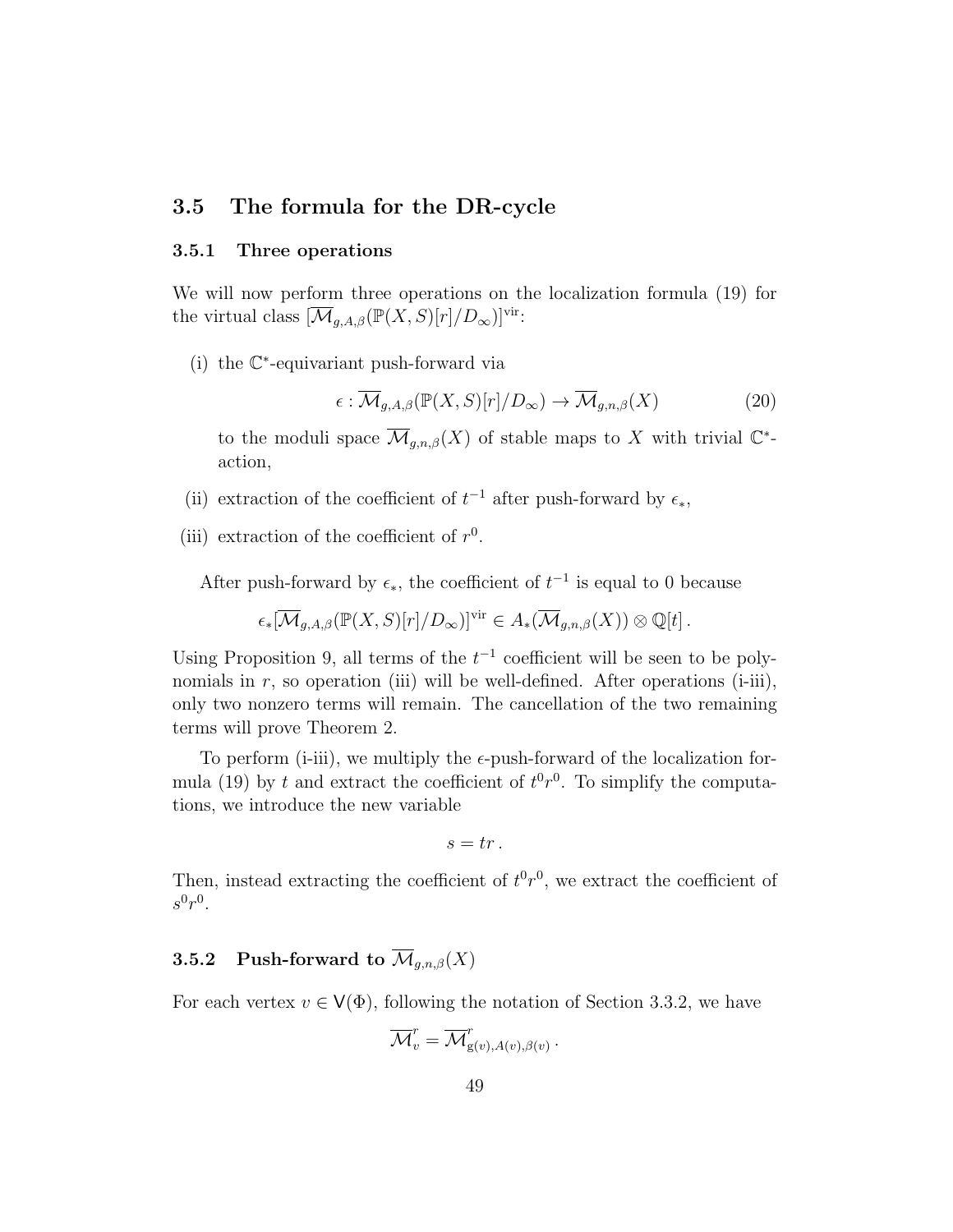As in diagram (8), we denote by

$$
\epsilon : \overline{\mathcal{M}}_v^r \to \overline{\mathcal{M}}_{g(v),n(v),\beta(v)}(X)
$$
\n(21)

the morphism obtained by forgetting the rth root line bundle. The maps  $\epsilon$ in (20) and (21) are compatible. Denote by

$$
\widehat{c}_d = r^{2d-2g(v)+1} \epsilon_* c_d(-R\pi_* \mathcal{L}^{\text{orb}}) \in A^d(\overline{\mathcal{M}}_{g(v),n(v),\beta(v)}(X)). \tag{22}
$$

By Corollary 10,  $\hat{c}_d$  is a polynomial in r for r sufficiently large.

We now write the inverse Euler class of the virtual normal bundle for the  $\mathbb{C}^*$ -fixed point locus associated to the graph  $\Phi$  after push-forward along

$$
\epsilon: \overline{\mathcal{M}}_{g,n,\beta}(\mathbb{P}(X,S)[r]/D_\infty) \to \overline{\mathcal{M}}_{g,n,\beta}(X)
$$

in terms of  $s = rt$ . The analysis of Section 3.4 yields the following contributions to  $\epsilon_* \iota_* \frac{[\overline{\mathcal{M}}_{\Phi}]^{\text{vir}}}{e(\text{Norm}^{\text{vir}})}$  $\frac{[M_{\Phi}]^{(1)}}{e(\text{Norm}^{\text{vir}})}$ :

• a factor

$$
\frac{r}{s} \cdot \prod_{e \in \mathsf{E}(v)} \frac{d_e}{1 + \frac{r}{s} \text{ev}_e^*(c_1(S)) - \frac{r d_e}{s} \psi_e} \cdot \sum_{d \ge 0} \widehat{c}_d s^{g(v) - d} \cdot \left[ \overline{\mathcal{M}}_{g(v), n(v), \beta(v)}(X) \right]^{\text{vir}} \in A_*(\overline{\mathcal{M}}_{g(v), n(v), \beta(v)}(X)) \otimes \mathbb{Q} \left[ s, \frac{1}{s} \right]
$$

for each stable vertex  $v \in V(\Phi)$  over 0,

• a factor

$$
-\frac{r}{s}\cdot\frac{\prod_{e\in\mathsf{E}(\Phi)}d_e}{1+\frac{r}{s}\Psi_\infty}\cdot\mathsf{DR}_\infty
$$

if the target degenerates.

For the first factor, we have used the compatibility of the virtual classes

$$
\epsilon_* \left[ \overline{\mathcal{M}}_v^r \right]^{\text{vir}} = r^{2g-1} \left[ \overline{\mathcal{M}}_{g(v),n(v),\beta(v)}(X) \right]^{\text{vir}}
$$

proven in [4, Theorem 6.8].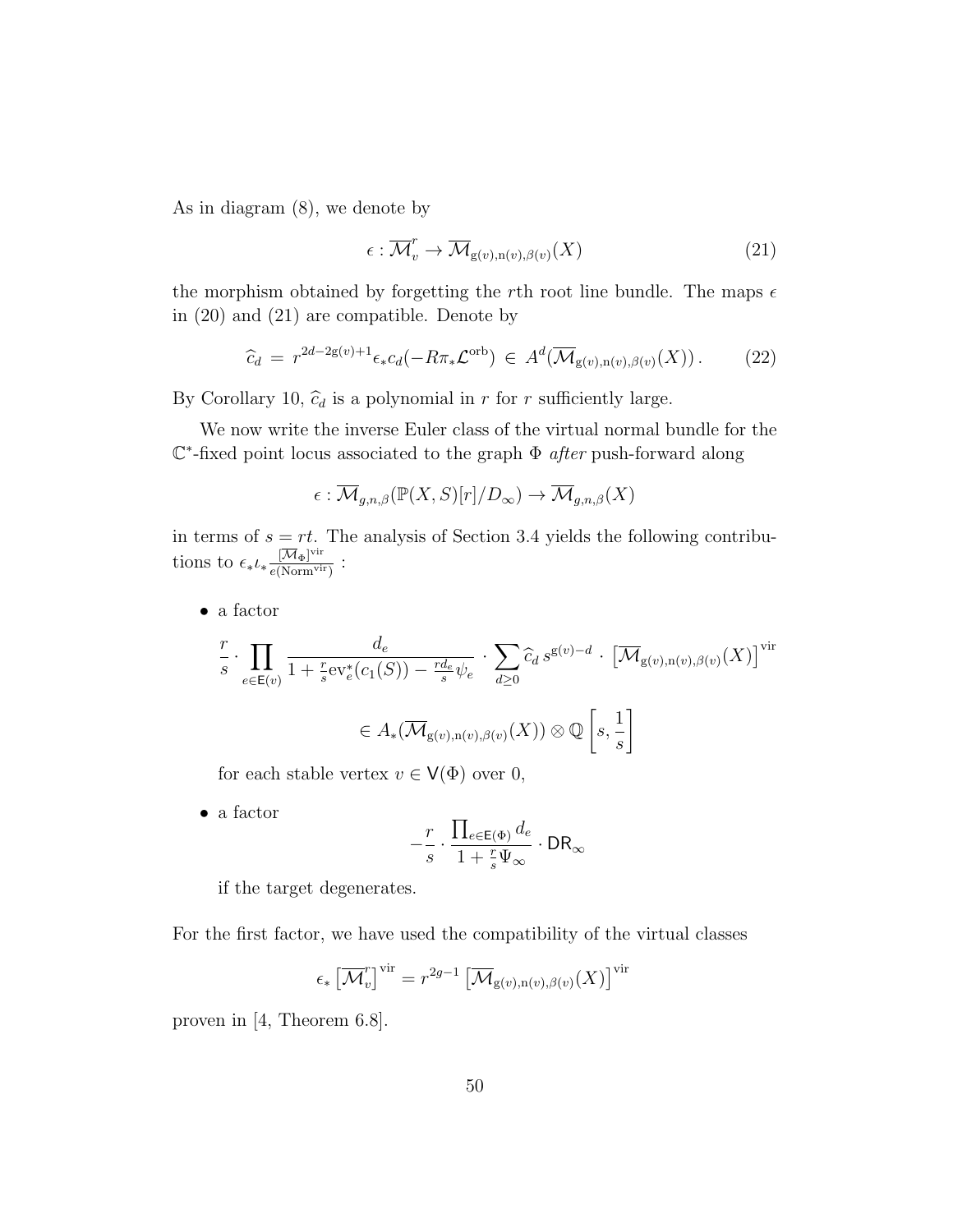#### 3.5.3 Extracting coefficients

From (19) and the contribution calculus for  $\Phi$  presented in Section 3.5.2, we have a complete formula for the  $\mathbb{C}^*$ -equivariant push-forward of t times the virtual class:

$$
\epsilon_* \left( t[\overline{\mathcal{M}}_{g,A,\beta}(\mathbb{P}(X,S)[r], D_{\infty})]^{\text{vir}} \right) =
$$

$$
\frac{s}{r} \cdot \sum_{\Phi} \frac{1}{|\text{Aut}(\Phi)|} \frac{1}{\prod_{e \in \mathsf{E}(\Phi)} d_e} \cdot \epsilon_* \left( \frac{[\overline{\mathcal{M}}_{\Phi}]^{\text{vir}}}{e(\text{Norm}^{\text{vir}})} \right). \quad (23)
$$

**Extracting the coefficient of**  $r^0$ . By Corollary 10, the classes  $\hat{c}_d$  are not promined in *x* for *x* sufficiently large. We have an *x* in the denominator in polynomial in  $r$  for  $r$  sufficiently large. We have an  $r$  in the denominator in the prefactor on the right side of (23) which comes from the multiplication by  $t$  on the left side. However, in all other factors, we only have positive powers of  $r$ , with at least one  $r$  per 0-labeled vertex of the graph and one more r if the target degenerates. The *only* graphs  $\Phi$  which contribute to the coefficient of  $r^0$  are those with exactly one r in the numerator. There are only two graphs which have exactly one  $r$  factor in the numerator:

- the graph  $\Phi'$  with a 0-labeled stable vertex of full genus g and an  $\infty$ labeled unstable vertex of type (iv) for each negative element of A,
- the graph  $\Phi''$  with a stable  $\infty$ -labeled vertex of full genus g and a 0-labeled unstable type (iii) vertex for each positive element of A.

No terms involving  $ev^*(c_1(S))$ ,  $\psi$  or  $\Psi_{\infty}$  classes contribute to the  $r^0$  coefficient of either  $\Phi'$  or  $\Phi''$  since every  $\psi$  class in the localization formula comes with an extra factor of r. The homology class associated with  $\Phi''$  is, by definition, the double ramification cycle  $\text{DR}_{g,A,\beta}(X)$ . We can now write the  $r^0$  coefficient of the right side of  $(23)$  as

$$
|\mathrm{Aut}| \cdot \mathrm{Coeff}_{r^0} \left[ \epsilon_* \left( t[\overline{\mathcal{M}}_{g,A,\beta}(\mathbb{P}(X,S)[r], D_\infty)]^{\mathrm{vir}} \right) \right] =
$$
 (24)  

$$
\mathrm{Coeff}_{r^0} \left\{ \sum_{d \ge 0} \widehat{c}_d \, s^{g-d} \cdot \left[ \overline{\mathcal{M}}_{g,n,\beta}(X) \right]^\mathrm{vir} \right\} - \mathrm{DR}_{g,A,\beta}(X)
$$
  
in  $A_*(\overline{\mathcal{M}}_{g,n,\beta}(X)) \otimes \mathbb{Q}[s, \frac{1}{s}].$  Here,  $|\mathrm{Aut}[\Phi']| = |\mathrm{Aut}(\Phi')| = |\mathrm{Aut}(\Phi'')| = 1.$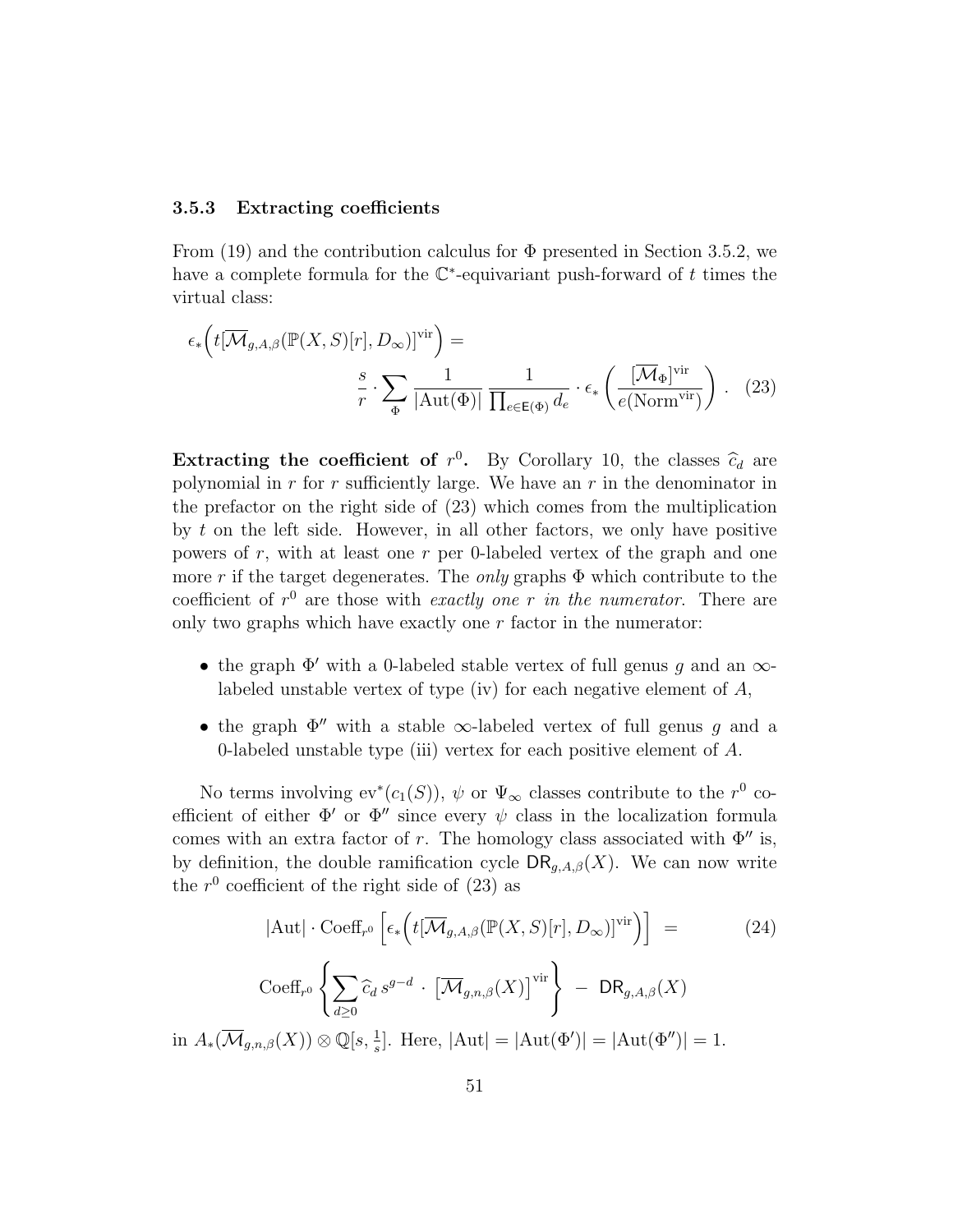Extracting the coefficient of  $s^0$ . The remaining powers of s in (24) appear only in the classes  $\hat{c}_d$  (in the contribution of the graph  $\Phi'$ ). In order to obtain  $s^0$ , we must take  $d = g$ ,

$$
|\text{Aut}| \cdot \text{Coeff}_{s^{0}r^{0}} \left[ \epsilon_{*} \left( t[\overline{\mathcal{M}}_{g,A,\beta}(\mathbb{P}(X,S)[r], D_{\infty})]^{\text{vir}} \right) \right] =
$$
 (25)  
\n
$$
\text{Coeff}_{r^{0}} \left\{ \widehat{c}_{g} \cdot \left[ \overline{\mathcal{M}}_{g,n,\beta}(X) \right]^{\text{vir}} \right\} - \text{DR}_{g,A,\beta}(X)
$$

in  $A_*(\overline{\mathcal{M}}_{g,n,\beta}(X)).$ 

#### 3.5.4 Proof of Theorem 2

Since  $\text{Coeff}_{s^0r^0}\left[\epsilon_*\left(t[\overline{\mathcal{M}}_{g,A,\beta}(\mathbb{P}(X,S)[r],D_\infty)]^{\text{vir}}\right)\right]$  vanishes, we can rewrite equality (25) as

$$
\text{DR}_{g,A,\beta}(X) = \text{Coeff}_{r^0} \left[ r\epsilon_* c_g(-R\pi_* \mathcal{L}^{\text{orb}}) \cdot \left[ \overline{\mathcal{M}}_{g,n,\beta}(X) \right]^{\text{vir}} \right] \in A_*(\overline{\mathcal{M}}_{g,n,\beta}(X)). \quad (26)
$$

Here, we have used the definition (22) of  $\widehat{c}_g$ ,

$$
\widehat{c}_g = r\epsilon_* c_g(-R\pi_*\mathcal{L}^{\text{orb}}).
$$

What is the relationship between the line bundle

$$
\mathcal{L} \text{ on } \pi: \mathcal{C}^r_{g,A,\beta} \to \overline{\mathcal{M}}^r_{g,A,\beta}(X)
$$

considered in Section 1.6.2 and the line bundle

$$
\mathcal{L}^{\mathrm{orb}} \quad \text{on} \quad \pi: \mathcal{C}^{r, \mathrm{orb}}_{g, A, \beta} \to \overline{\mathcal{M}}^r_{g, A, \beta}(X)
$$

which appears in  $(26)$  here? The definitions are slightly different:

- $\mathcal{C}_{g,A,\beta}^r$  has orbifold structure only at the nodes of the fibers,
- $\mathcal{L}^{\otimes r} = f^*S(-\sum_{i=1}^n a_i x_i),$
- $\mathcal{C}_{g,A,\beta}^{r,\text{orb}}$  has orbifold structure both at the markings  $x_i$  and at the nodes,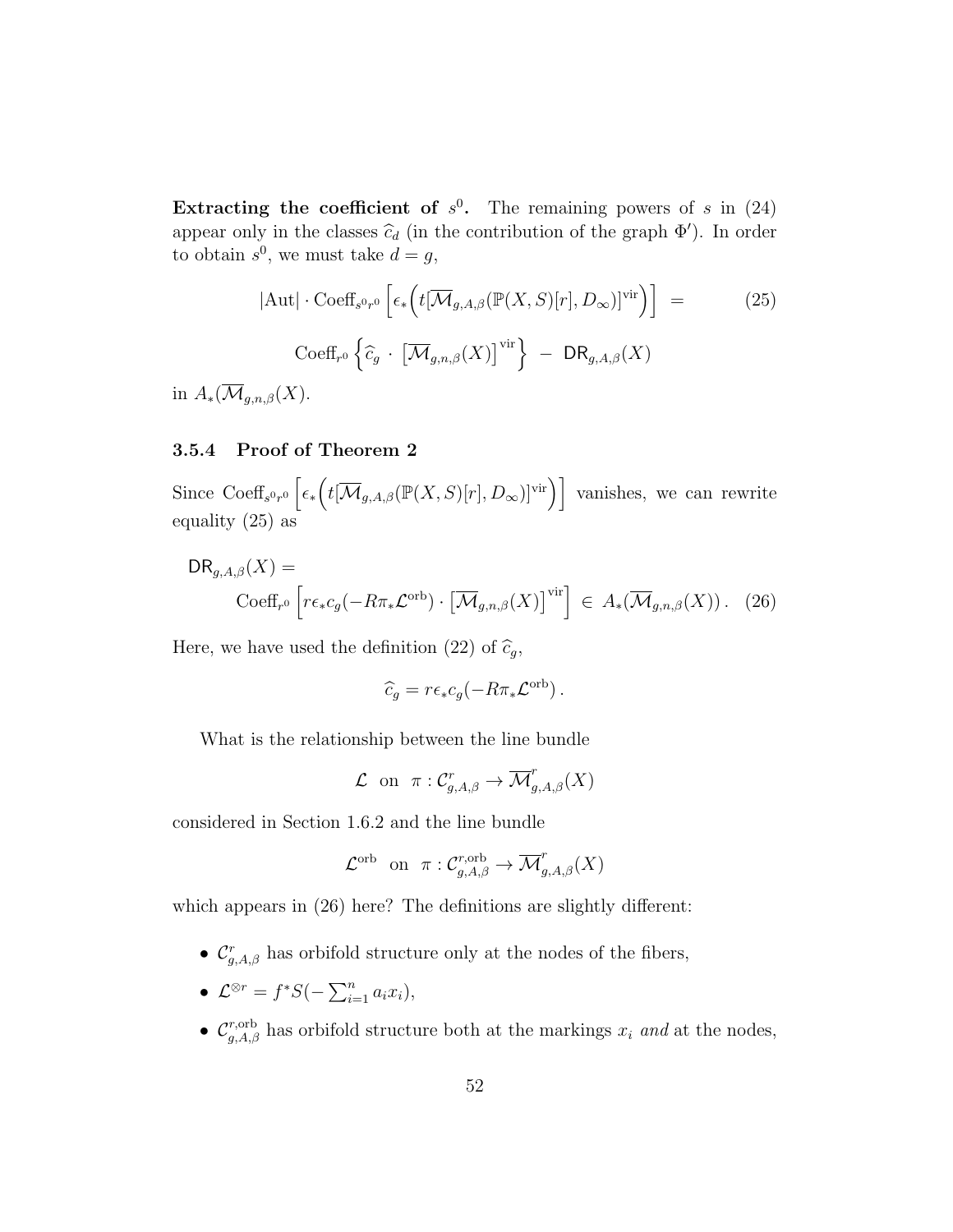• 
$$
\mathcal{L}^{\mathrm{orb}} = f^*T
$$
.

The universal curve  $\mathcal{C}_{g,A,\beta}^r$  is the coarsification along the markings  $x_i$  of  $\mathcal{C}_{g,A,\beta}^{r,\text{orb}}$ . By considering the sheaf of invariant sections of  $\mathcal{L}^{\text{orb}}$  on  $\mathcal{C}_{g,A,\beta}^{r}$ , we obtain an rth root of

$$
f^*S\Big(-\sum_{i|a_i>0}a_ix_i-\sum_{e\in E}(r-d_e)x_e\Big)=f^*S\Big(-\sum_{i=1}^n a_ix_i\Big)\otimes\mathcal{O}_C\Big(-\sum_{i|a_i<0}x_i\Big)^{\otimes r}.
$$

So the rth roots corresponding to  $\mathcal L$  and the coarsification of  $\mathcal L^{\text{orb}}$  are related simply by the factor  $\mathcal{O}_C\Big(-\sum_{i|a_i<0}x_i\Big)$  which yields a shift

$$
\xi \ \mapsto \ \xi - r \sum_{i \mid a_i < 0} D_i
$$

in the study of  $\mathcal L$  in Section 2. The lowest r terms of

$$
c_g(-R\pi_*\mathcal{L})
$$
 and  $c_g(-R\pi_*\mathcal{L}^{\text{orb}})$ 

are therefore equal, and we can apply Corollary 11 to calculate

$$
\mathrm{Coeff}_{r^0}\left[r\epsilon_* c_g(-R\pi_*\mathcal{L}^{\mathrm{orb}})\cdot\left[\overline{\mathcal{M}}_{g,n,\beta}(X)\right]^{\mathrm{vir}}\right] \in A_*(\overline{\mathcal{M}}_{g,n,\beta}(X)).
$$

Corollary 11 gives the coefficient of  $r^{-1}$  of  $\epsilon_* c_g(-R\pi_*\mathcal{L})$  in the Artin stack  $\mathfrak{M}_{g,n}^Z$ . The answer is obtained by the  $r=0$  restriction of the degree g part of

$$
\sum_{\Gamma \in \mathsf{G}_{g,n}^Z} \sum_{r \text{-twist tw}} \frac{r^{-h^1(\Gamma)}}{|\mathrm{Aut}(\Gamma)|} j_{\Gamma *} \left[ \prod_{v \in \mathrm{V}(\Gamma)} \exp\left(-\frac{1}{2}\eta(v)\right) \right]
$$

$$
\prod_{e=(h,h') \in \mathrm{E}(\Gamma)} \frac{1 - \exp\left(-\frac{w(h)w(h')}{2}(\psi_h + \psi_{h'})\right)}{\psi_h + \psi_{h'}} \right].
$$

By applying Lemma 3, we can calculate the pull-back of the class in  $\overline{\mathcal{M}}_{g,n,\beta}(X)$ . After interpreting the twists as weights, we obtain the  $r = 0$  restriction of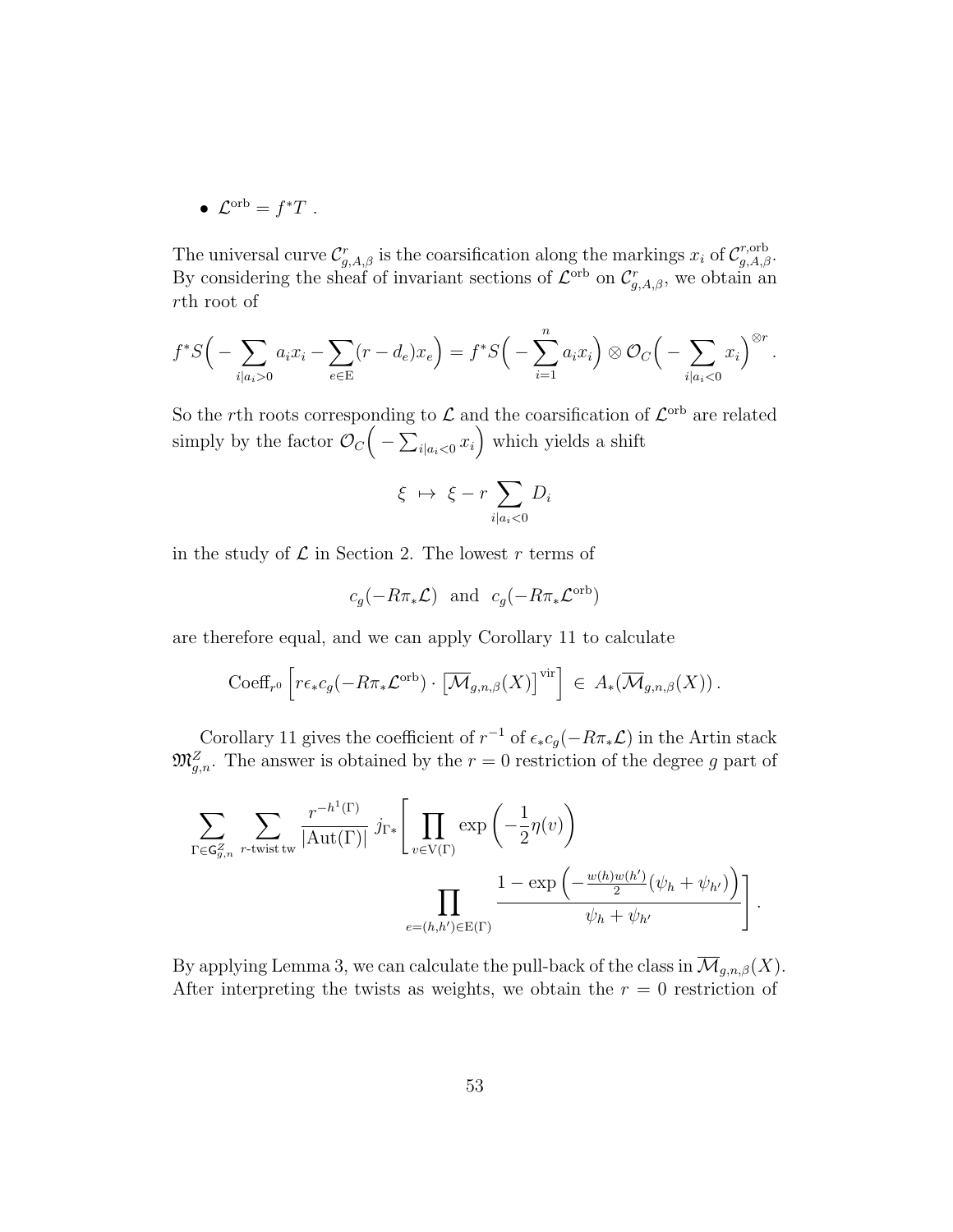the degree g part of

$$
\sum_{\substack{\Gamma \in \mathsf{G}_{g,n,\beta}(X) \\ w \in \mathsf{W}_{\Gamma,r}}} \frac{r^{-h^{1}(\Gamma)}}{|\mathrm{Aut}(\Gamma)|} j_{\Gamma*} \left[ \prod_{i=1}^{n} \exp \left( \frac{1}{2} a_i^2 \psi_i + a_i \xi_i \right) \prod_{v \in \mathrm{V}(\Gamma)} \exp \left( -\frac{1}{2} \eta(v) \right) \right]
$$

$$
= \prod_{e=(h,h') \in \mathrm{E}(\Gamma)} \frac{1 - \exp \left( -\frac{w(h)w(h')}{2} (\psi_h + \psi_{h'}) \right)}{\psi_h + \psi_{h'}} \right].
$$

The result is exactly the formula for the X-valued DR-cycle claimed in Theorem 2.  $\Diamond$ 

# 4 Applications

### 4.1 A topological view

Let X be a nonsingular projective variety with a line bundle  $S \to X$ , and let

$$
\mathbb{P}(\mathcal{O}_X \oplus S) \to X
$$

be the canonically associated  $\mathbb{CP}^1$ -bundle over X with 0-divisor  $D_0$  and  $\infty$ divisor  $D_{\infty}$ .

Localization with respect to the fiberwise  $\mathbb{C}^*$ -action immediately leads to a calculation of the Gromov-Witten theory of  $\mathbb{P}(\mathcal{O}_X \oplus S)$  in terms of the Gromov-Witten theory of  $X$  and the class

$$
c_1(S) \in H_2(X, \mathbb{Z}).
$$

In [43], an effective procedure was given to compute the Gromov-Witten invariants of the associated rubber geometry and the three relative geometries

$$
\mathbb{P}(\mathcal{O}_X \oplus S)/D_0 , \quad \mathbb{P}(\mathcal{O}_X \oplus S)/D_{\infty} , \quad \mathbb{P}(\mathcal{O}_X \oplus S)/D_0 \cup D_{\infty}
$$

in terms of the Gromov-Witten theory of X and the class  $c_1(S)$ . The results may be viewed as analogues in Gromov-Witten theory of the Leray-Hirsch Theorem.

A basic consequence of the X-valued DR-cycle formula of Theorem 2 is a much stronger result on the level of Gromov-Witten classes (not invariants).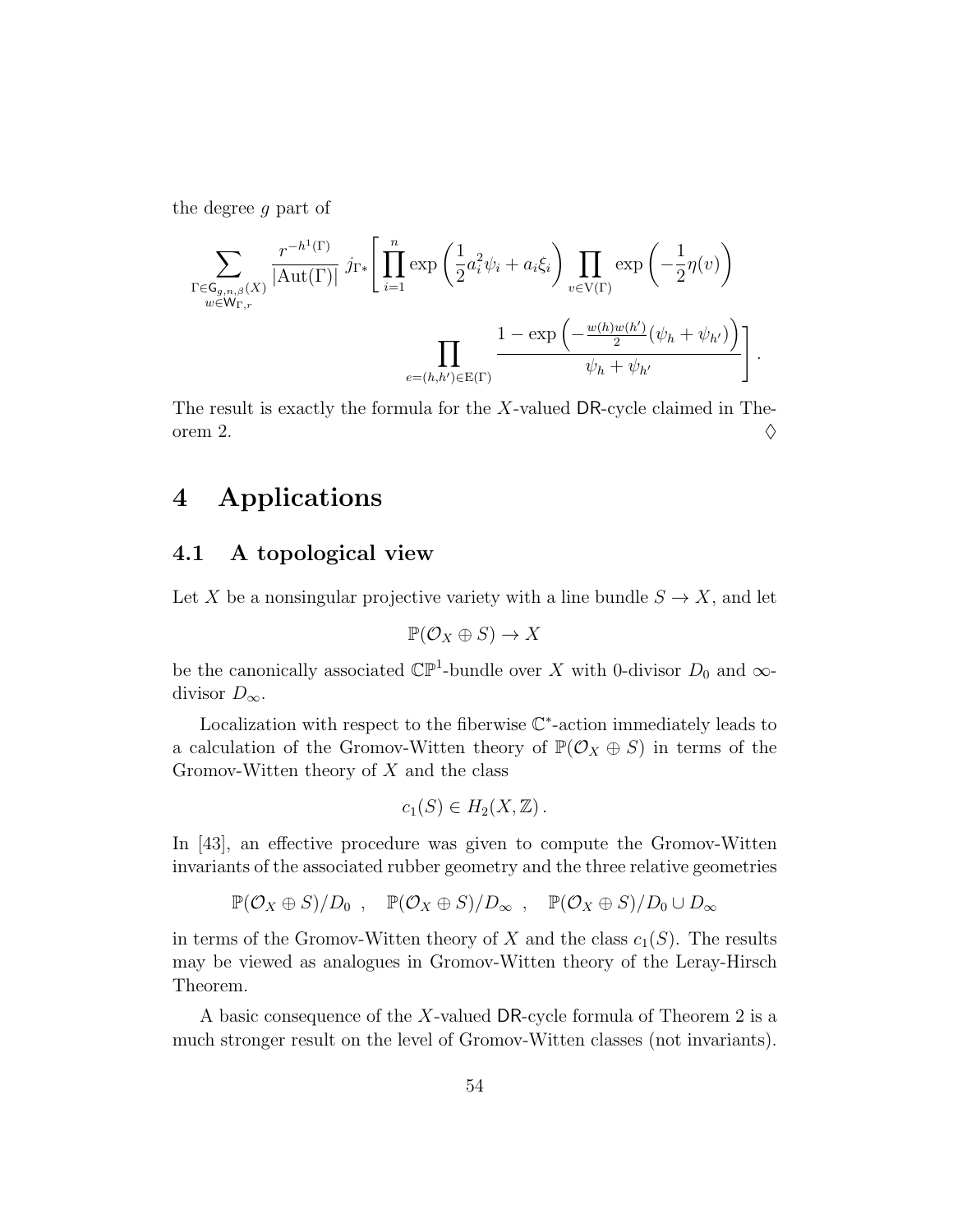Proposition 13 The X-valued DR-cycle formula calculates the push-forward to the moduli space of maps to  $X$  of the virtual fundamental classes of the moduli spaces of stable maps to

 $\mathbb{P}(\mathcal{O}_X \oplus S)/D_0$ ,  $\mathbb{P}(\mathcal{O}_X \oplus S)/D_{\infty}$ ,  $\mathbb{P}(\mathcal{O}_X \oplus S)/D_0 \cup D_{\infty}$  (27) in terms of tautological classes and  $c_1(S) \in A^1(X)$ .

**Proof.** Theorem 2 provides a formula for the push-forward to the moduli space of maps to  $X$  of the virtual fundamental classes of moduli space of maps to rubber in terms of tautological classes and

$$
c_1(S) \in A^1(X) \, .
$$

To apply Theorem 2, we localize the equivariant virtual fundamental classes of the moduli spaces of stable maps to the three relative geometries (27) with respect to the fiberwise  $\mathbb{C}^*$ -action. The  $\mathbb{C}^*$ -fixed contributions are either absolute or relative. The virtual localization formula [25] on the absolute side is already of the desired form. On the relative side, after removing the cotangent line via the rubber calculus [43, Section 1.5], the desired form is provided by Theorem 2.  $\Diamond$ 

While [43] provides an algorithm for calculating the Gromov-Witten invariants of the relative geometries (27), the complexity of the method is not practical for calculations<sup>10</sup>. On the other hand, Theorem 2 may be used effectively for calculation.

In case  $X$  is a point, exact calculations using Pixton's formula were presented in [35, Section 3] for Hodge classes and Hodge integrals. In Section 4.2 below, an application of Theorem 2 is presented where X is the resolution of the surface  $A_{\ell}$ -singularity.

### 4.2 Resolution of surface singularities

#### 4.2.1 Gromov-Witten invariants of  $X_\ell$

Maulik [41] computed the Gromov-Witten invariants of the toric surface  $X_\ell$ obtained by resolving the surface  $A_{\ell}$ -singularity. We briefly review the geom-

 $10$ The results, however, have been used for theoretical purposes, see [51, 53].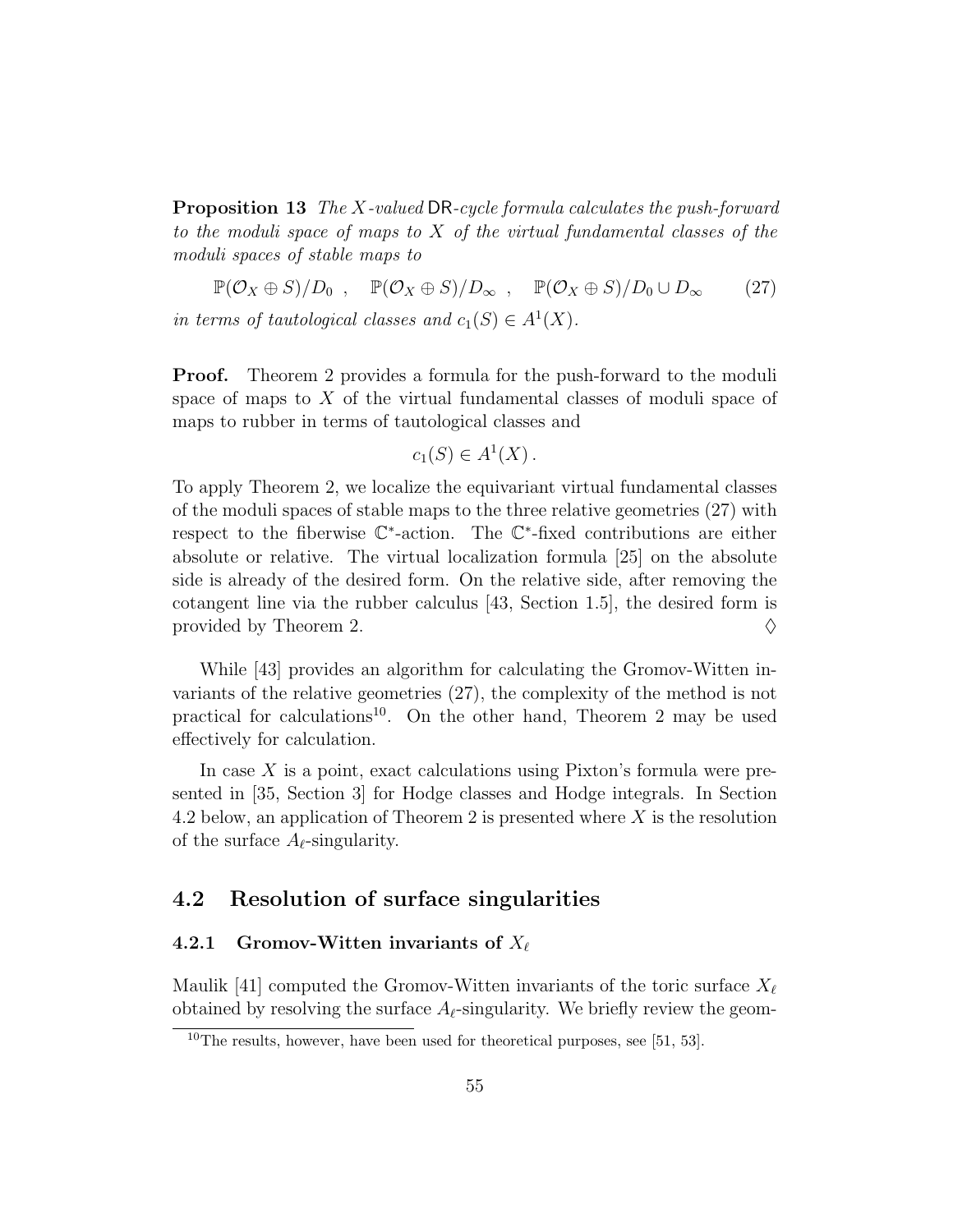etry of the problem and refer the reader to [41] for a more detailed treatment.

The resolution of the  $A_{\ell}$ -singularity is a nonsingular quasi-projective surface  $X_{\ell}$  with  $\ell$  exceptional divisors. The intersection pairing of the divisors is given by the Cartan matrix C of the Lie algebra  $A_{\ell}$ . For a simply laced Lie algebra, the Cartan matrix is given by

$$
C_{ii} = -2, \quad C_{ij} = 1
$$

if vertices  $i$  and  $j$  in the Dynkin diagram are connected by an edge.

There is a  $(\mathbb{C}^*)^2$ -action on the resolution  $X_{\ell}$  of the  $A_{\ell}$ -singularity which leaves every exceptional divisor invariant. We denote by  $t_1$  and  $t_2$  the corresponding equivariant weights. Because  $X_{\ell}$  is a holomorphic symplectic variety, the ordinary Gromov-Witten invariants of  $X_\ell$  vanish except in degree 0. Maulik computed the reduced Gromov-Witten invariants which correspond to  $(t_1 + t_2)$ -coefficient of the  $(\mathbb{C}^*)^2$ -equivariant Gromov-Witten invariants of  $X_{\ell}$ . The  $(t_1 + t_2)$ -coefficient is the lowest nonvanishing coefficient.

**Theorem 14 (Maulik [41])** Let  $\alpha$  be a root, let  $\beta = d\alpha \in H_2(X_{\ell}, \mathbb{Z})$  be a nonzero curve class, and let

$$
\omega_1,\ldots,\omega_p\in H^2(X_\ell,\mathbb{Z})
$$

be divisor classes. Let  $b_1, \ldots, b_p \geq 0$  and  $c_1, \ldots, c_q > 0$  be integers subject to the dimensional constraint

$$
\sum_{i=1}^{p} b_i + \sum_{j=1}^{q} c_j = g + q.
$$

Then, we have

$$
\left\langle \prod_{i=1}^{p} \tau_{b_i}(\omega_i) \prod_{j=1}^{q} \tau_{c_j}(1) \right\rangle_{g, p+q, \beta}^{X_{\ell}, \text{red}} = \frac{(2g+p+q-3)!}{(2g+p-3)!} d^{2g+p-3} \cdot \prod_{i=1}^{p} \frac{b_i!}{(2b_i+1)!} \left(-\frac{1}{2}\right)^{b_i} (\alpha, \omega_i) \cdot \prod_{j=1}^{q} \frac{(c_j-1)!}{(2c_j-1)!} \left(-\frac{1}{2}\right)^{c_j-1}.
$$

If  $\beta$  is not a multiple of a root or if the dimensional constraint is not satisfied, then the invariant vanishes.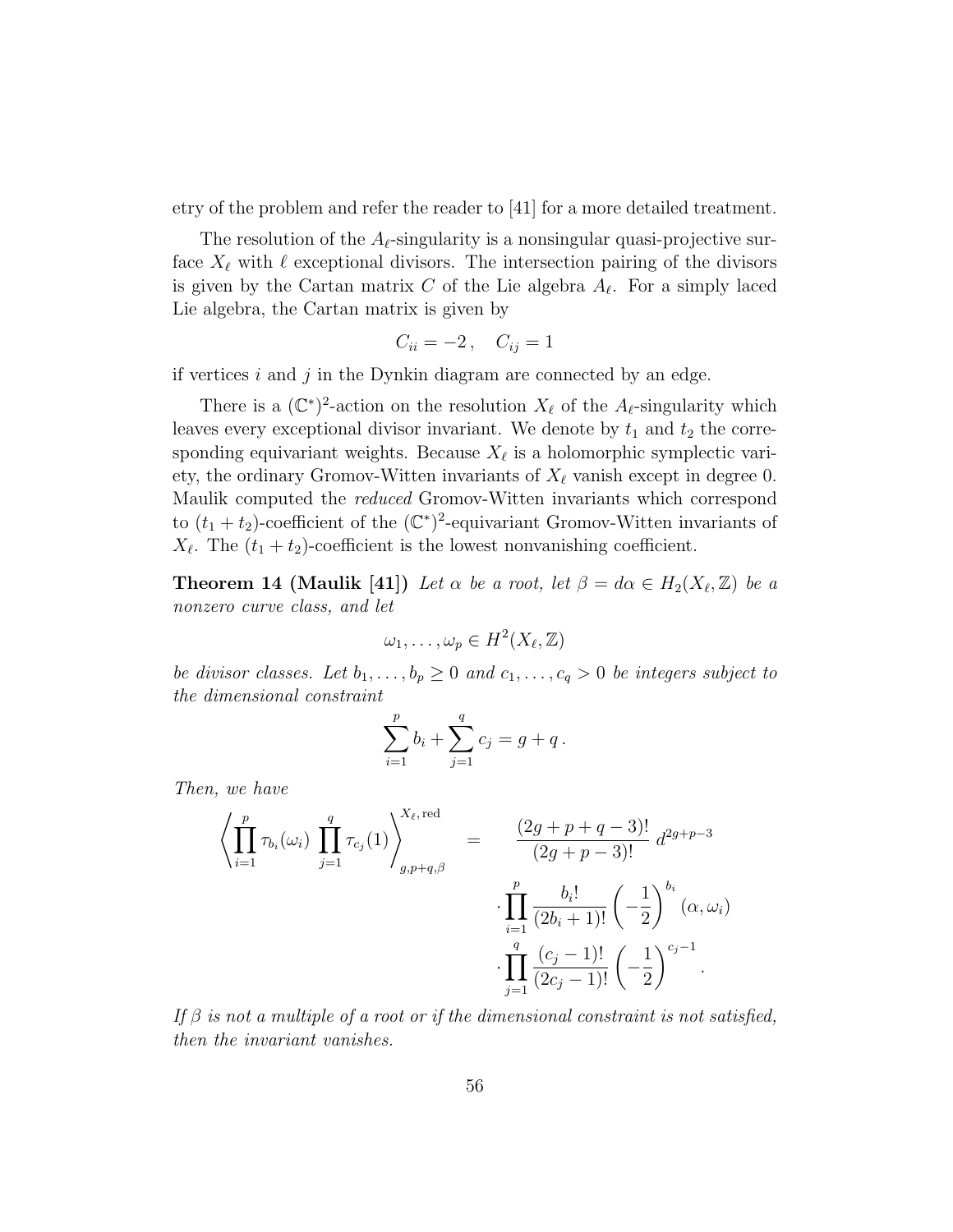#### 4.2.2 The DR-cycle

The rank of the Cartan matrix for  $A_{\ell}$  is  $\ell$ . The dimension of the equivariant cohomology of  $X_{\ell}$  is  $\ell + 1$ , and the Poincaré intersection form is given by an extension of the Cartan matrix C :

$$
\eta = \left(\begin{array}{c|c}\n\frac{1}{(p+1)t_1t_2} & 0 \\
\hline\n0 & C\n\end{array}\right).
$$
\n(28)

Let  $A = (a_1, \ldots, a_n)$  be a vector of integers satisfying  $\sum_{i=1}^n a_i = 0$ . Let  $\beta \neq 0$ . We can compute the reduced rubber Gromov-Witten invariant

$$
\left\langle \prod_{i=1}^{n} \tau_0(\omega_i) \cdot \text{DR}_{g,A,\beta}(X_{\ell}, \mathcal{O}_{X_{\ell}}) \right\rangle^{\text{red}}
$$
\n(29)

using the formula of Theorem 2 for the  $X_{\ell}$ -valued DR-cycle. The intersection number (29) is, by definition, the coefficient of  $t_1 + t_2$  in the corresponding equivariant intersection (the lowest nonvanishing coefficient).

**Lemma 15** The only  $X_{\ell}$ -valued stable graphs which contribute to the coefficient of  $t_1 + t_2$  are graphs with one vertex.

**Proof.** The  $(\mathbb{C}^*)^2$ -equivariant Gromov-Witten invariant associated to a vertex v of the graph Γ with  $\beta(v) \neq 0$  is a polynomial divisible by  $t_1+t_2$  since  $X_\ell$ is holomorphic symplectic. By formula (28) for  $\eta$ , an edge of Γ contributes either a constant, if the markings at the half-edges are divisors, or a factor of

$$
(p+1)t_1t_2,
$$

if the markings at the half-edges are equal to 1.

For a vertex v of  $\Gamma$  with  $\beta(v) = 0$ , a more careful study using the  $(\mathbb{C}^*)^2$ localization formula for the degree 0 Gromov-Witten invariants of  $X_{\ell}$  is required. The  $(\mathbb{C}^*)^2$ -invariant locus in  $X_\ell$  consists of  $\ell + 1$  points. The tangent weights at the kth point are

$$
\alpha_k(t_1, t_2) = (p+2-k)t_1 - (k-1)t_2, \quad -\alpha_{k+1}(t_1, t_2) = (k-p-1)t_1 + kt_2 \tag{30}
$$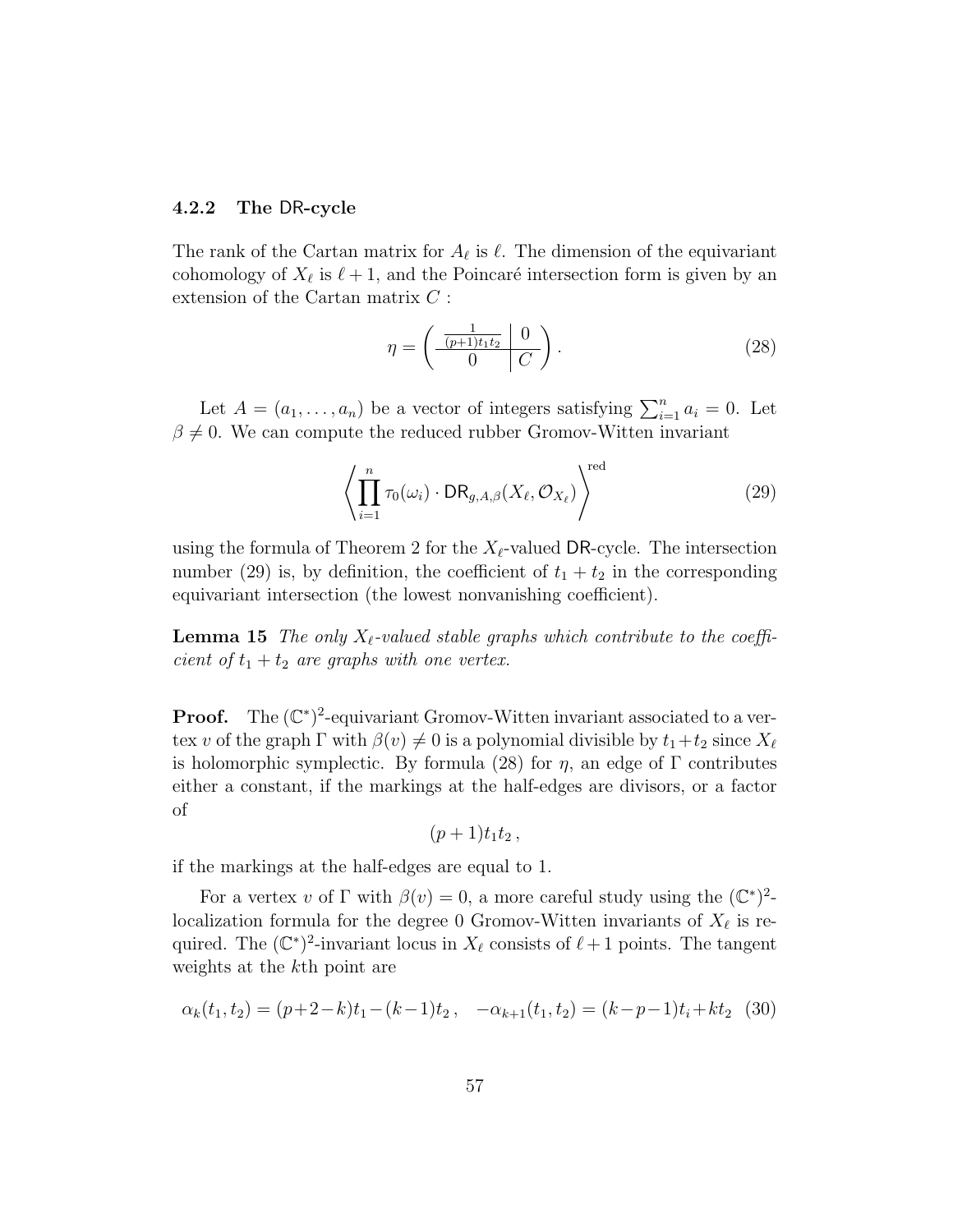and satisfy the equation

$$
\alpha_k-\alpha_{k+1}=t_1+t_2.
$$

For a divisor class  $\omega$  of  $X_{\ell}$ , we denote by  $\omega^{(k)}(t_1, t_2)$  the restriction of  $\omega$ to the k<sup>th</sup> invariant point in  $(\mathbb{C}^*)^2$ -equivariant cohomology. The restriction  $\omega^{(k)}(t_1, t_2)$  is a linear combination of  $\alpha_k$  and  $\alpha_{k+1}$ .

The  $(\mathbb{C}^*)^2$ -fixed locus of  $\overline{\mathcal{M}}_{g(v),n(v),\beta(v)=0}(X_\ell)$  is the union of  $\ell+1$  copies of  $\overline{\mathcal{M}}_{g(v),n(v)}$  corresponding to constant maps to the  $\ell + 1$  invariant points. The contribution of the k<sup>th</sup> copy to the  $(\mathbb{C}^*)^2$ -equivariant integral

$$
\left\langle \prod_{i=1}^p \tau_{b_i}(\omega_i) \prod_{j=1}^q \tau_{c_j}(1) \right\rangle_{g(v), n(v) = p+q, \beta(v) = 0}^{X_\ell}
$$

equals

$$
-\frac{\prod_{i=1}^{p} \omega_i^{(k)}}{\alpha_k \alpha_{k+1}} \int\limits_{\overline{\mathcal{M}}_{g(v),n(v)=p+q}} \prod_{i=1}^{p} \psi_i^{b_i} \prod_{j=1}^{q} \psi_{p+j}^{c_j} \cdot \Lambda^{\vee}(\alpha_k) \Lambda^{\vee}(-\alpha_{k+1}). \tag{31}
$$

Here, we use the notation

$$
\Lambda^{\vee}(\alpha) = \alpha^{\mathsf{g}(v)} - \alpha^{\mathsf{g}(v)-1}\lambda_1 + \cdots + (-1)^{\mathsf{g}(v)}\lambda_{\mathsf{g}(v)}.
$$

The weights  $\alpha_k$ ,  $\alpha_{k+1}$ , and  $\omega_i^{(k)}$  $i^{(k)}$  are linear forms in  $t_1$  and  $t_2$ .

By formula (30), the weights  $\alpha_k$  and  $\alpha_{k+1}$  are never proportional to  $t_1+t_2$ . Thus, the  $(t_1 + t_2)$ -valuation of the rational function (31) is nonnegative. In other words, every vertex v of  $\Gamma$  of nonzero degree has  $(t_1 + t_2)$ -valuation at least one, while every edge and degree zero vertex has  $(t_1 + t_2)$ -valuation at least zero. Since we are interested in the coefficient of  $t_1 + t_2$  of the result, there can be only one vertex of nonzero degree, and we can restrict ourselves to the  $(t_1 + t_2)$ -valuation zero part of every degree zero vertex contribution.

We can extract the  $(t_1 + t_2)$ -valuation zero part of (31) by substituting

$$
t_1=t\,,\ \ t_2=-t\,.
$$

In particular, then  $\alpha_k = -\alpha_{k+1}$  and hence, by Mumford's identity [44] for Hodge classes,

$$
\Lambda^{\vee}(\alpha_k)\Lambda^{\vee}(-\alpha_{k+1}) = (-1)^{g(v)}\alpha_k^{2g(v)}.
$$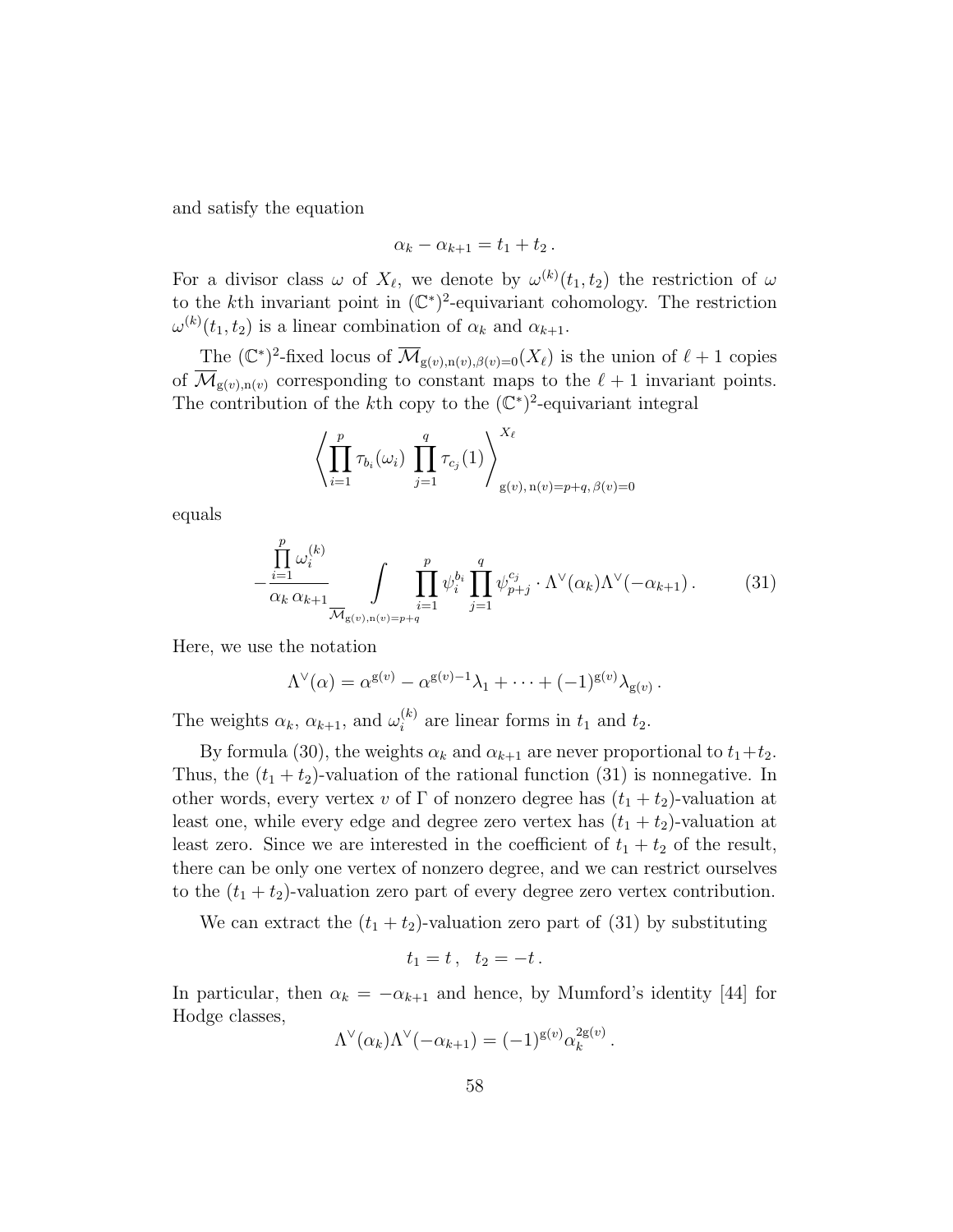Thus, the contribution (31) simplifies to

$$
(-1)^{g(v)-1} \alpha_k^{2g(v)-2} \prod_{i=1}^p \omega_i^{(k)} \int \prod_{i=1}^p \psi_i^{b_i} \prod_{j=1}^q \psi_{p+j}^{c_j}, \qquad (32)
$$

where  $\alpha_k$  and  $\omega_i^{(k)}$  $i^{(k)}$  are now linear forms in t.

The contribution (32) is a Laurent monomial in t of degree  $2g - 2 + p$ . In the total contribution of the graph  $\Gamma$ , we will have a product of these monomials over the genus 0 vertices and also a product of monomials

$$
-(p+1)t^2
$$

over the edges carrying the class 1 on both half-edges. We distribute the edge factor  $t^2$  to the two adjacent vertices, one factor of t for each vertex. For the invariant (29), all legs of  $\Gamma$  carry divisors. Hence, every half-edge carrying the class 1 contributes a factor of  $t$  to the monomial. Every degree 0 vertex therefore contributes a factor of

$$
t^{2g(v)-2+p+q} = t^{2g(v)-2+n(v)}.
$$

By the stability condition, for a degree 0 vertex, the integer  $2g(v) - 2 + n(v)$ is positive. Every degree 0 vertex thus contributes a monomial factor of positive degree. A product of such factors can never have a constant term. We conclude that there are no degree 0 vertices and, as claimed, only one vertex of nonzero degree.  $\Diamond$ 

We are ready now to compute the reduced rubber Gromov-Witten invariant

$$
\left\langle \prod_{i=1}^n \tau_0(\omega_i) \cdot \mathsf{DR}_{g,A,\beta}(X_{\ell}, \mathcal{O}_{X_{\ell}}) \right\rangle^{\text{red}}.
$$

For the computation, we will need two identities.

#### Lemma 16 We have

$$
\sum_{i+j=n} \frac{1}{(2i+1)!(2j+1)!} = \frac{2^{2n+1}}{(2n+2)!}.
$$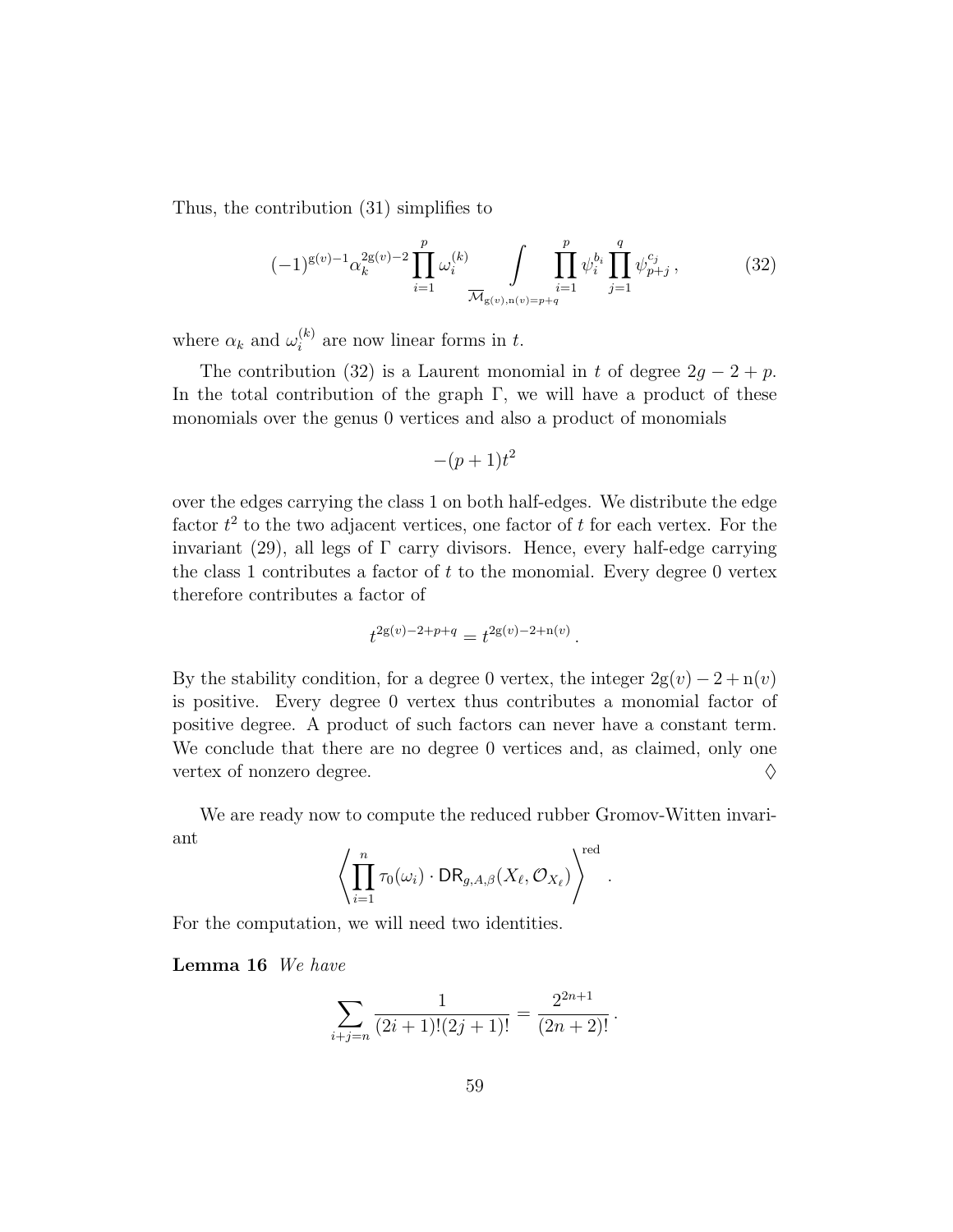**Proof.** After multiplying the left side by  $(2n+2)!$ , we obtain the well-known sum of odd binomial coefficients.  $\Diamond$ 

The Bernoulli number are defined by the following generating series:

$$
\sum_{m=0}^{\infty} B_m \frac{t^m}{m!} = \frac{t}{e^t - 1}.
$$

We define the functions  $S(t)$  and  $G(t)$  by

$$
\mathcal{S}(t) = \frac{\sin(t/2)}{t/2} = \sum_{b \ge 0} \frac{(-1)^b}{(2b+1)! \, 4^b} \, t^{2b},
$$
  

$$
\mathcal{G}(t) = -\frac{1}{2} \sum_{c \ge 1} \frac{B_{2c}}{2c} \sum_{c' + c'' = c - 1} \frac{(-1)^{c'}}{(2c' + 1)! \, 4^{c'}} \frac{(-1)^{c''}}{(2c'' + 1)! \, 4^{c''}} \, t^{2c}
$$

$$
= \sum_{c \ge 1} (-1)^c \frac{B_{2c}}{2c} \frac{t^{2c}}{(2c)!}.
$$

The last equality follows from Lemma 16.

**Lemma 17** We have  $\mathcal{S}(t) = e^{\mathcal{G}(t)}$ .

Proof. The verification is straightforward:

$$
t (\log(S(t)))' = t \left( \log \frac{\sin(t/2)}{t/2} \right)'
$$
  
=  $t \cdot \frac{t/2}{\sin(t/2)} \cdot \left( \frac{\frac{1}{2} \cos(t/2)}{t/2} - \frac{\frac{1}{2} \sin(t/2)}{(t/2)^2} \right)$   
=  $\frac{t}{2} \cot(t/2) - 1$   
=  $\frac{it}{e^{it} - 1} + \frac{it}{2} - 1$   
=  $\sum_{b \ge 1} (-1)^b B_{2b} \frac{t^{2b}}{(2b)!}$   
=  $t\mathcal{G}'(t)$ .

 $\Diamond$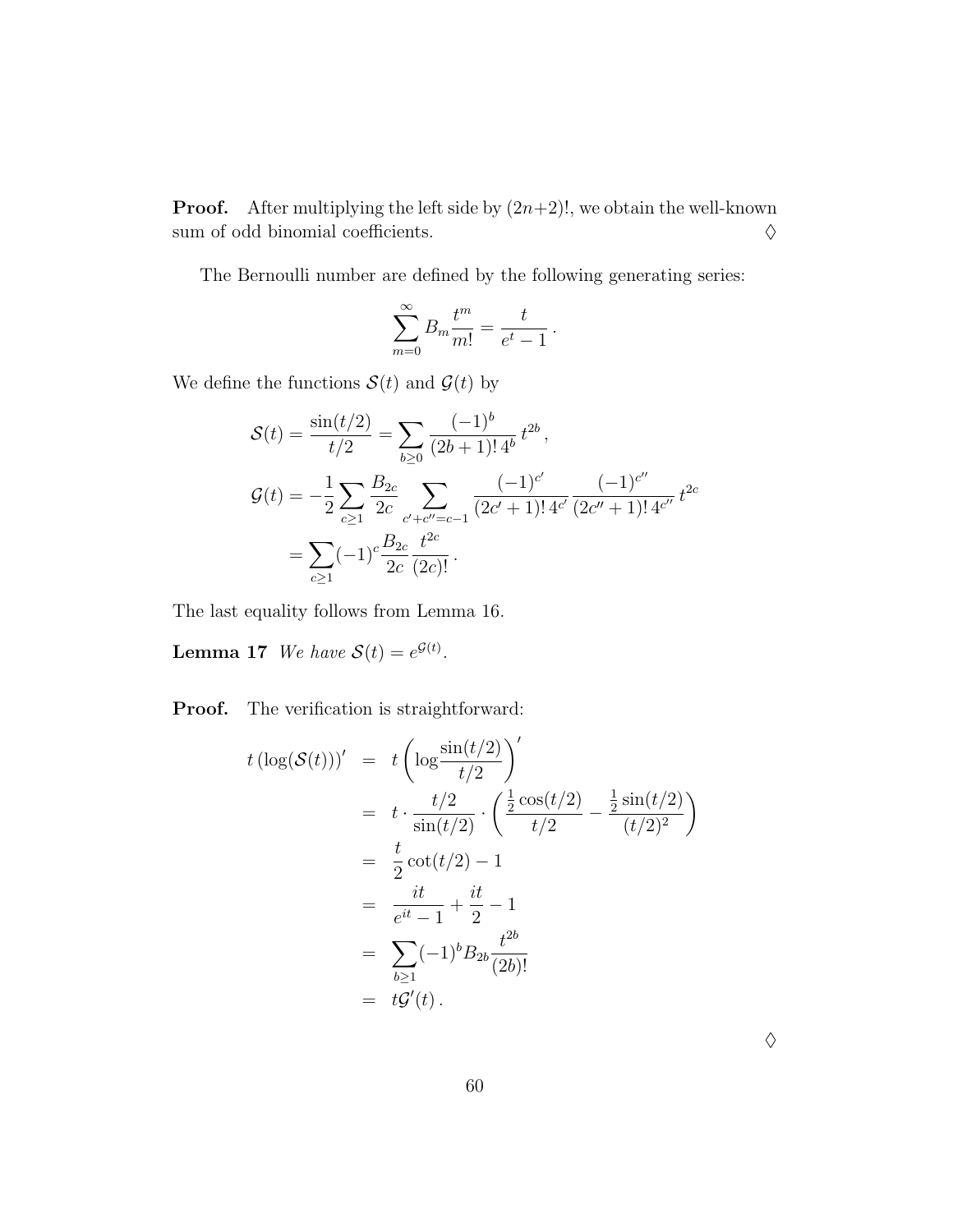We now substitute the formula of Theorem 2 for the DR-cycle in (29). Since only graphs with a single vertex contribute, we obtain the following sum over the number  $k$  of loops:

$$
\sum_{k\geq 0} \frac{1}{2^k k!} \sum_{\substack{b_1,\dots,b_n \\ c_1,\dots,c_k}} \sum_{\substack{c'_1+c''_1=c_1-1 \\ c'_k+c''_k=c_k-1}} \sum_{\substack{\mu_1,\nu_1 \\ \mu_k,\nu_k}} \prod_{j=1}^k \left(-\eta^{\mu_j \nu_j} \frac{B_{2c_j}}{2c_j}\right)
$$
  

$$
\times \prod_{i=1}^n \frac{(a_i^2/2)^{b_i}}{b_i!} \prod_{j=1}^k \frac{(1/2)^{c'_j}}{c'_j!} \frac{(1/2)^{c''_j}}{c''_j!} \left\langle \prod_{i=1}^n \tau_{b_i}(\omega_i) \prod_{j=1}^k \tau_{c'_j}(\omega_{\mu_j}) \tau_{c''_j}(\omega_{\nu_j}) \right\rangle_{g-k,\beta}^{\text{red}}
$$

In the above sum,  $c'_j$  and  $c''_j$  are the powers of the  $\psi$ -classes at the branches of the jth node. The indices  $\mu$  and  $\nu$  run over a basis of  $(\mathbb{C}^*)^2$ -equivariant divisor classes of  $X_{\ell}$  and  $\eta^{\mu\nu}$  is the inverse of the Poincaré intersection form  $\eta_{\mu\nu}$ .

In fact, we can restrict the range of  $\mu_j$  and  $\nu_j$  in the diagonal splitting by one. Indeed,

$$
\eta^{1,1} = (p+1)t_1t_2 \,,
$$

while we are interested in the coefficient of  $t_1 + t_2$ . We can therefore replace the inverse of  $\eta$  by the inverse of the Cartan matrix C and write  $(C^{-1})^{\mu\nu}$ instead of  $\eta^{\mu\nu}$ .

Next, we apply Maulik's formula of Theorem 14 to the reduced Gromov-Witten invariants which appear and use our definitions of the generating series  $S$  and  $\mathcal{G}$ , We conclude that (29) equals

$$
d^{2g+n-3} \prod_{i=1}^{n} (\alpha, \omega_i)
$$
  
\$\times \sum\_{k\geq 0} \frac{1}{2^k k!} [t^{2g}] \left( \prod\_{i=1}^n \mathcal{S}(a\_i t) \right) \left( 2\mathcal{G}(t) \sum\_{\mu,\nu} (\alpha, \omega\_\mu) (C^{-1})^{\mu\nu} (\alpha, \omega\_\nu) \right)^k\$.

Since  $\sum_{\mu,\nu} (\alpha, \omega_{\mu}) (C^{-1})^{\mu\nu} (\alpha, \omega_{\nu}) = (\alpha, \alpha) = -2$ , the formula simplifies to

$$
d^{2g+n-3} \prod_{i=1}^{n} (\alpha, \omega_i) \cdot \sum_{k \ge 0} \frac{1}{2^k k!} [t^{2g}] \left( \prod_{i=1}^{n} \mathcal{S}(a_i t) \right) (-4\mathcal{G}(t))^k
$$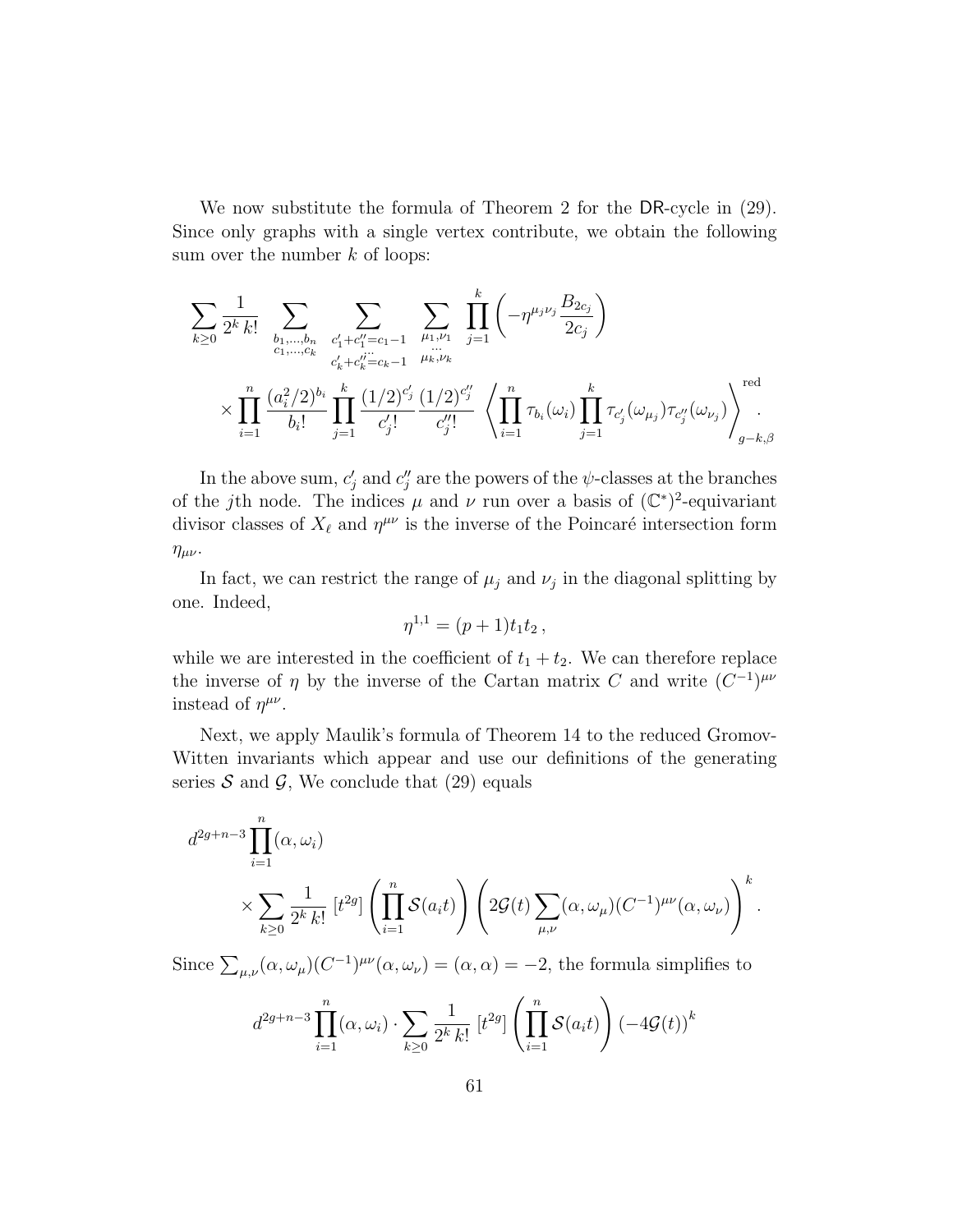$$
=d^{2g+n-3}\prod_{i=1}^n(\alpha,\omega_i)\cdot [t^{2g}]\left(\prod_{i=1}^n\mathcal{S}(a_it)\right)\exp(-2\mathcal{G}(t))
$$

$$
=d^{2g+n-3}\prod_{i=1}^n(\alpha,\omega_i)\cdot [t^{2g}]\frac{\prod_{i=1}^n\mathcal{S}(a_it)}{\mathcal{S}(t)^2}.
$$

The final equality coincides<sup>11</sup> with [41, Proposition 3.6] except for the automorphism factors of the partitions (omitted here since we have numbered our marked points).

The same calculation as above using the formula of Theorem 2 for the DR-cycle yields the following more general evaluation for the rubber theory over  $X_{\ell}$ .

**Theorem 18** Let  $S \to X_{\ell}$  be a  $(\mathbb{C}^*)^2$ -equivariant line bundle on  $X_{\ell}$ . Let  $\alpha$ be a root, let  $\beta = d\alpha \in H_2(X_{\ell}, \mathbb{Z})$  be a nonzero curve class, and let

$$
A=(a_1,\ldots,a_n)
$$

be a vector of integers satisfying

$$
\sum_{i=1}^n a_i = \int_{\beta} c_1(S) .
$$

Then, we have the evaluation

$$
\left\langle \prod_{i=1}^n \tau_0(\omega_i) \cdot \text{DR}_{g,A,\beta}(X_{\ell},S) \right\rangle^{\text{red}} = d^{2g+n-3} \prod_{i=1}^n (\alpha, \omega_i) \cdot [t^{2g}] \frac{\prod_{i=1}^n \mathcal{S}(a_i t)}{\mathcal{S}(t)^2}.
$$

**Proof.** Since  $S \to X$  is now not necessarily trivial, Theorem 2 has additional  $\xi_i$  terms at the markings and  $\pi_*(\xi^2)$  terms at the vertices. Lemma 15 still holds since the changes in the DR-cycle formula due to the line bundle S play no role in the argument. The k-loop summation for

$$
\left\langle \prod_{i=1}^n \tau_0(\omega_i) \cdot \text{DR}_{g,A,\beta}(X_{\ell},S) \right\rangle^{\text{red}}
$$

<sup>&</sup>lt;sup>11</sup>The result is also stated in [41, Proposition 3.1] where the factor  $\prod_{i=1}^{n}(\alpha,\omega_i)$  is forgotten.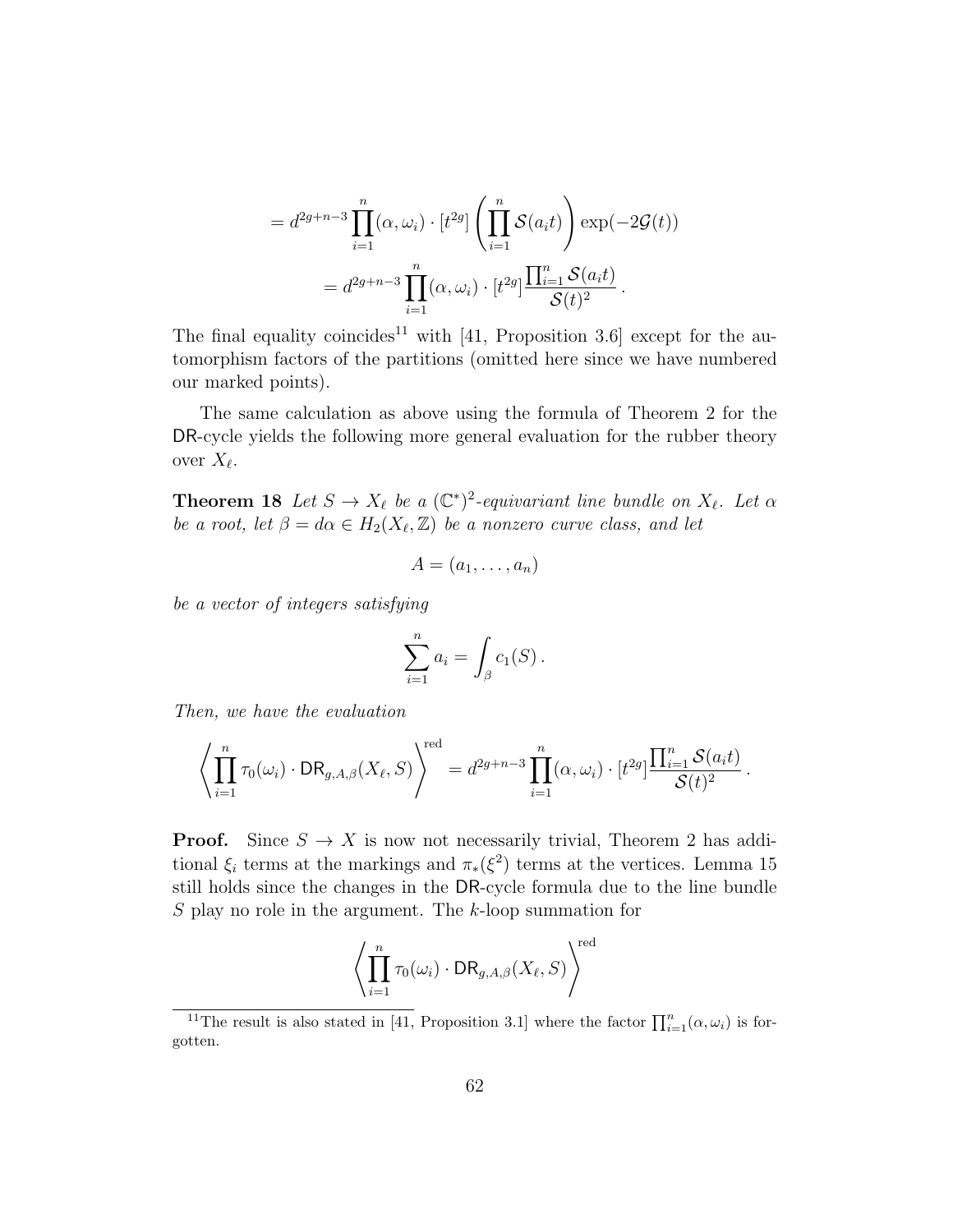is again

$$
\sum_{k\geq 0} \frac{1}{2^k k!} \sum_{\substack{b_1,\dots,b_n \\ c_1,\dots,c_k}} \sum_{\substack{c'_1+c''_1 = c_1-1 \\ c'_k+c''_k = c_k-1}} \sum_{\substack{\mu_1,\nu_1 \\ \mu_k,\nu_k}} \prod_{j=1}^k \left(-\eta^{\mu_j \nu_j} \frac{B_{2c_j}}{2c_j}\right)
$$
  
 
$$
\times \prod_{i=1}^n \frac{(a_i^2/2)^{b_i}}{b_i!} \prod_{j=1}^k \frac{(1/2)^{c'_j}}{c'_j!} \frac{(1/2)^{c''_j}}{c''_j!} \left\langle \prod_{i=1}^n \tau_{b_i}(\omega_i) \prod_{j=1}^k \tau_{c'_j}(\omega_{\mu_j}) \tau_{c''_j}(\omega_{\nu_j}) \right\rangle_{g-k,\beta}^{\text{red}}
$$

The extra  $\xi_i$  and  $\pi_*(\xi^2)$  terms produce additional factors of the equivariant parameters (and hence do not affect the reduced invariants). The evaluation of the k-loop formula is then just as before.  $\Diamond$ 

#### 4.2.3 Remarks

Maulik's evaluation of the reduced rubber invariants (29) played a crucial role in establishing the  $\frac{GW}{DT}/PT$  correspondences for toric 3-folds, see [42, 52]. His calculation of (29) in the case of  $A_1$  relied upon the evaluation of the stationary theory of  $\mathbb{CP}^1$  in [46, 47]. Using Maulik's  $A_1$  argument in the reverse direction, Theorem 2 via Theorem 18 provides a completely new DR derivation of the stationary Gromov-Witten theory of  $\mathbb{CP}^1$ .

Theorem 18 is also new. The DR-cycle for the rubber

$$
\mathbb{P}(\mathcal{O}_{X_{\ell}} \oplus S) \to X_{\ell}
$$

constructed from the line bundle  $S \to X_{\ell}$  had not been considered before. The DR perspective puts all the rubber theories over  $X_\ell$  on the same footing.

#### 4.3 The tautological ring of the moduli of stable maps

Pixton's formula for the standard DR-cycle leads to relations in the tautological ring of  $\mathcal{M}_{g,n}$  first conjectured by Pixton [55] and later proven by Clader and Janda [16]. After defining an appropriate strata algebra and tautological ring for the moduli space of stable maps  $\overline{\mathcal{M}}_{q,n,\beta}(X)$ , Bae [5] uses the formula of Theorem 2 for the X-valued DR-cycle to construct tautological relations in the Chow theory of  $\mathcal{M}_{g,n,\beta}(X)$ , a rich new direction of study.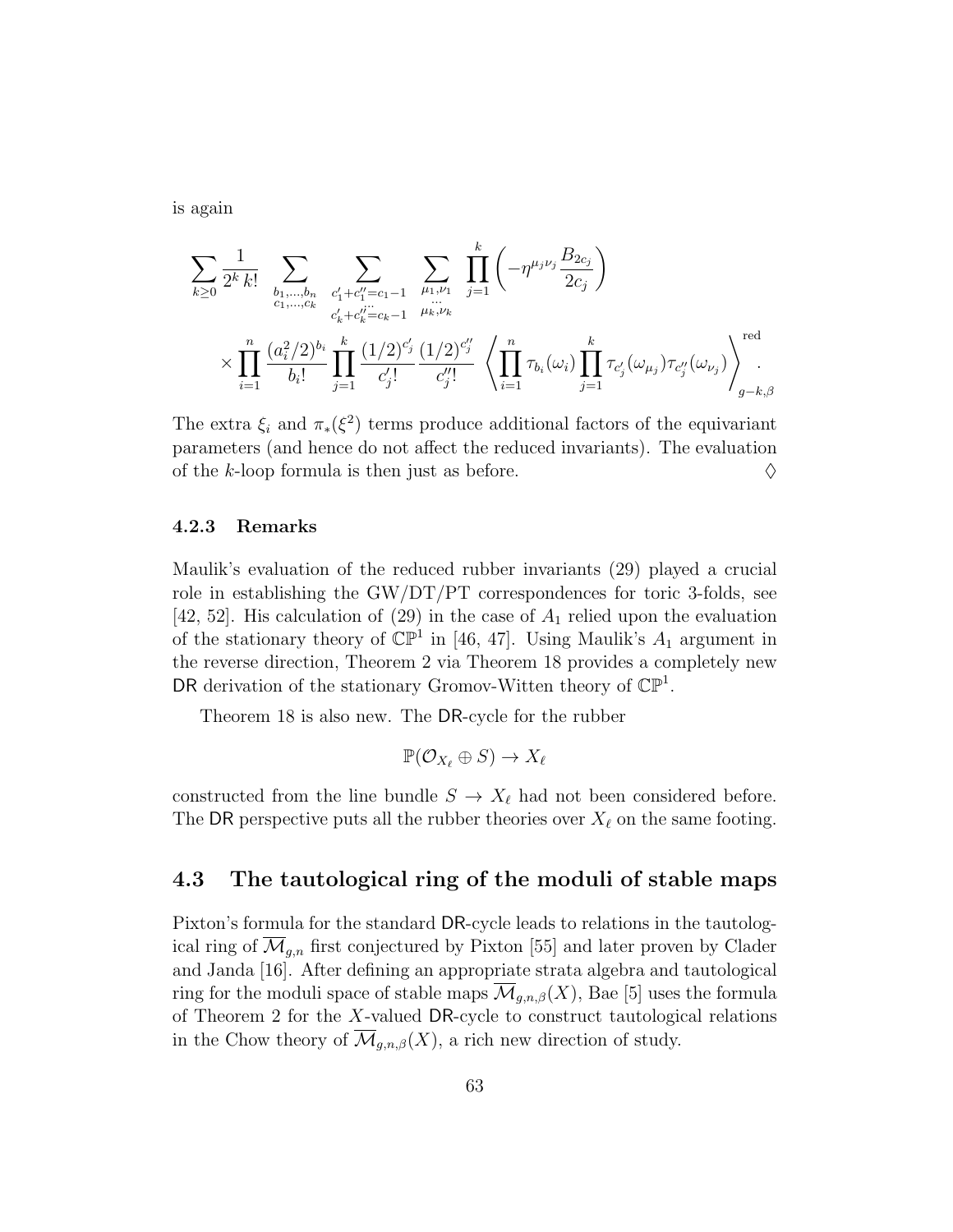#### 4.4 Universal Abel-Jacobi theory on the Picard stack

The classifying space of the group  $\mathbb{C}^*$  is  $\mathbb{CP}^{\infty}$ . If we take the  $\mathbb{CP}^N$ -valued DRcycle in the limit  $N \to \infty$ , we may hope that the result, suitably interpreted. is a universal DR-cycle on the moduli space of line bundles on curves. The required universal Abel-Jacobi theory on the Picard stack is developed in [6]. The calculation of the universal DR-cycle there is both motivated by and dependent upon our calculation of  $\mathbb{CP}^N$ -valued DR-cycles. The circle of ideas, also using [33], leads to the proof of the formulas for the loci of holomorphic and meromorphic differentials in  $\overline{\mathcal{M}}_{q,n}$  conjectured in the Appendix of [24].

# References

- [1] D. Abramovich, T. Graber, and A. Vistoli, Gromov-Witten theory of Deligne-Mumford stacks, Amer. J. Math. 130 (2008), 1337–1398.
- [2] D. Abramovich and T. Jarvis, Moduli of twisted spin curves, Proc. Amer. Math. Soc. 131 (2003), 685–699.
- [3] D. Abramovich and A. Vistoli, Compactifying the space of stable maps, J. Amer. Math. Soc. 15 (2002), 27–75.
- [4] E. Andreini, Y. Jiang, and H.-H. Tseng, Gromov-Witten theory of banded gerbes over schemes, arXiv:1101.5996.
- [5] Y. Bae, Tautological relations for stable maps to a target variety, Archiv für Math. (to appear),  $arXiv:1901.03290$ .
- [6] Y. Bae, D. Holmes, R. Pandharipande, J. Schmitt, and R. Schwarz, Pixton's formula and Abel-Jacobi theory on the Picard stack, arXiv:2004.08676.
- [7] A. Buryak, Double ramification cycles and the n-point function for the moduli space of curves, Moscow Math. J. 17 (2017), 1–13.
- [8] A. Buryak, J. Guéré, and P. Rossi,  $DR/DL$  equivalence conjecture and tautological relations, Geom. Topol. 23 (2019), 3537–3600.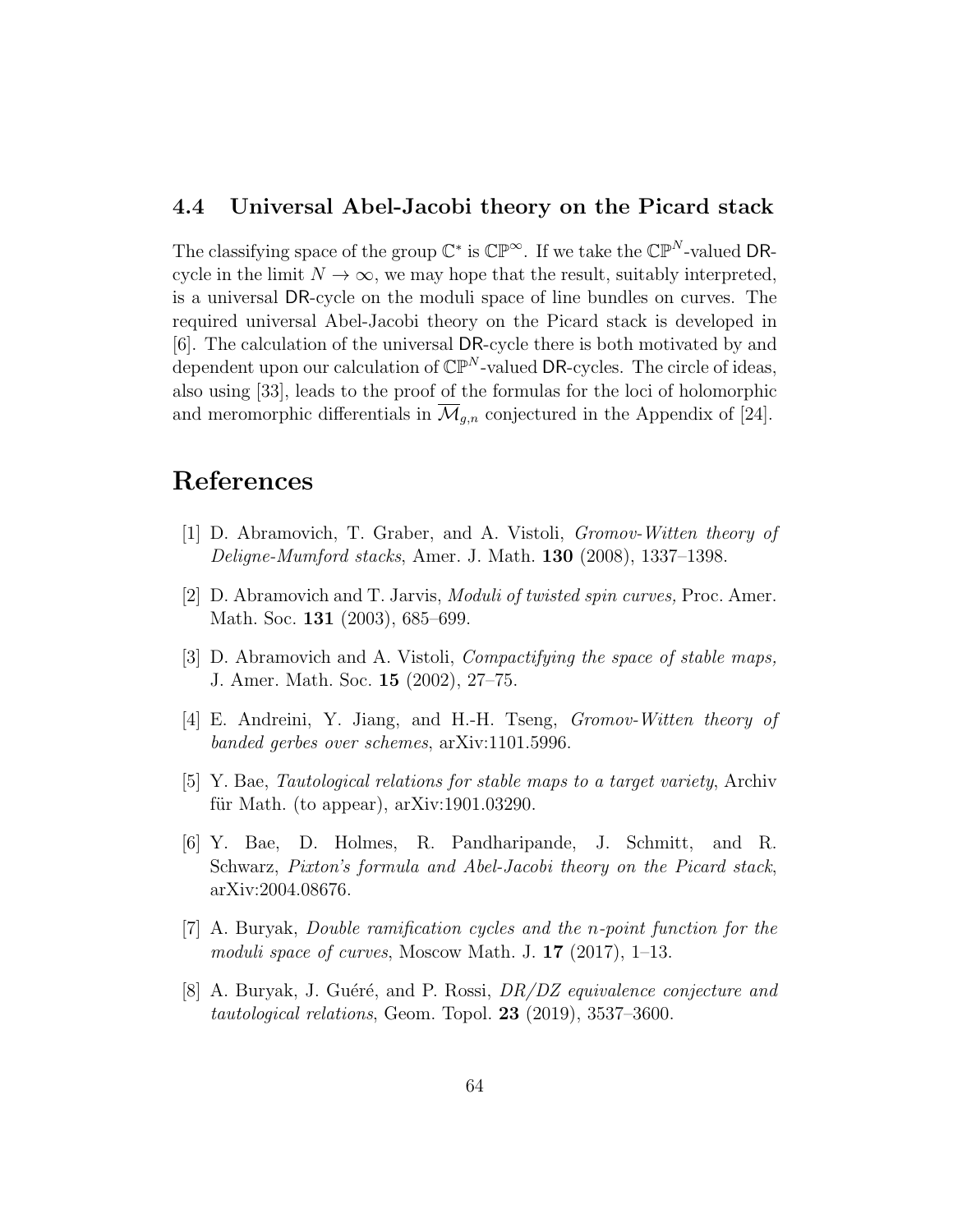- [9] A. Buryak, P. Rossi, and S. Shadrin, Towards a bihamiltonian structure for the double ramification hierarchy, arXiv:2007.00846.
- [10] A. Buryak, S. Shadrin, L. Spitz, and D. Zvonkine, *Integrals of*  $\psi$ *-classes* over double ramification cycles, Amer. J. Math.  $137$  (2015), 699–737.
- [11] C. Cadman, Using stacks to impose tangency conditions on curves, Amer. J. Math. 129 (2007), 405–427.
- [12] R. Cavalieri, S. Marcus, and J. Wise, Polynomial families of tautological classes on  $\mathcal{M}_{g,n}^{\mathsf{rt}}$ , J. Pure and Applied Algebra 216 (2012), 950–981.
- [13] A. Chiodo, Stable twisted curves and their r-spin structures, Ann. Inst. Fourier 58 (2008), 1635–1689.
- [14] A. Chiodo, Towards an enumerative geometry of the moduli space of twisted curves and rth roots, Comp. Math. 144 (2008), 1461–1496.
- [15] A. Chiodo and D. Zvonkine, Twisted Gromov–Witten r-spin potential and Givental's quantization, Adv. in Math. Phys. 13 (2009), 1335–1369.
- [16] E. Clader and F. Janda, Pixton's double ramification cycle relations, Geom. Topol. 22 (2018), 1069–1108.
- [17] E. Clader, S. Grushevsky, F. Janda, and D. Zakharov, Powers of the theta divisor and relations in the tautological ring, IMRN  $24$  (2018), 7725–7754.
- [18] Y. Eliashberg, A. Givental, and H. Hofer, Introduction to Symplectic Field Theory, Special Volume GAFA2000, 560–673.
- [19] C. Faber, A conjectural description of the tautological ring of the moduli space of curves in Moduli of curves and abelian varieties, 109–129, Aspects Math., E33, Vieweg, Braunschweig, 1999.
- [20] C. Faber and R. Pandharipande, Hodge integrals and Gromov-Witten theory, Invent. Math. 139 (2000), 173–199.
- [21] C. Faber and R. Pandharipande, Relative maps and tautological classes, JEMS 7 (2005), 13–49.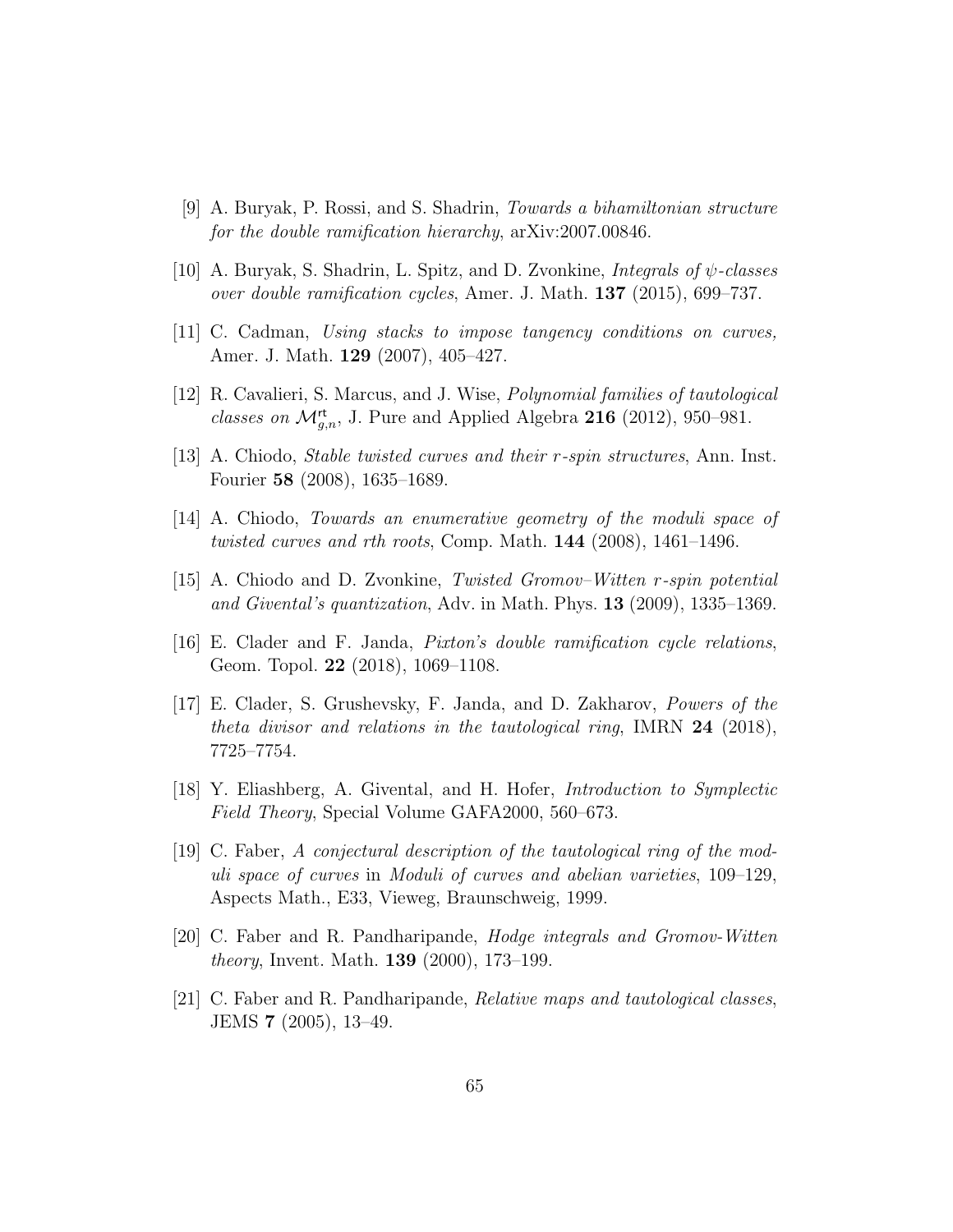- [22] C. Faber and R. Pandharipande, Tautological and non-tautological cohomology of the moduli space of curves in Handbook of moduli, Vol. I, 293–330, Adv. Lect. Math. (ALM) 24, Int. Press, Somerville, MA, 2013.
- [23] H. Fan, L. Wu, and F. You, *Structures in genus 0 relative Gromov*-Witten theory, J. Topol. 13 (2020), 1, 269–307
- [24] G. Farkas and R. Pandharipande, The moduli space of twisted canonical divisors with Appendix by F. Janda, R. Pandharipande, A. Pixton, and D. Zvonkine, J. Inst. Math. Jussieu 17 (2018), 615–672.
- [25] T. Graber and R. Pandharipande, Localization of virtual classes, Invent. Math. **135** (1999), 487–518.
- [26] T. Graber and R. Pandharipande, Constructions of nontautological classes on moduli spaces of curves, Michigan Math. J. 51 (2003), 93–109.
- [27] T. Graber and R. Vakil, Relative virtual localization and vanishing of tautological classes on moduli spaces of curves, Duke Math. J. 130  $(2005), 1-37.$
- [28] S. Grushevsky and D. Zakharov, The double ramification cycle and the theta divisor, Proc. Amer. Math. Soc. 142 (2014), 4053–4064.
- [29] R. Hain, Normal functions and the geometry of moduli spaces of curves in Handbook of moduli. Vol. I, 527–578, Adv. Lect. Math. (ALM) 24, Int. Press, Somerville, MA, 2013.
- [30] D. Holmes, Extending the double ramification cycle by resolving the Abel-Jacobi map, J. Inst. Math. Jussieu (2019), 1–29.
- [31] D. Holmes, J. Kass, and N. Pagani, Extending the double ramification cycle using Jacobians, Eur. J. Math. 4 (2018), 1087–1099.
- [32] D. Holmes, A. Pixton, and J. Schmitt, Multiplicativity of the double ramification cycle, Documenta Math. 24 (2019), 545–562.
- [33] D. Holmes and J. Schmitt, Infinitesimal structure of the pluricanonical double ramification cycle, arXiv:1909.11981.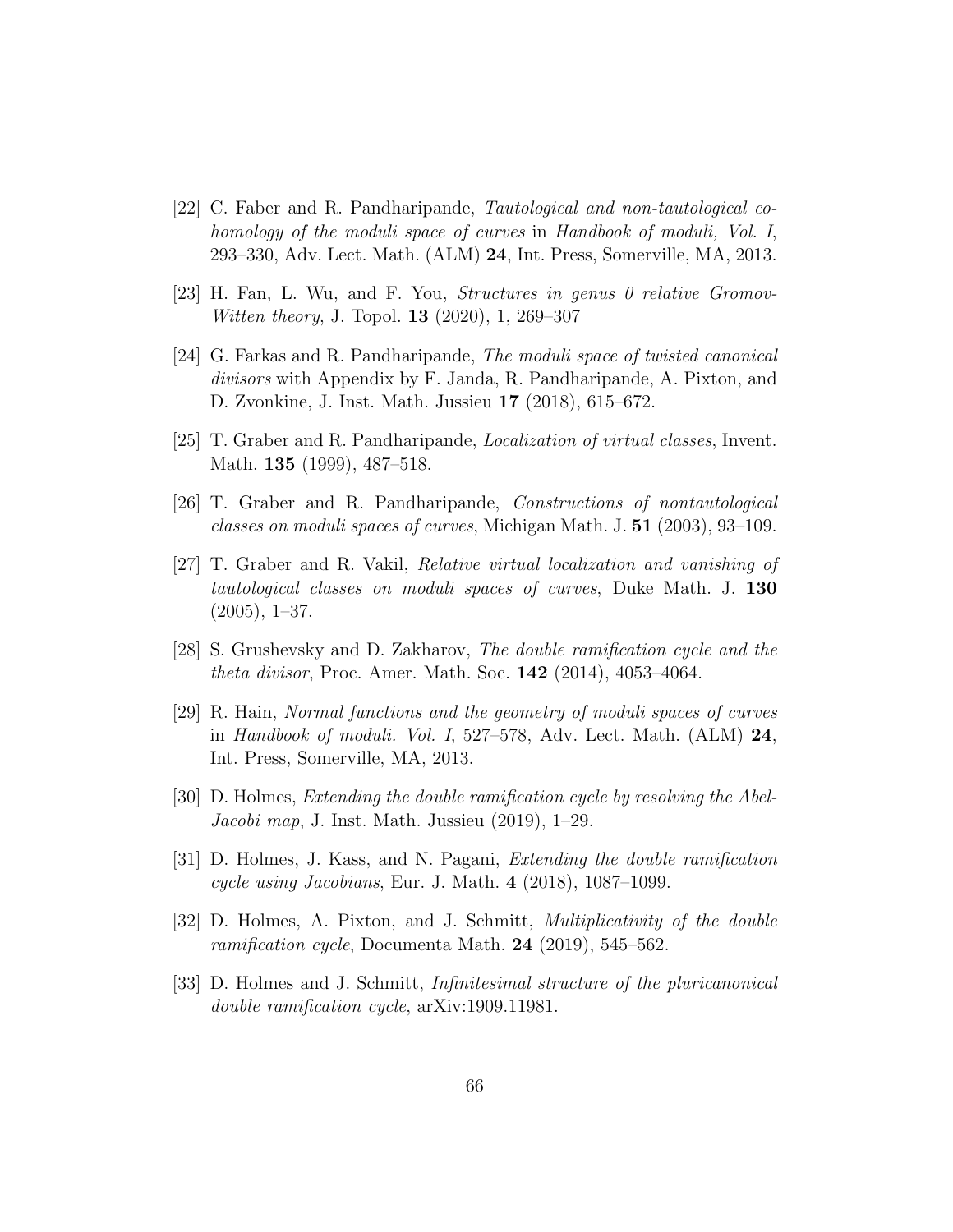- [34] F. Janda, Relations on  $\overline{\mathcal{M}}_{q,n}$  via equivariant Gromov-Witten theory of  $\mathbb{P}^1$ , Alg. Geom. 4 (2017), 311-336.
- [35] F. Janda, R. Pandharipande, A. Pixton, D. Zvonkine. Double ramification cycles on the moduli spaces of curves. Publ. Math. Inst. Hautes Etudes Sci.  $125$  (2017), 221–266.
- [36] P. Johnson, R. Pandharipande, and H.-H. Tseng, Abelian Hurwitz-Hodge integrals, Michigan Math. J. 60 (2011), 171–198.
- [37] A. Kresch, Cycle groups for Artin stacks, Invent. Math. 138 (1999), 495–536.
- [38] J. Li, Lecture notes on relative GW-invariants, http://users.ictp.it/∼ pub off/lectures/lns019/Jun Li/Jun Li.pdf
- [39] J. Li. A degeneration formula of GW invariants, J. Differential Geom. 60 (2002), 199–293.
- [40] S. Marcus and J. Wise, Stable maps to rational curves and the relative Jacobian, arXiv:1310.5981.
- [41] D. Maulik, Gromov-Witten theory of  $A_n$ -resolutions, Geom. Topol. 13 (2009), 1729–1773.
- [42] D. Maulik, A. Oblomkov, A. Okounkov, and R. Pandharipande, Gromov-Witten/Donaldson-Thomas correspondence for 3-folds, Invent. Math. 186 (2011), 435–479.
- [43] D. Maulik and R. Pandharipande, A topological view of Gromov-Witten theory, Topology 45 (2006), 887–918.
- [44] D. Mumford, Towards an enumerative geometry of the moduli space of curves, in Arithmetic and Geometry (M. Artin and J. Tate, eds.), Part II, Birkhäuser, 1983, 271–328.
- [45] G. Oberdieck and A. Pixton, Holomorphic anomaly equations and the Igusa cusp form conjecture, Invent. Math. 213 (2018), 507–587.
- [46] A. Okounkov and R. Pandharipande, Gromov-Witten theory, Hurwitz numbers, and completed cycles, Ann. of Math.  $163$  (2006), 517–560.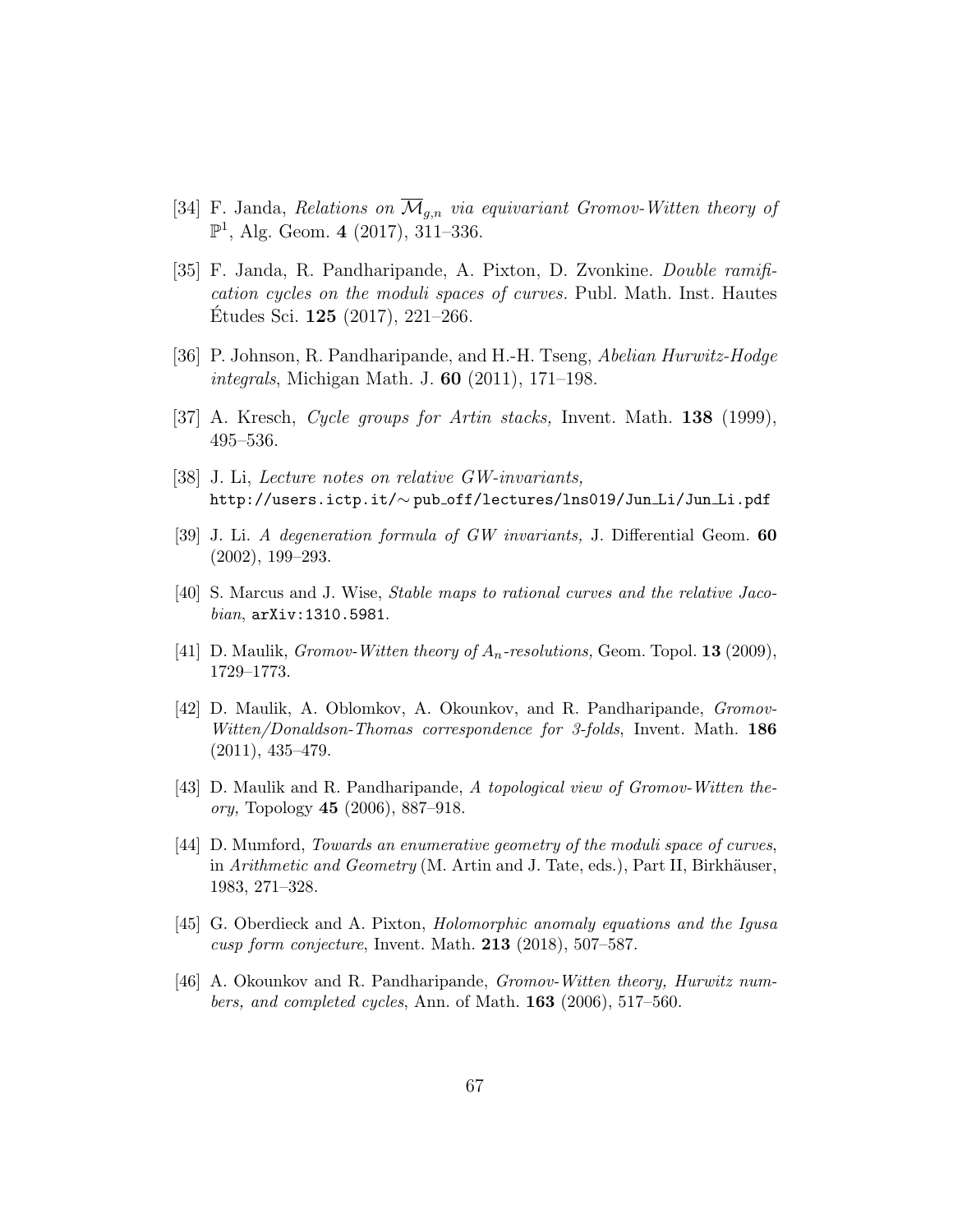- [47] A. Okounkov and R. Pandharipande, The equivariant Gromov-Witten theory of  ${\bf P}^1$ , Ann. of Math. 163 (2006), 561–605.
- [48] A. Okounkov and R. Pandharipande, Virasoro constraints for target curves, Invent. Math. 163 (2006), 47–108.
- [49] M. C. Olsson, *(Log) twisted curves*, Comp. Math. **143** (2007), 476–494.
- [50] R. Pandharipande, A calculus for the moduli space of curves, Proceedings of Algebraic Geometry - Salt Lake City 2015, Proc. Sympos. Pure Math. 97, Part 1, 459–488.
- [51] R. Pandharipande, Descendents for stable pairs on 3-folds, Modern Geometry: A celebration of the work of Simon Donaldson, Proc. Sympos. Pure Math. 99, 251–288.
- [52] R. Pandharipande and A. Pixton, GW/P descendent correspondence for 3 folds, Geom. Topol. 18 (2014), 2747–2821.
- [53] R. Pandharipande and A. Pixton, GW/P correspondence for the quintic 3 fold, JAMS **30** (2017), 389-449.
- [54] R. Pandharipande, A. Pixton, and D. Zvonkine, Relations on  $\mathcal{M}_{q,n}$  via 3-spin structures, JAMS 28 (2015), 279–309.
- [55] A. Pixton, Double ramification cycles and tautological relations on  $\overline{\mathcal{M}}_{q,n}$ , available from the author (2014).
- [56] A. Pixton, Generalized boundary strata classes, arXiv:1804.05467.
- [57] J. Schmitt, Dimension theory of the moduli space of twisted k-differentials, Documenta Math. 23 (2018), 871–894.
- [58] H.-H. Tseng and F. You, Higher genus relative and orbifold Gromov-Witten invariants of curves, arXiv:1804.09905.
- [59] H.-H. Tseng and F. You, Higher genus relative and orbifold Gromov-Witten invariants, arXiv:1806.11082.

Department of Mathematics, Univ. of Michigan janda@umich.edu